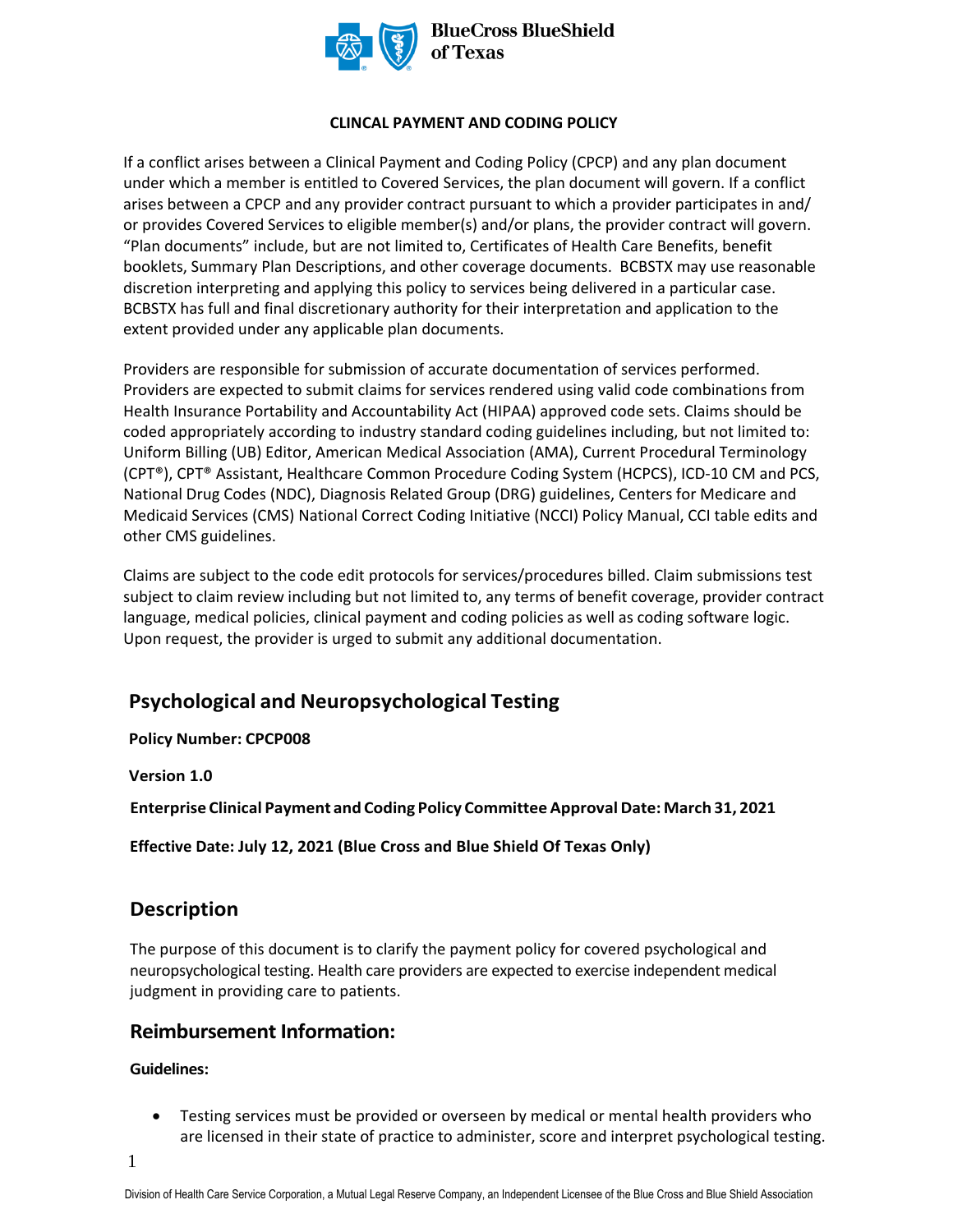

# **BlueCross BlueShield**

- Claims should be submitted upon the completion of all testing related services rendered. This includes all activities related to pre-assessment planning, test administration, scoring, integration of data, report write up and feedback session. If testing takes place across multiple days, the claim should be submitted at the conclusion of all services.
- Testing comprised solely of brief symptom inventories or screening tests (paper and pencil or computerized) does not qualify as comprehensive psychological testing. When indicated, these services may be billed using brief assessment or automated testing CPT codes.
- CPT codes that are time based should not be billed concurrently with other time- based codes for the same service period. For example, if a provider is conducting a 60- minute therapy session and administers a Beck Depression Inventory during this session, the provider may bill a therapy code for the session along with a brief behavioral assessment code. Provider should not bill an additional half hour or one- hour duration testing CPT code since the time spent with the patient did not exceed 60 minutes.
- Psychological and neuropsychological testing base codes may only be used once per testing episode. If testing takes place across multiple days, the base code should only be used once at the start of the service episode.
- Providers performing comprehensive psychological or neuropsychological evaluations should not bill both psychological and neuropsychological evaluation codes for the same episode of service. Providers should decide whether the testing is predominantly psychological or neuropsychological and bill accordingly.
- Psychological and neuropsychological testing CPT codes 96130-96133, 96136-96139 should be billed when a provider is performing a comprehensive psychological or neuropsychological assessment. Unless followed by a comprehensive assessment, these codes should not be used when providing brief screenings or assessments to monitor patient progress during routine therapy sessions or psychiatric follow- up visits.
- CPT codes 96130-96133 may only be billed by a Qualified Healthcare Professional (QHP) who is independently licensed and contracted with BCBS. Individuals who are working or training under the supervision of the QHP are considered technicians.
- Approval for payment is only applicable to standardized tests that are based on published, national, normative data with scoring resulting in standardized or scaled scores.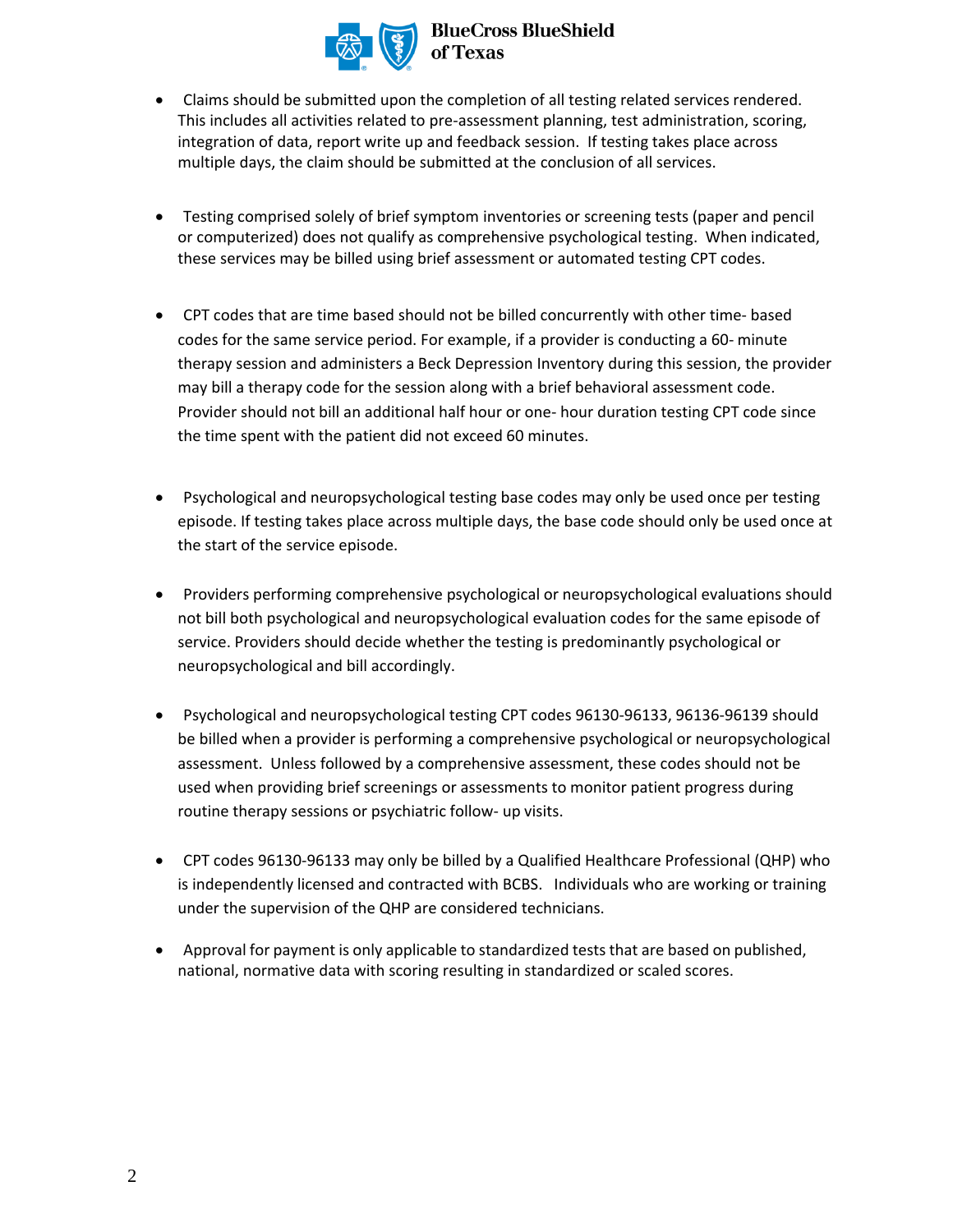

#### **Guidelines (cont'd):**

The following table summarizes expected timeframes for certain categories of evaluation • and testing.

| <b>Type of Evaluation</b>                                                                                                                                                                                                                                                                                                                                           | <b>Expected</b><br><b>Timeframe</b> |
|---------------------------------------------------------------------------------------------------------------------------------------------------------------------------------------------------------------------------------------------------------------------------------------------------------------------------------------------------------------------|-------------------------------------|
| Neuropsychological evaluations (inclusive of time for administration, scoring,<br>interpretation and report write- up)                                                                                                                                                                                                                                              | 8 hours                             |
| Psychological testing to determine readiness for a medical procedure (i.e.<br>bariatric surgery, spinal cord stimulation)                                                                                                                                                                                                                                           | 3-4 hours                           |
| Psychological testing to diagnose uncomplicated Attention-Deficit/Hyperactivity<br>Disorder (combination presentation, predominantly inattentive or hyperactive/<br>impulsive presentation). Neuropsychological testing for Attention Deficit/<br>Hyperactivity Disorder is indicated only when there is remarkable evidence of<br>medical or neurological history. | 3-4 hours                           |

- Psychological or neuropsychological testing is limited to once per calendar year. More than one claim submission for testing per year may be subject to medical records and a medical necessity review.
- A minimum of 16 minutes must be provided to report a 30-minute code
- A minimum of 31 minutes must be provided to report any per-hour code
- For criteria and exclusions relating to psychological and neuropsychological testing please refer to Medical Policy PSY301.020. For specific test expected timeframes, refer to Appendix A.

The following procedural codes serve as guidelines for the billing of psychological and neuropsychological testing services:

|          | <b>Assessment of Aphasia and Cognitive Performance Testing</b>              |
|----------|-----------------------------------------------------------------------------|
| 96105    | ASSESSMENT OF APHASIA                                                       |
| 96125    | COGNITIVE TEST BY HC PRO                                                    |
|          | Developmental / Behavioral Screening and Testing                            |
| 96110    | DEVELOPMENTAL SCREEN W/SCORE                                                |
|          | (For an emotional /behavioral assessment, use 96127)                        |
| 96112    | DEVEL TST PHYS/QHP 1ST HR                                                   |
| $+96113$ | DEVEL TST PHYS/QHP EA ADDL (List separately in addition to code for primary |
|          | procedure)                                                                  |
| 96127    | BRIEF EMOTIONAL/BEHAV ASSMT                                                 |
|          | (For developmental screening, use 96110)                                    |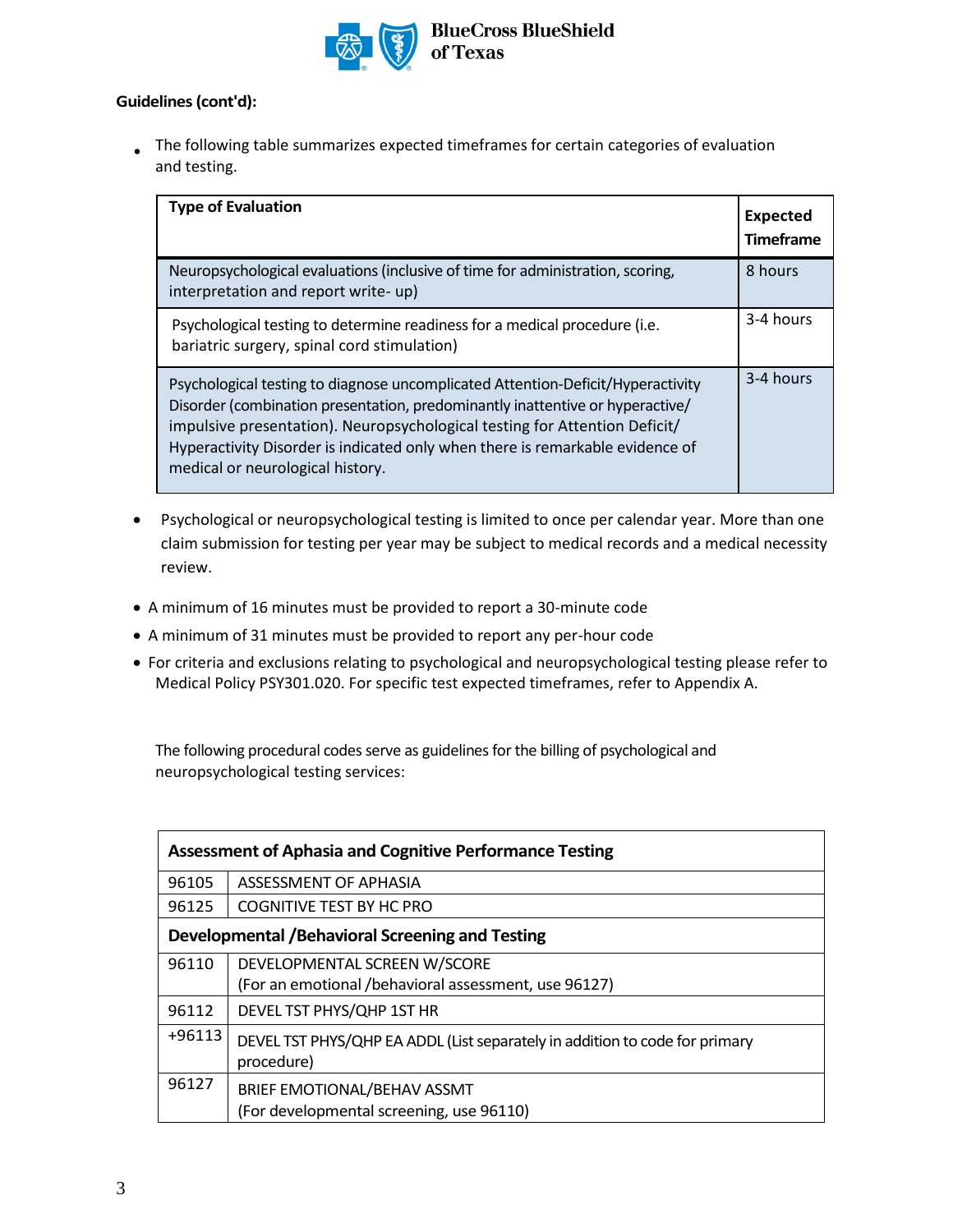

BlueCross BlueShield<br>of Texas

**Guidelines (cont'd):**

|                                     | <b>Psychological /Neuropsychological Testing</b> |  |  |
|-------------------------------------|--------------------------------------------------|--|--|
| <b>Neurobehavioral Status Exam</b>  |                                                  |  |  |
| 96116                               | NUBHVL XM PHYS/QHP 1ST HR                        |  |  |
| +96121                              | NUBHVL XM PHY/QHP EA ADDL HR                     |  |  |
| <b>Test Evaluation Services</b>     |                                                  |  |  |
| 96130                               | PSYCL TST EVAL PHYS/QHP 1ST                      |  |  |
| +96131                              | PSYCL TST EVAL PHYS/QHP EA                       |  |  |
| 96132                               | NRPSYC TST EVAL PHYS/QHP 1ST                     |  |  |
| +96133                              | NRPSYC TST EVAL PHYS/QHP EA                      |  |  |
|                                     | <b>Test Administration and Scoring</b>           |  |  |
| 96136                               | PSYCL/NRPSYC TST PHY/QHP 1ST                     |  |  |
| +96137                              | PSYCL/NRPSYC TST PHY/QHP EA                      |  |  |
| 96138                               | PSYCL/NRPSYC TECH 1ST                            |  |  |
| +96139                              | PSYCL/NRPSYC TST TECH EA                         |  |  |
| <b>Automated Testing and Result</b> |                                                  |  |  |
| 96146                               | PSYCL/NRPSYC TST AUTO RESULT                     |  |  |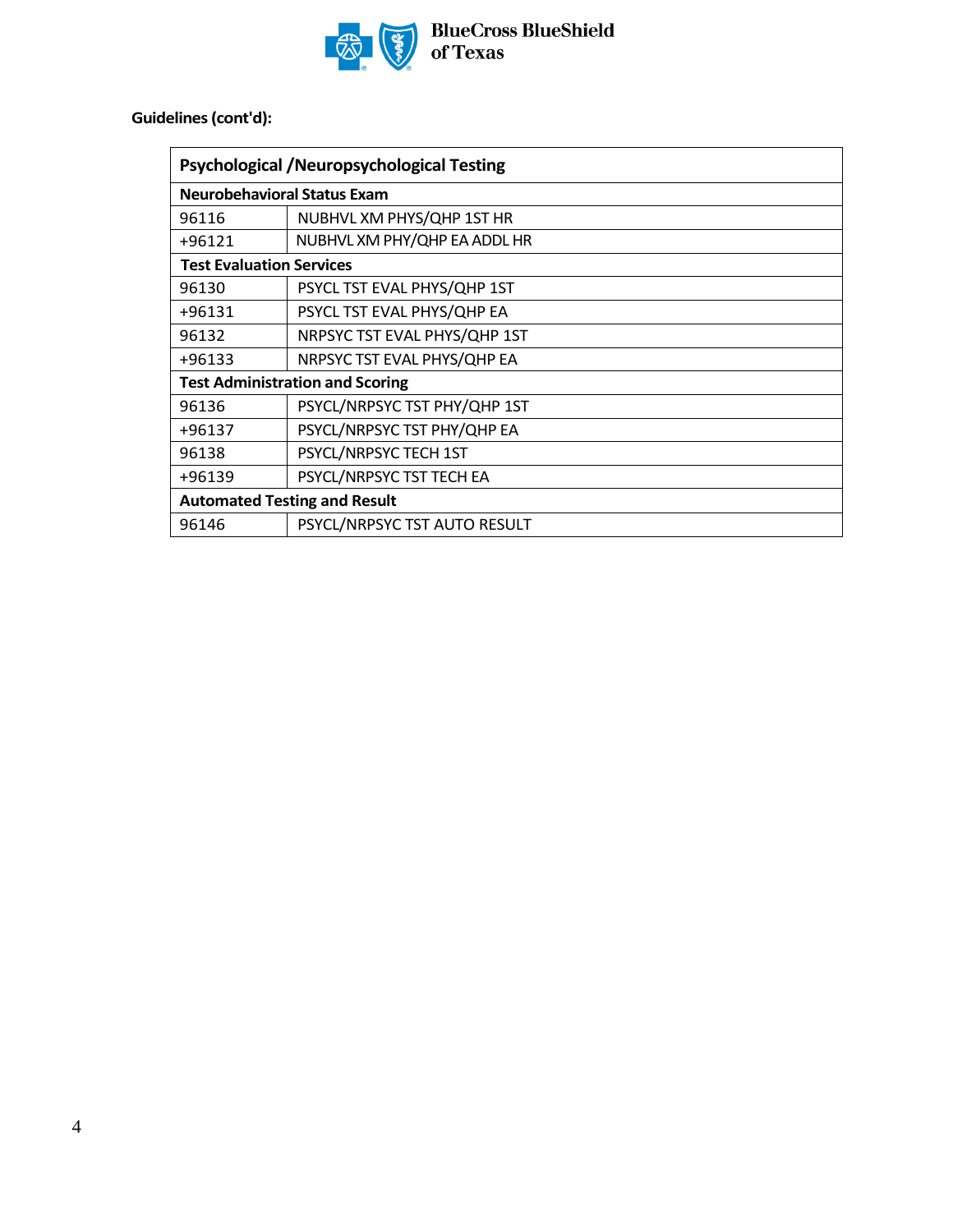| <b>Test Name</b> | cronvm | <b>Tune</b><br>$\sim$ | Aae | <b>TIME</b> linclusive of administration and |
|------------------|--------|-----------------------|-----|----------------------------------------------|
|                  |        |                       |     |                                              |

|                                                                      |               |                                                       |                 | Preschool (1.5y - 5y)                                                |
|----------------------------------------------------------------------|---------------|-------------------------------------------------------|-----------------|----------------------------------------------------------------------|
|                                                                      |               |                                                       |                 | CBCL: 20 min, C-TRF: 10-15 min, TOF: 10 min                          |
|                                                                      |               |                                                       |                 | School age $(6y - 18y)$                                              |
|                                                                      |               |                                                       |                 | CBCL, TRF, YSR (11y - 18y): 15-20 min,                               |
| Achenbach System of<br><b>Empirically Based</b>                      | <b>ASEBA</b>  | Adaptive and maladaptive                              | $1.5y - 90y +$  | BPM: 1-2 min/form, DOF (6y - 11y): 30 min,                           |
| Assessment                                                           |               | functioning                                           |                 | SCICA: 1 h -1.5 h                                                    |
|                                                                      |               |                                                       |                 | Adult (18y - 59y)                                                    |
|                                                                      |               |                                                       |                 | ASR: 15-20 min, ABCL: 10-15 min Older Adult (60y -                   |
|                                                                      |               |                                                       |                 | 90y)                                                                 |
|                                                                      |               |                                                       |                 | OASR, OABCL: 15-20 min                                               |
| Adaptive Behavior<br>Assessment System-                              |               |                                                       |                 | 20 min for all forms                                                 |
| 3rd<br>Ed.                                                           | ABAS-3        | Adaptive skills                                       | Birth - 89y     | Parent / Primary Caregiver Form (Birth-5y) Parent<br>Form (5y - 21y) |
|                                                                      |               |                                                       |                 | Teacher/Day Care Form (2y - 5y)                                      |
|                                                                      |               |                                                       |                 | Teacher Form (5y - 21y)                                              |
|                                                                      |               |                                                       |                 | Adult Form (16y - 89y)                                               |
| Adaptive Behavior<br><b>Diagnostic Scale</b>                         | <b>ABDS</b>   | Adaptive skills                                       | $2y - 21y$      | $30$ min                                                             |
| <b>ADHD</b>                                                          |               |                                                       |                 | 10-15 min for all forms                                              |
| Comprehensive<br><b>Teachers Rating</b><br>Scale-2 <sup>nd</sup> Ed. | <b>ACTeRS</b> | Attention Disorder (with or<br>without hyperactivity) | Grades K- Adult | ACTeRs Teachers Form (K-8 <sup>th</sup> grade)                       |
|                                                                      |               |                                                       |                 | <b>ACTeRS Parent Form</b>                                            |
|                                                                      |               |                                                       |                 | <b>ACTeRS Self Report, (adolescent-adult)</b>                        |
| <b>ADHD Rating Scale-IV</b>                                          | ADHD-IV       | <b>ADHD</b>                                           | $5y - 18y$      | $15$ min                                                             |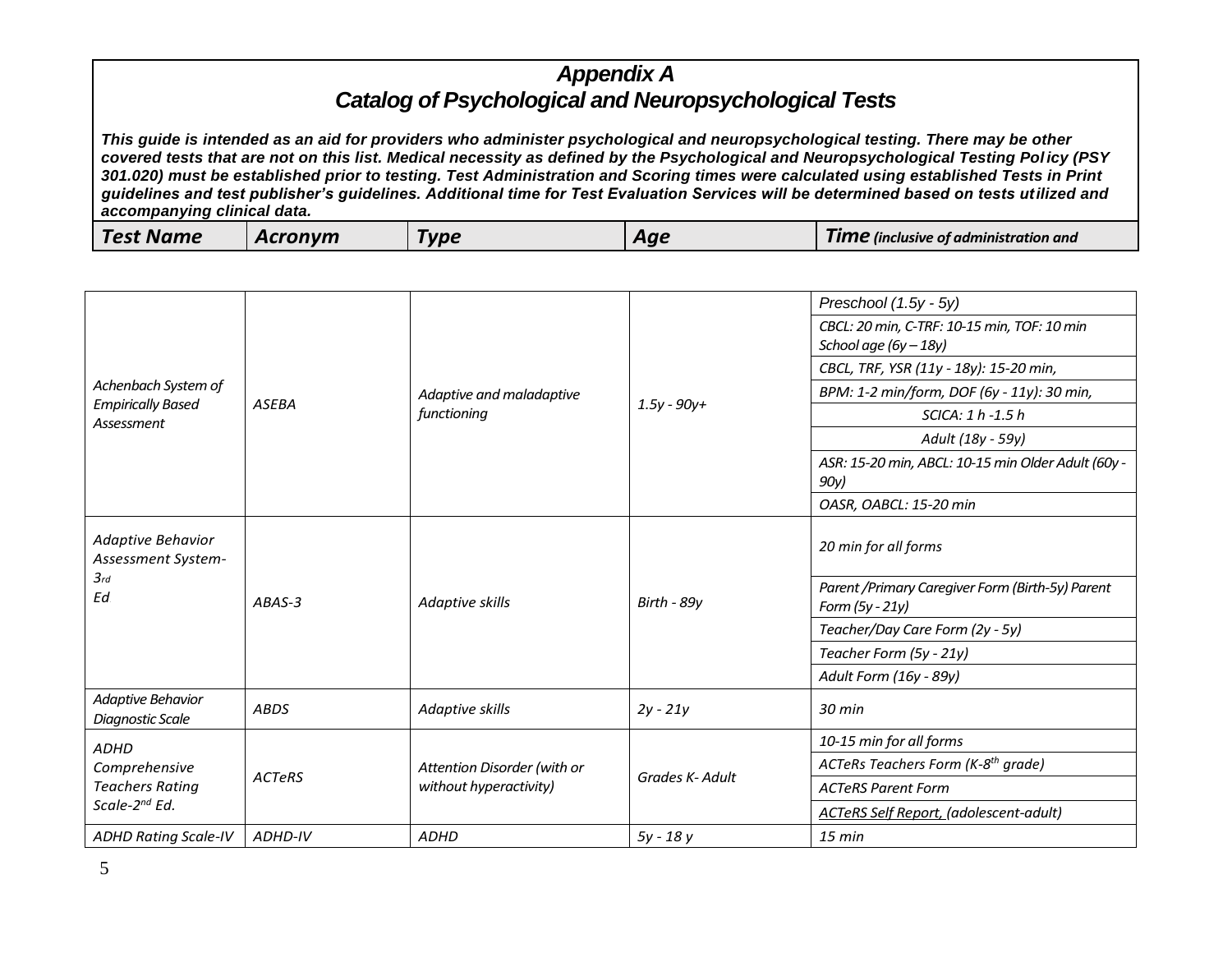|--|

| <b>ADHD Symptom</b><br>Checklist-4                                                         | ADHD-SC4                                                      | <b>ASHD</b>                                                    | $3y - 18y$    | 15 min                                                 |
|--------------------------------------------------------------------------------------------|---------------------------------------------------------------|----------------------------------------------------------------|---------------|--------------------------------------------------------|
| <b>ADHD Symptom Rating</b><br><b>Scales</b>                                                | ADHD-SRS                                                      | <b>ADHD</b>                                                    | 5y - 18y      | 15-20 min                                              |
| Adolescent Anger<br><b>Rating Scale</b>                                                    | <b>AARS</b>                                                   | Anger expression                                               | $11y - 19y$   | Individual: 5-10 min Group: 10-20 min                  |
| <b>Adolescent Coping</b><br>Scale-2nd Ed.                                                  | $ACS-2$                                                       | Coping strategies                                              | 12y - 18y     | Long Form: 20-30 minutes; Short Form: 10-15<br>minutes |
| Adolescent Diagnostic<br>Interview, Revised                                                | $ADI-R$                                                       | Assess psychoactive substance<br>use                           | $12y - 18y$   | 90-150 minutes, including scoring                      |
| Adolescent<br>Psychopathology<br>Scale                                                     | <b>APS</b>                                                    | Psychopathology, personality,<br>and social-emotional problems | $12y - 19y$   | 45-60 min                                              |
| Adolescent<br>Psychopathology<br><b>Scale- Short Form</b>                                  | APS-SF                                                        | Psychopathology and personality<br>characteristics             | $12y - 19y$   | 15-20 min                                              |
| <b>Adult Attention Deficit</b><br><b>Disorders Evaluation</b><br>Scale 4 <sup>th</sup> Ed. | ADDES-4                                                       | <b>ADHD</b>                                                    | <b>Adults</b> | School and Home version-20 min                         |
| <b>Adult Manifest Anxiety</b><br><b>Scale</b>                                              | (Adult),<br>AMAS-A<br>AMAS-C<br>(College)<br>AMAS-E (Elderly) | Anxiety/Worry                                                  | >19y          | $10$ min                                               |
| Adult Self-Report<br>Inventory-4                                                           | <b>ASRI-4 AI-4</b>                                            | Diagnosis                                                      | 18y - 75y     | $10-15$ min                                            |
| <b>Adult Suicide Ideation</b><br>Questionnaire                                             | <b>ASIQ</b>                                                   | Suicidal thoughts                                              | >18y          | $10$ min                                               |
| Aggression<br>Questionnaire                                                                | AQ                                                            | Aggressive behavior                                            | 9y - 88y      | $10 \text{ min}$                                       |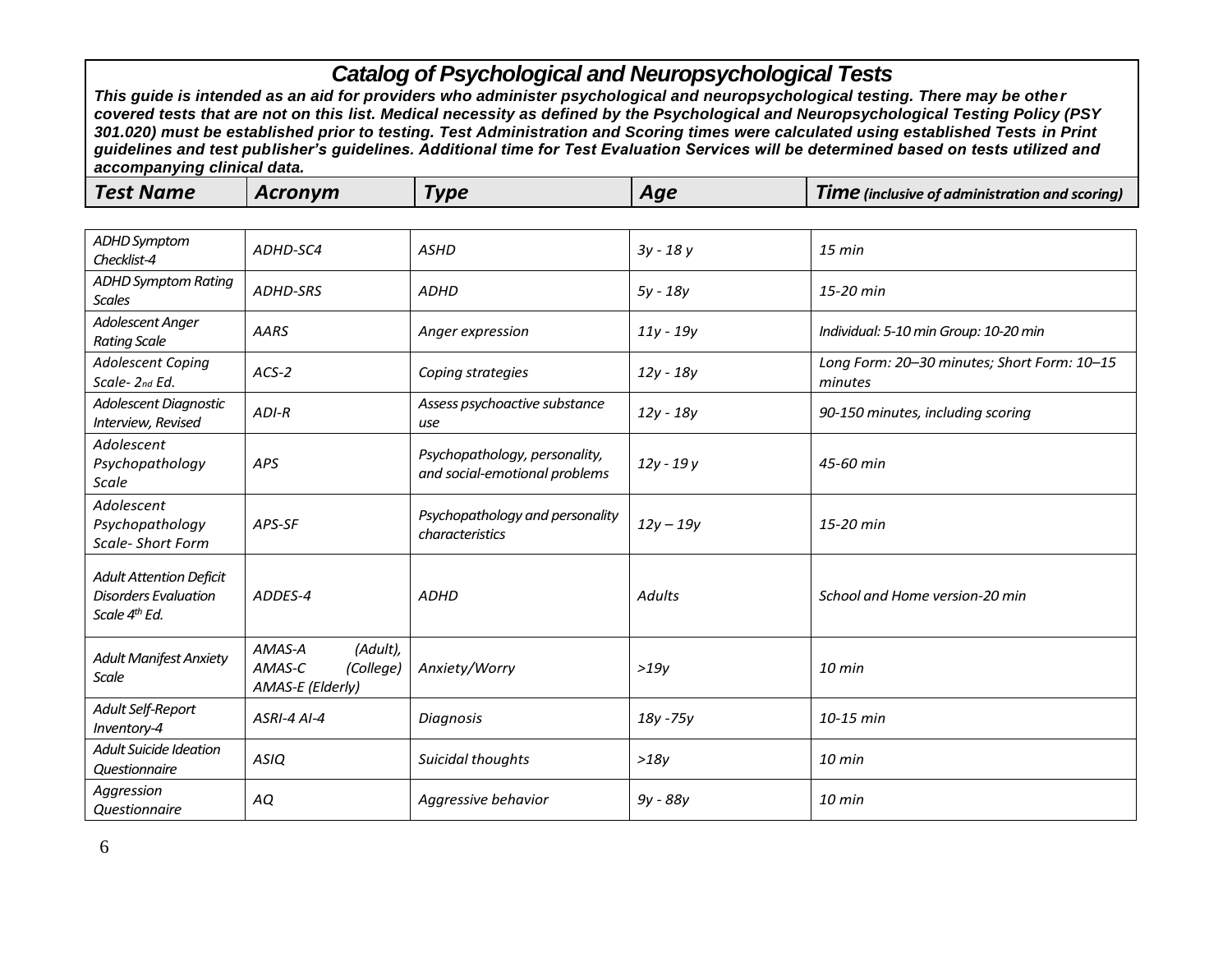| <b>Test Name</b><br><b>Acronym</b><br>Гуре<br>Aqe | <b>TIME</b> (inclusive of administration and scoring) |
|---------------------------------------------------|-------------------------------------------------------|
|---------------------------------------------------|-------------------------------------------------------|

| Alcohol Use Inventory                                                                         | AUI             | Alcohol use                | >16y           | 35-60 min                                                                                                  |
|-----------------------------------------------------------------------------------------------|-----------------|----------------------------|----------------|------------------------------------------------------------------------------------------------------------|
| Aphasia Diagnostic<br>Profiles                                                                | ADP             | Language and communication | <b>Adults</b>  | 1 <sub>h</sub>                                                                                             |
| Asperger's Syndrome<br><b>Diagnostic Scale</b>                                                | <b>ASDS</b>     | Asperger syndrome          | 5y - 18y       | 10-15 min                                                                                                  |
| Attention<br>Deficit/Hyperactivity<br>Disorder Test-2 <sup>nd</sup> Ed.                       | ADHDT-2         | <b>ADHD</b>                | $5y - 17y$     | $3-5$ min                                                                                                  |
| <b>Attention Test Linking</b><br>Assessment and<br><b>Services</b>                            | <b>ATLAS</b>    | <b>ADHD</b>                | $8y - 18y$     | 40-50 min                                                                                                  |
| <b>Auditory Processing</b><br><b>Abilities Test</b>                                           | APAT            | Auditory processing        | $5y - 12y$     | 45 min                                                                                                     |
| <b>Autism Diagnostic</b>                                                                      | $ADI-R$         | Autism                     | >2y mental age | $1.5h - 2.5h$                                                                                              |
| Interview, Revised                                                                            |                 |                            |                |                                                                                                            |
| <b>Autism Diagnostic</b><br><b>Observation</b><br>Schedule-2 <sup>nd</sup> Ed. (4<br>modules) | ADOS-2          | Autism                     | 1y - Adult     | 40-60 min                                                                                                  |
| Autism Spectrum<br><b>Rating Scales</b>                                                       | <b>ASRS</b>     | Autism                     | $2y - 18y$     | 20 min; 4 minutes for Short Form                                                                           |
|                                                                                               |                 |                            |                | Long Form: 5-7 minutes, Quick Screen: 3-5<br>minutes Self Report (Current symptoms,<br>Childhood Symptoms) |
| <b>Barkley Adult ADHD</b><br>Rating Scale-IV                                                  | <b>BAARS-IV</b> | <b>Adult ADHD</b>          | 18y - 89y      | Other Report (Current symptoms, Childhood<br>Symptoms)                                                     |
|                                                                                               |                 |                            |                | Self-Report (Current Symptoms Interview,<br>Childhood                                                      |
|                                                                                               |                 |                            |                | Symptoms Interview)                                                                                        |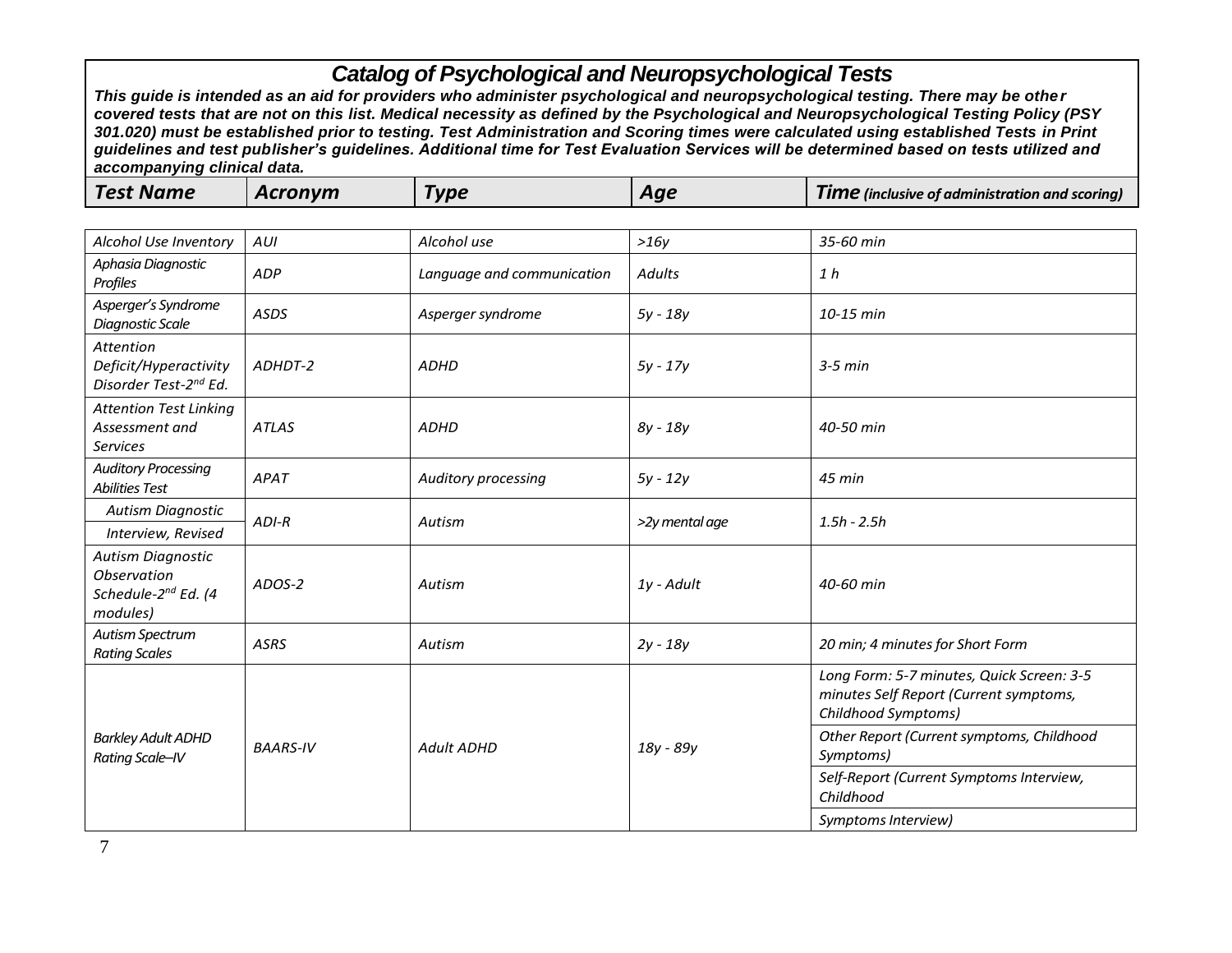|--|

|                                                                        |                                    |                                                             |                    | Other Report (Current Symptoms Interview,<br>Childhood |
|------------------------------------------------------------------------|------------------------------------|-------------------------------------------------------------|--------------------|--------------------------------------------------------|
|                                                                        |                                    |                                                             |                    | Symptoms Interview)                                    |
| <b>Barkley Deficits in</b><br>Executive<br><b>Functioning Scale</b>    | <b>BDEFS</b>                       | <b>Executive functioning</b>                                | $18y - 81y$        | Long Form: 15-20 minutes, Short Form: 4-5<br>minutes   |
| <b>Barkley Deficits in</b><br>Executive<br><b>Functioning Scale-CA</b> | <b>BDEFS-CA</b>                    | <b>Executive functioning</b>                                | $6y - 17y$         | Short form: 3-5 min Long form: 10-15 min               |
| <b>Barkley Functional</b><br><b>Impairment Scale</b>                   | <b>BFIS</b>                        | <b>Functional Impairment</b>                                | 18y - 89y          | Long Form: 5-7 minutes, Quick Screen: 3-5<br>minutes.  |
| <b>Barkley Sluggish</b>                                                |                                    |                                                             |                    |                                                        |
| Cognitive Tempo<br>Scale-Children and<br><b>Adolescents</b>            | <b>BSCTS-CA</b>                    | Concentration deficits                                      | $6y - 17y$         | Less than 5 min                                        |
| <b>Basic Personality</b><br>Inventory                                  | <b>BPI</b>                         | Personality and<br>psychopathology                          | Adolescent- Adult  | 35 min                                                 |
| <b>Battelle Developmental</b><br>Inventory-2                           | $BDI-2$                            | Childhood developmental<br>milestones                       | Birth - $7y$       | Battery: 60-90 min Screener: 10-30 min                 |
| <b>Bayley Infant</b><br>Neurodevelopmental<br>Screener                 | <b>BINS</b>                        | Development Delay/Neurological<br><i><b>Impairments</b></i> | 3 months-24 months | 10-15 min                                              |
| <b>Bayley Scales of Infant</b><br>and Toddler                          | Bayley-III                         | Early development                                           | $1$ month - 3.5 y  | 30 to 90 minutes (depending upon age of child)         |
| Development 3rd Ed.                                                    |                                    |                                                             |                    |                                                        |
| <b>Bayley Scales of Infant</b><br>and Toddler                          | Bayley- 4 Screening<br><b>Test</b> | Early development                                           | $1$ month - 3.5 y  | 15-25 min                                              |
| Development, 4 <sup>th</sup> Ed.                                       |                                    |                                                             |                    |                                                        |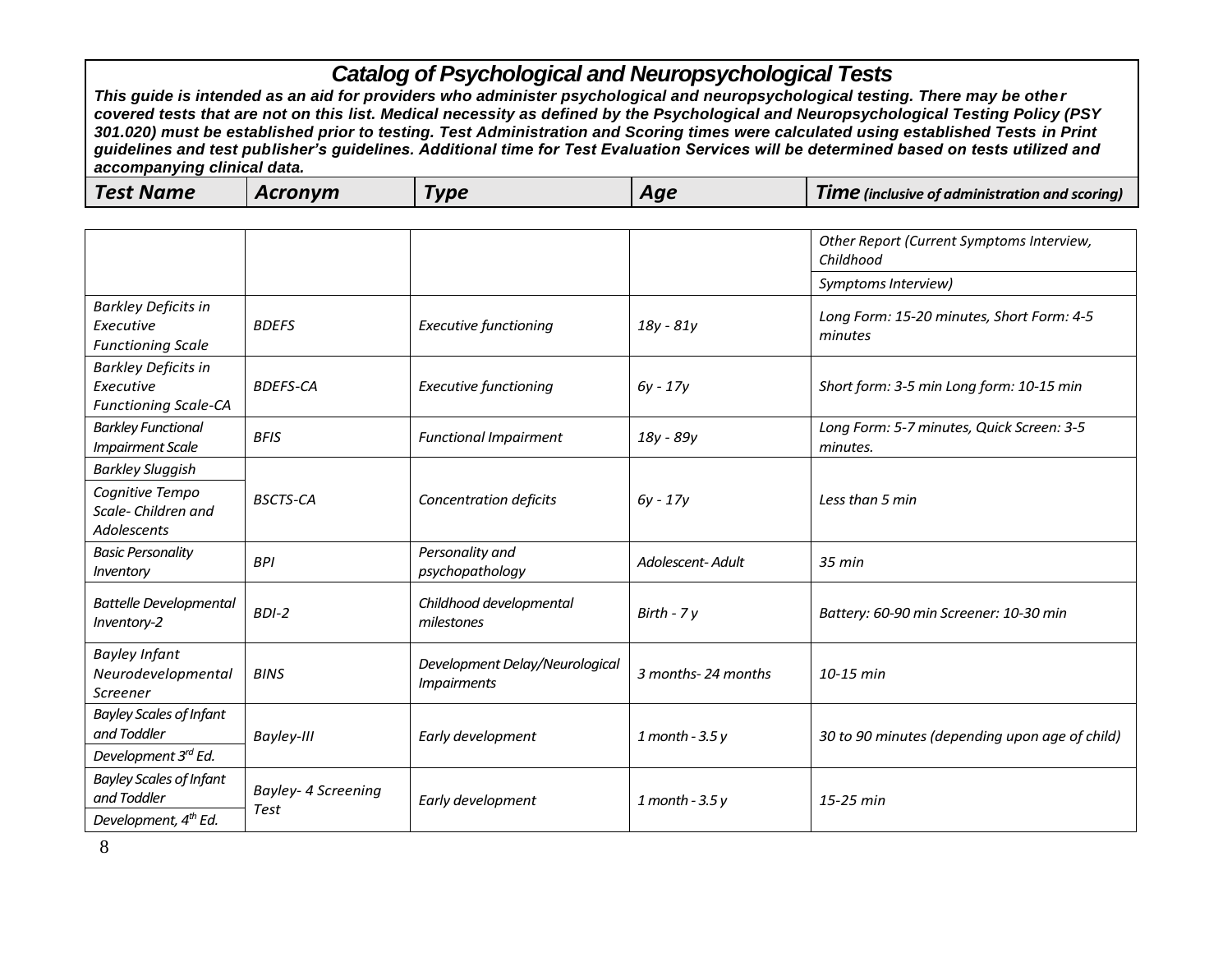| <b>Bayley Scales of Infant</b><br>and Toddler                                        | Bayley-4                                        | Early development                                                                          | $1$ month - 3.5 y   | 30 to 90 minutes (depending upon age of child)                                                                                            |
|--------------------------------------------------------------------------------------|-------------------------------------------------|--------------------------------------------------------------------------------------------|---------------------|-------------------------------------------------------------------------------------------------------------------------------------------|
| Development, 4th Ed.,<br><b>Screening Test</b>                                       |                                                 |                                                                                            |                     |                                                                                                                                           |
| <b>Beck Anxiety inventory</b>                                                        | <b>BAI</b>                                      | Anxiety                                                                                    | $17y - 80y$         | 5-10 min                                                                                                                                  |
| <b>Beck Depression</b><br>Inventory-II                                               | $BDI-2$                                         | Depression                                                                                 | 13 y - 80 y         | 5 min                                                                                                                                     |
| <b>BDI</b> - FastScreen for<br><b>Medical Patients</b>                               | <b>BDI</b>                                      | Depression                                                                                 | 13y - 80 y          | Less than 5 min                                                                                                                           |
| <b>Beck Hopelessness</b><br>Scale                                                    | <b>BHS</b>                                      | Hopelessness                                                                               | 17y - 80y           | $5-10$ min                                                                                                                                |
| <b>Beck Scale for Suicidal</b><br><b>Ideation</b>                                    | <b>BSS</b>                                      | Suicidal ideation.                                                                         | >17y                | 5-10 min                                                                                                                                  |
| <b>Beck Youth Inventories</b><br>for Children and<br>Adolescents-2 <sup>nd</sup> Ed. | BYI-II, BDI-Y, BSCI-Y,<br>BAI-Y, BANI-Y, BDBI-Y | Depression,<br>anxiety,<br>anger,<br>disruptive behavior and self-<br>concept              | 7y - 18 y           | 5 minutes per inventory                                                                                                                   |
| Beery Buktenica Visual<br>Motor Integration test-<br>6th Ed.                         | <b>Beery VMI</b>                                | Visual-motor abilities                                                                     | 2y - 99 y           | Short Format and Full Format tests: 10-15 minutes<br>each; Supplemental Visual Perception and Motor<br>Coordination tests: 5 minutes each |
| <b>BASCTM-2 Behavioral</b><br>and Emotional Screening<br>System                      | <b>BASC-2 BESS</b>                              | Behavioral and emotional<br>strengths and weaknesses in<br>children and adolescents        | Preschool- Grade 12 | 5-10 min                                                                                                                                  |
| Behavioral and<br><b>Emotional Screening</b><br>System                               | <b>BASC-3 BESS</b>                              | <b>Behavioral and emotional</b><br>strengths and weaknesses in<br>children and adolescents | $3y - 18y$          | $15 \text{ min}$                                                                                                                          |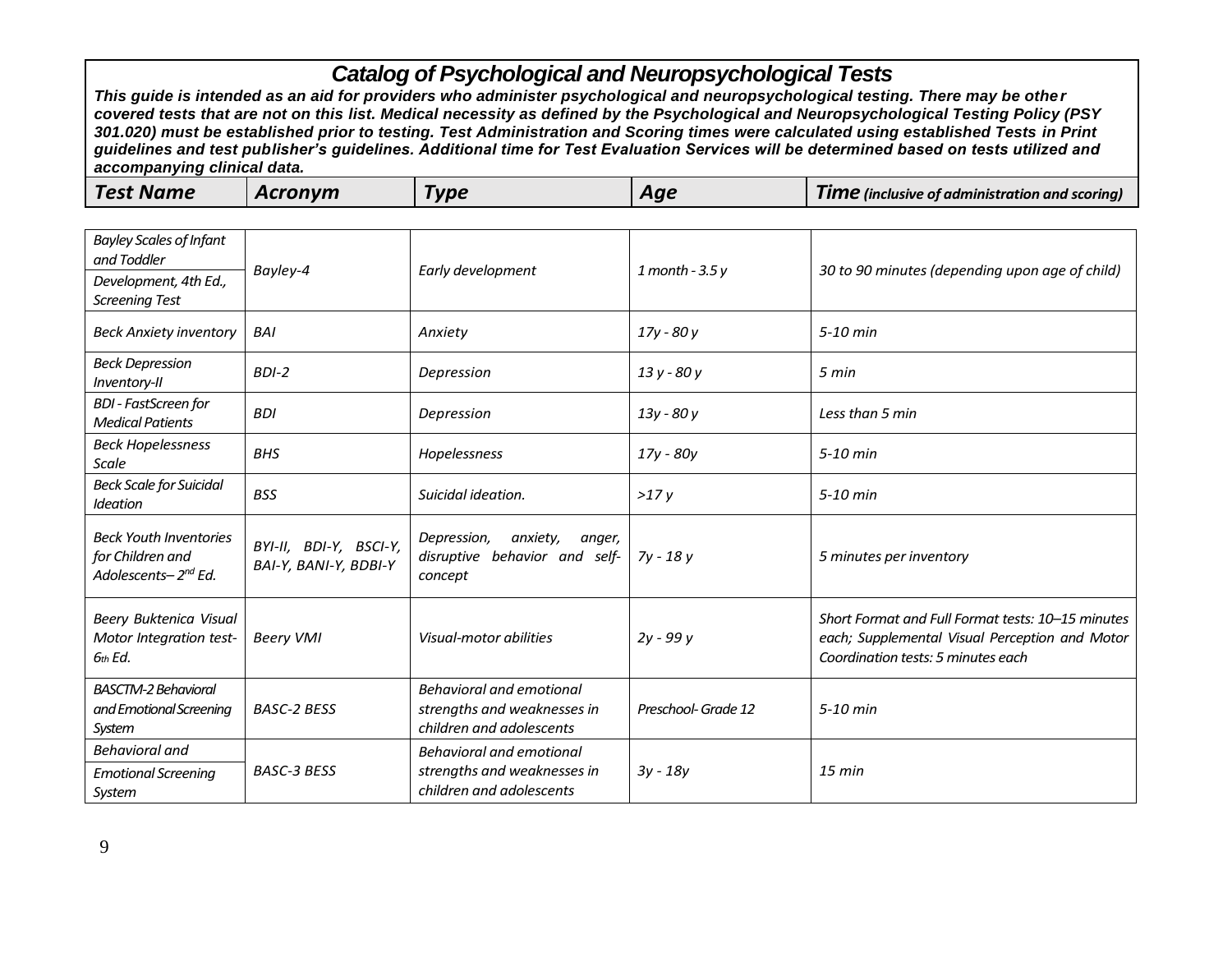| <b>Test Name</b><br>Acronym<br><b>Vpe</b> | Aae | <b>TIME</b> (inclusive of administration and scoring) |
|-------------------------------------------|-----|-------------------------------------------------------|
|-------------------------------------------|-----|-------------------------------------------------------|

| <b>Behavior Assessment</b><br>System for Children-<br>$2^{nd}$ Ed.              | BASC-2         | Behavior and self-perception                        | 2y - 21y (TRS and PRS);<br>6y-college age (SRP)   | 10-20 minutes (TRS and PRS), 30 minutes (SRP) |
|---------------------------------------------------------------------------------|----------------|-----------------------------------------------------|---------------------------------------------------|-----------------------------------------------|
| <b>Behavior Assessment</b><br>System for Children-<br>$2^{nd}$ and $3^{rd}$ Ed. | BASC-3         | Behavior and self-perception                        | $2y - 21y$ (TRS and PRS);<br>6y-college age (SRP) | 10-20 minutes (TRS and PRS), 30 minutes (SRP) |
| <b>Behavior Assessment</b><br>System for Children-<br>3rd ed., Parenting        | BASC-3, PRQ    | Parents perspective on parent<br>child relationship | Parents/caregiver of<br>children 2y - 18y         | 10-15 min                                     |
| Relationship                                                                    |                |                                                     |                                                   |                                               |
| <b>Questionnaire</b>                                                            |                |                                                     |                                                   |                                               |
| <b>Behavioral and</b>                                                           |                |                                                     |                                                   |                                               |
| <b>Emotional Rating Scale-</b><br>$2$ nd E $d$ .                                | BERS-2         | Strengths and competencies                          | 5y - 18y                                          | $10$ min                                      |
| <b>Behavior Rating</b>                                                          |                |                                                     |                                                   |                                               |
| Inventory of Executive<br><b>Function</b>                                       | <b>BRIEF</b>   | <b>Executive functions</b>                          | $5y - 18y$                                        | 10-15 min                                     |
| <b>Behavior Rating</b><br>Inventory of<br><b>Executive Function,</b>            | <b>BRIEF2</b>  | <b>Executive functions</b>                          | 5y - 18y                                          | $10$ min                                      |
| <b>Behavior Rating</b>                                                          |                |                                                     |                                                   |                                               |
| <b>Inventory of Executive</b><br><b>Function-Adult Version</b>                  | <b>BRIEF-A</b> | <b>Executive functions</b>                          | 18y - 90 y                                        | $10-15$ min                                   |
| <b>Behavior Rating</b>                                                          |                |                                                     |                                                   |                                               |
| Inventory of Executive<br>Functioning-Preschool<br>Version                      | <b>BRIEF-P</b> | <b>Executive functions</b>                          | $2y - 5y$                                         | 10-15 min                                     |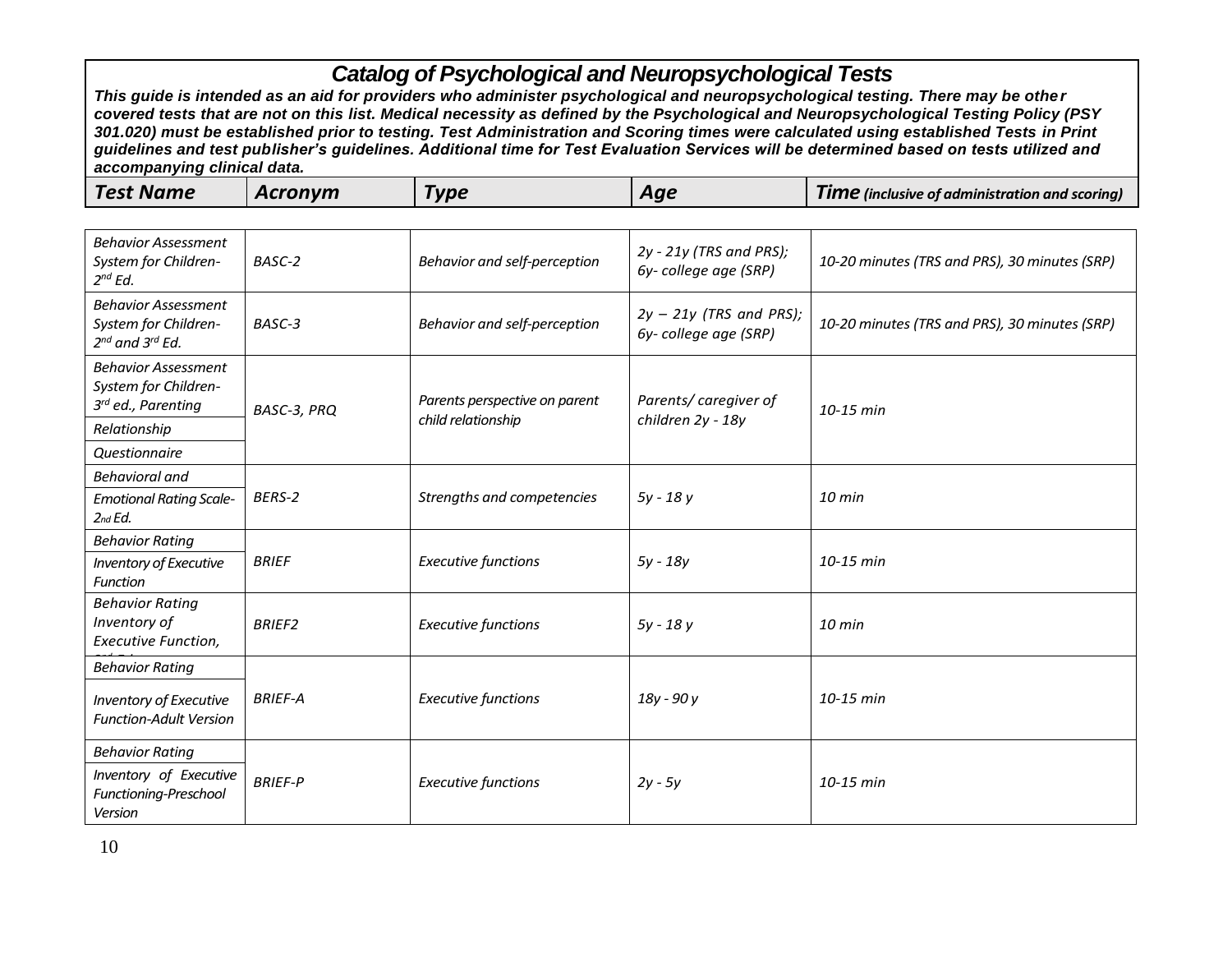| <b>Test Name</b> | Acronym | <b>Type</b> | Aae | Tıme<br><b>2</b> (inclusive of administration and scoring) |
|------------------|---------|-------------|-----|------------------------------------------------------------|
|------------------|---------|-------------|-----|------------------------------------------------------------|

| <b>Behavior Rating</b>                                     |                          |                                                     |                               |                                                                                                 |
|------------------------------------------------------------|--------------------------|-----------------------------------------------------|-------------------------------|-------------------------------------------------------------------------------------------------|
| Inventory of Executive<br>Function- Self Report<br>Version | <b>BRIEF-SR</b>          | Cognitive, emotional and<br>behavioral functions    | $11y - 18y$                   | 10-15 min                                                                                       |
| <b>Bender Visual</b>                                       |                          |                                                     |                               |                                                                                                 |
| <b>Motor Gestalt Test-2nd</b><br>Ed.                       | <b>Bender Gestalt-II</b> | Visual-motor integration                            | $4y - 85y +$                  | 5-10 minutes; 5 minutes each for the supplemental<br>visual and motor tests 2 <sup>nd</sup> Ed. |
| <b>Benton Facial</b><br>Recognition                        | <b>NA</b>                | <b>Brain Damage</b>                                 | 16y - 74y                     | Time varies                                                                                     |
| Benton Judgment of<br>Line Orientation                     | <b>JOLO</b>              | Visuospatial judgment in brain-<br>injured patients | 7y - 74 y                     | 15 - 20 min                                                                                     |
| <b>Benton Motor</b><br>Impersistence                       | <b>NA</b>                | ability to maintain a movement<br>or posture        | 5y - 66y                      | Time varies                                                                                     |
| <b>Benton Pantomime</b><br>Recognition                     | <b>NA</b>                | Brain damage                                        | 38y - 60y                     | Time varies                                                                                     |
| <b>Benton Right-Left</b><br><b>Orientation</b>             | ΝA                       | Brain damage                                        | $16y - 64y$                   | 5 min                                                                                           |
| <b>Benton Serial Digit</b><br>Learning                     | <b>NA</b>                | Brain damage                                        | $16y - 64y$                   | 5-10 min                                                                                        |
| <b>Benton Temporal</b><br><b>Orientation</b>               | <b>NA</b>                | <b>Temporal orientation</b>                         | $16y - 64y$                   | Time varies                                                                                     |
| <b>Benton Visual Form</b><br><b>Discrimination</b>         | <b>NA</b>                | Brain damage                                        | 19y - 94y                     | Time varies                                                                                     |
| <b>Benton Visual</b>                                       | BVRT-5                   | Visual perception, memory, and                      |                               | 15-20 min                                                                                       |
| Retention test-5 <sup>th</sup> Ed.                         |                          | visuoconstructive abilities                         | 8y - Adult                    |                                                                                                 |
| <b>Binge Eating Scale</b>                                  | <b>BES</b>               | <b>Binge eating</b>                                 | <b>Adults and Adolescents</b> | 10 min                                                                                          |
| <b>Booklet Category Test,</b><br>$2^{nd}$ Ed               | <b>BCT</b>               | Brain damage                                        | 15y - 80y                     | 30-60 min                                                                                       |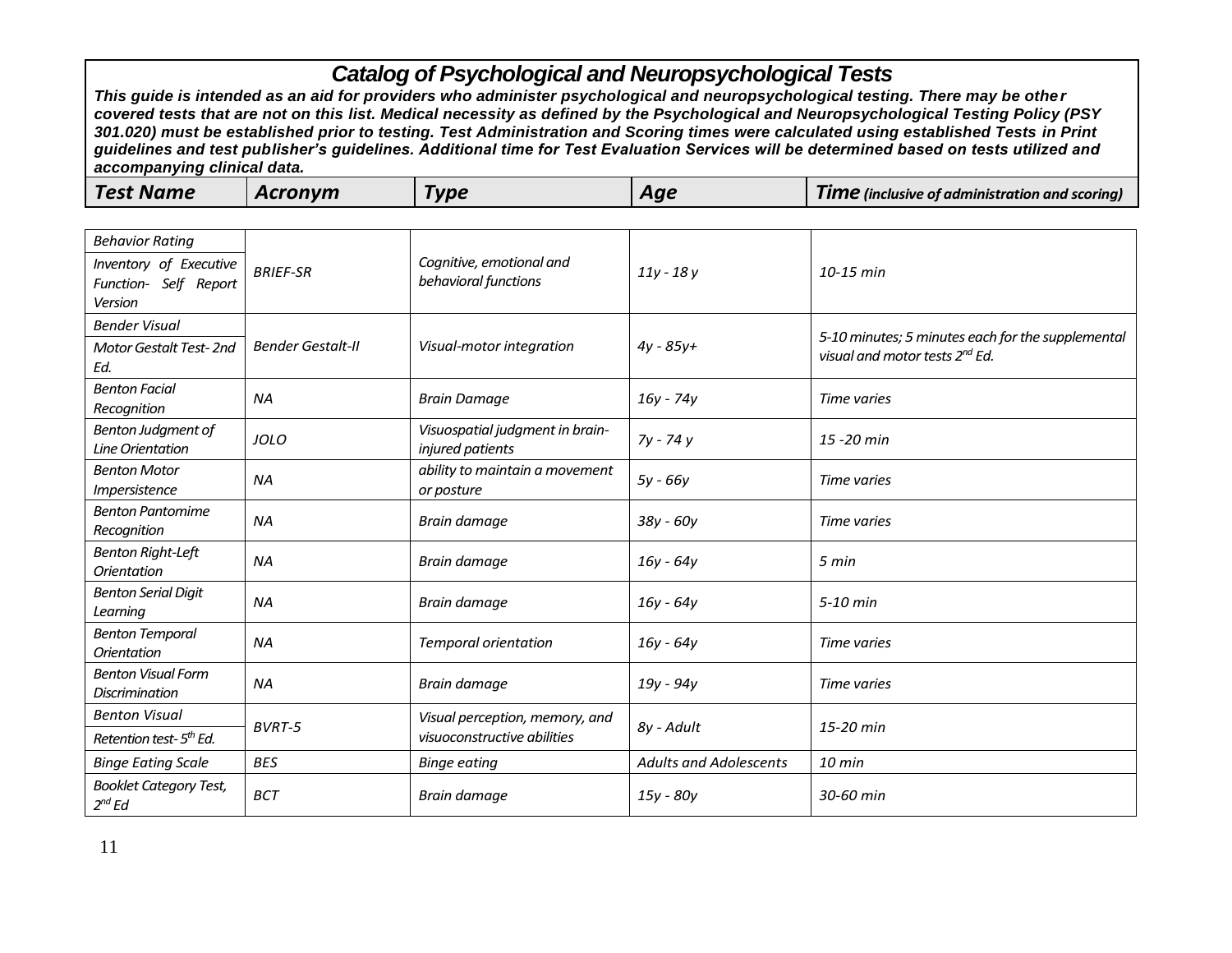| <b>Test Name</b><br>Acronym<br>$V$ pe<br><b>TIME</b> (inclusive of administration and scoring)<br>Aqe |
|-------------------------------------------------------------------------------------------------------|
|-------------------------------------------------------------------------------------------------------|

| <b>Boston Diagnostic</b><br>Aphasia<br>Examination-3rd Ed.<br>(Includes Boston | <b>BDAE-3 (includes BNT)</b> | Aphasia                    | 18y - 79y   | Standard Form: 90 minutes; Short Form: 30-45<br>minutes                                                                                         |
|--------------------------------------------------------------------------------|------------------------------|----------------------------|-------------|-------------------------------------------------------------------------------------------------------------------------------------------------|
| naming Test 2 <sup>nd</sup> Ed).<br><b>Brief Cognitive Status</b>              |                              |                            |             |                                                                                                                                                 |
| Exam                                                                           | <b>BCSE</b>                  | Cognitive status           | >17v        | 15-20 min                                                                                                                                       |
| <b>Brief</b>                                                                   |                              |                            |             |                                                                                                                                                 |
| Neuropsychological<br>Cognitive                                                | <b>BNCE</b>                  | Cognitive impairment       | >18v        | 30 min or less                                                                                                                                  |
| Examination                                                                    |                              |                            |             |                                                                                                                                                 |
| <b>Brief Symptom</b><br>Inventory                                              | <b>BSI</b>                   | Psychological symptoms     | >13y        | 10 min                                                                                                                                          |
| <b>Brief Test of Attention</b>                                                 | <b>BTA</b>                   | Attention                  | 17y - 82 y  | $10 \text{ min}$                                                                                                                                |
| <b>Brief Visuospatial</b><br>memory Test-                                      | <b>BVMT-R</b>                | Visuospatial memory        | $18y - 79y$ | $45$ min                                                                                                                                        |
|                                                                                |                              |                            |             | All Forms: 10-20 min each                                                                                                                       |
| <b>Brown Attention Deficit</b><br>Disorder Scales                              | <b>Brown ADD Scales</b>      | <b>ADD</b>                 | 3y-Adult    | Primary/Preschool Level (3y - 7y) School-age Level<br>$(8y - 12y)$                                                                              |
|                                                                                |                              |                            |             | Adolescent Level (13y - 18y) Adult (>18y)                                                                                                       |
| <b>Burks Behavior</b><br>Rating Scales-2 <sup>nd</sup> Ed.                     | <b>BBRS-2</b>                | Problem behavior in school | $4y - 18y$  | Teacher or Parent form: 20 min                                                                                                                  |
| California<br>Verbal<br>learning Test-II, Adult<br>Version                     | $CVLT-II$                    | Verbal learning and memory | 16y - 89 y  | <b>Standard and Alternate Forms: 30 minutes</b><br>testing plus 30 minutes of delay. Short Form: 15<br>minutes testing plus 15 minutes of delay |
| California Verbal<br><b>Learning Test-</b><br>Children's version               | $CVIT-C$                     | Verbal learning and memory | $5y - 16y$  | 15 to 20 minutes, plus a 20-minute interval to<br>accommodate delayed recall measure                                                            |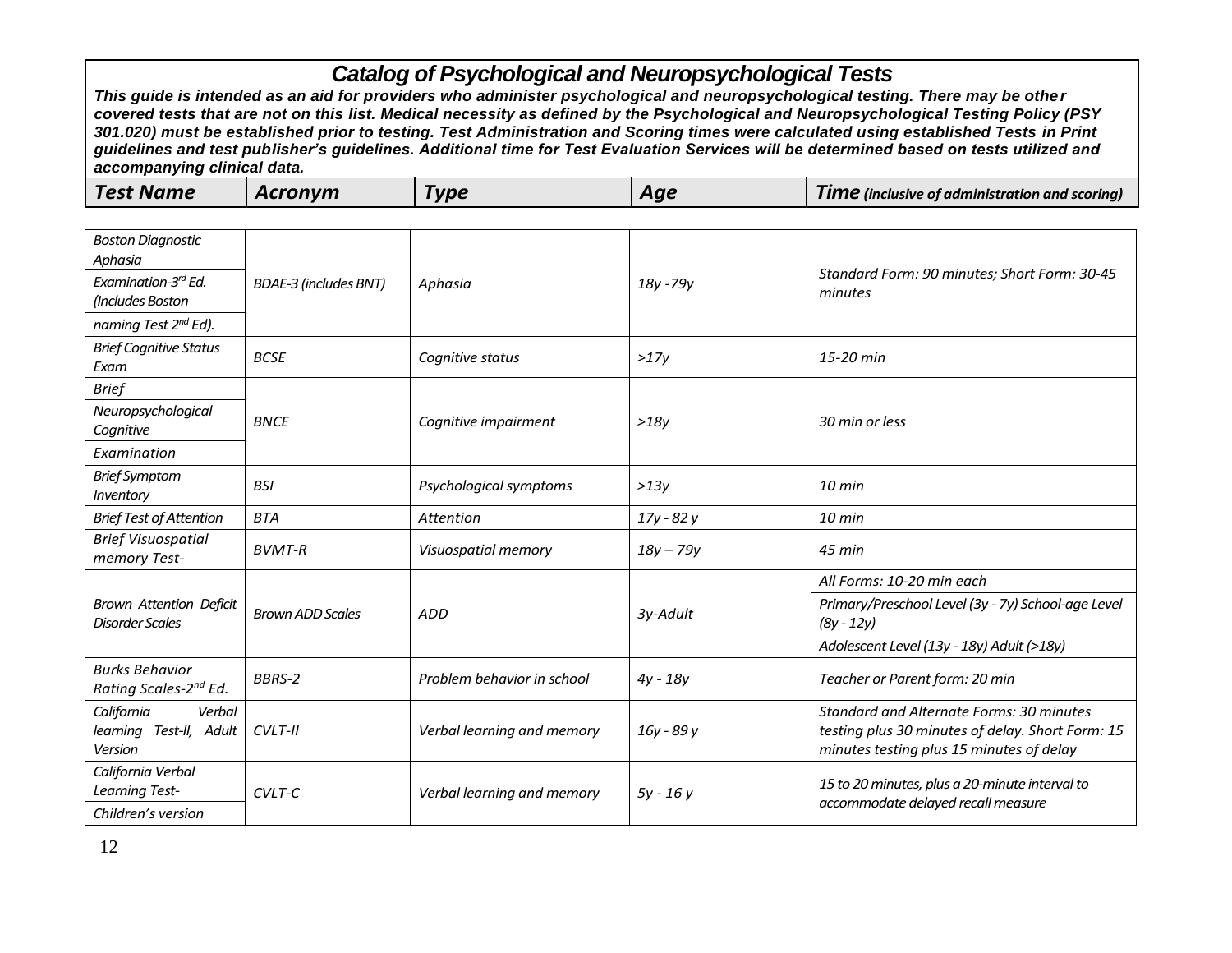| Test Name<br>Acronvm<br>Type<br><b>TIME</b> (inclusive of administration and scoring)<br>Aae |  |
|----------------------------------------------------------------------------------------------|--|
|----------------------------------------------------------------------------------------------|--|

| <b>Category Test</b>                                               | Cat        | Problem solving/brain damage                    | $9y - 69y$ | Halsted Category test (HCT) (16y-69y) :30-40 min<br>Adaptive Category test (ACT) (16y-69y): 30 to 40<br>Russell Revised short form (RCat) (16y-69y):20<br>min Intermediate Category test (ICat) (9y-<br>15y):30-40 min |
|--------------------------------------------------------------------|------------|-------------------------------------------------|------------|------------------------------------------------------------------------------------------------------------------------------------------------------------------------------------------------------------------------|
| Checklist for Autism<br>Spectrum Disorder                          | CASD       | Autism                                          | $1y-17y$   | $15$ min                                                                                                                                                                                                               |
| Checklist for Autism<br>Spectrum<br>Disorder-<br><b>Short Form</b> | CASD-SF    | Autism                                          | $1y-17y$   | 5 min                                                                                                                                                                                                                  |
| Child and                                                          |            | <b>Emotional and behavioral</b>                 |            |                                                                                                                                                                                                                        |
| Adolescent                                                         | $CASI-5$   | disorders                                       | $5y - 18y$ | Parent and Teacher checklist: 10-15 min                                                                                                                                                                                |
| Symptom Inventory-5                                                |            |                                                 |            |                                                                                                                                                                                                                        |
| Child Development<br>Inventory                                     | <b>CDI</b> | Development, symptoms, and<br>behavior problems | $1y - 6y$  | 30-50 min                                                                                                                                                                                                              |
| <b>Childhood Autism</b><br>Rating Scale-2 <sup>nd</sup> Ed.        | CARS-2     | Autism                                          | >2y        | 5-10 minutes (after the information needed to<br>make the ratings has been collected)                                                                                                                                  |
| Childhood Trauma<br>Questionnaire                                  | <b>CTQ</b> | Abuse history                                   | >12y       | 5 min                                                                                                                                                                                                                  |
| Children's Aggression<br><b>Scale</b>                              | CAS        | Aggression                                      | $5y - 18y$ | $10-15$ min                                                                                                                                                                                                            |
| Children's<br><b>Apperception Test</b>                             | C.A.T      | Personality and emotional<br>disturbance        | $3y - 10y$ | 20-45 min                                                                                                                                                                                                              |
| Children's Auditory<br>Verbal learning<br>Test-2                   | CAVLT-2    | Verbal learning and memory                      | $6y - 17y$ | 25 min                                                                                                                                                                                                                 |
| Children's Category Test                                           | CCT        | Non-verbal concept formation                    | $5y - 16y$ | 15-20 min                                                                                                                                                                                                              |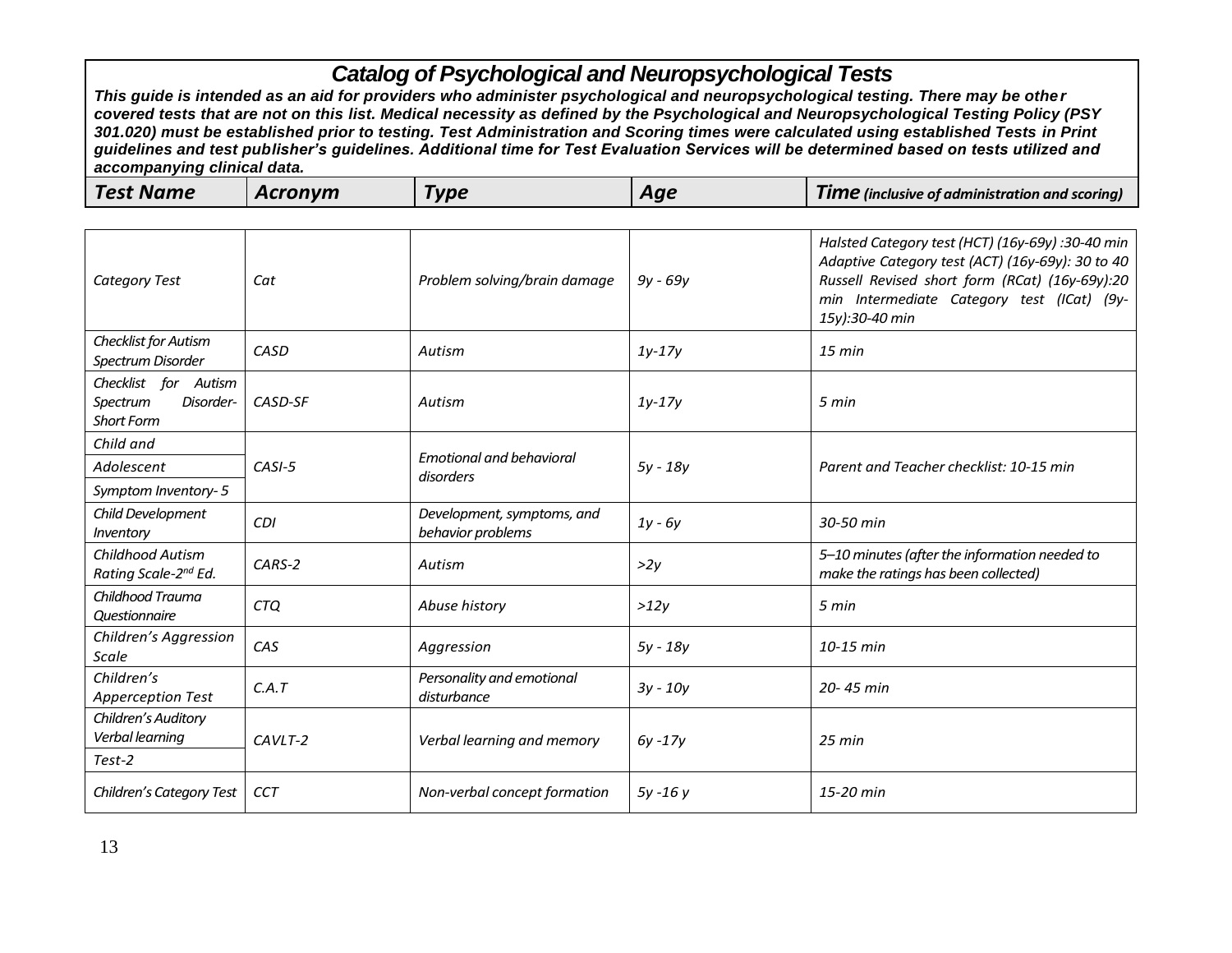| <b>Test Name</b> | Acronym | <b>Vpe</b> | Aqe | <b>Time</b> (inclusive of administration and scoring) |
|------------------|---------|------------|-----|-------------------------------------------------------|
|------------------|---------|------------|-----|-------------------------------------------------------|

| <b>Children's Color Trails</b><br>Test                                 | <b>CCTT</b>   | Alternating and Sustained visual<br>attention, sequencing | 8y - 16y    | 10-14 min                       |
|------------------------------------------------------------------------|---------------|-----------------------------------------------------------|-------------|---------------------------------|
| Children's Depression<br>Inventory-2                                   | $CDI-2$       | Depression                                                | $7y - 17y$  | 15-20 minutes; Short: 5 minutes |
| Children's                                                             |               |                                                           |             |                                 |
| <b>Depression Rating</b><br>Scale-Revised                              | <b>CDRS-R</b> | Depression                                                | $6y - 12y$  | 15-20 min                       |
| Children's Inventory of<br>Anger                                       | ChIA          | Anger                                                     | $6y-16y$    | 10 min                          |
| Children's Measure of<br>Obsessive-                                    |               |                                                           |             |                                 |
| Compulsive                                                             | <b>CMOCS</b>  | <b>OCD</b>                                                | $8y - 19y$  | 10-15 min                       |
| Symptoms                                                               |               |                                                           |             |                                 |
| Children's Memory<br><b>Scale</b>                                      | CMS           | Memory                                                    | $5y - 16y$  | 30 min                          |
| Children's                                                             |               |                                                           |             |                                 |
| Personality                                                            | CPQ           | Personality                                               | 8y - 12y    | 30-60 min per form              |
| <b>Questionnaire</b>                                                   |               |                                                           |             |                                 |
| Clinical Assessment of<br><b>Attention</b><br>Deficit-<br><b>Adult</b> | CAT-A         | Comprehensive assessment of<br>ADD/ADHD                   | $19y - 79y$ | 20-15 min                       |
| Clinical Assessment of<br>Deficit-<br><b>Attention</b><br>Child        | CAT-C         | Comprehensive assessment of<br>ADD/ADHD                   | $8y - 18y$  | 10-20 min                       |
| Clinician-                                                             |               |                                                           |             |                                 |
| <b>Administered PTSD</b><br>Scale                                      | CAPS          | <b>PTSD</b>                                               | >16y        | 25-45 min                       |
| <b>Clock Drawing Test</b>                                              | <b>NA</b>     | Cognitive impairment                                      | >65y        | 10 min                          |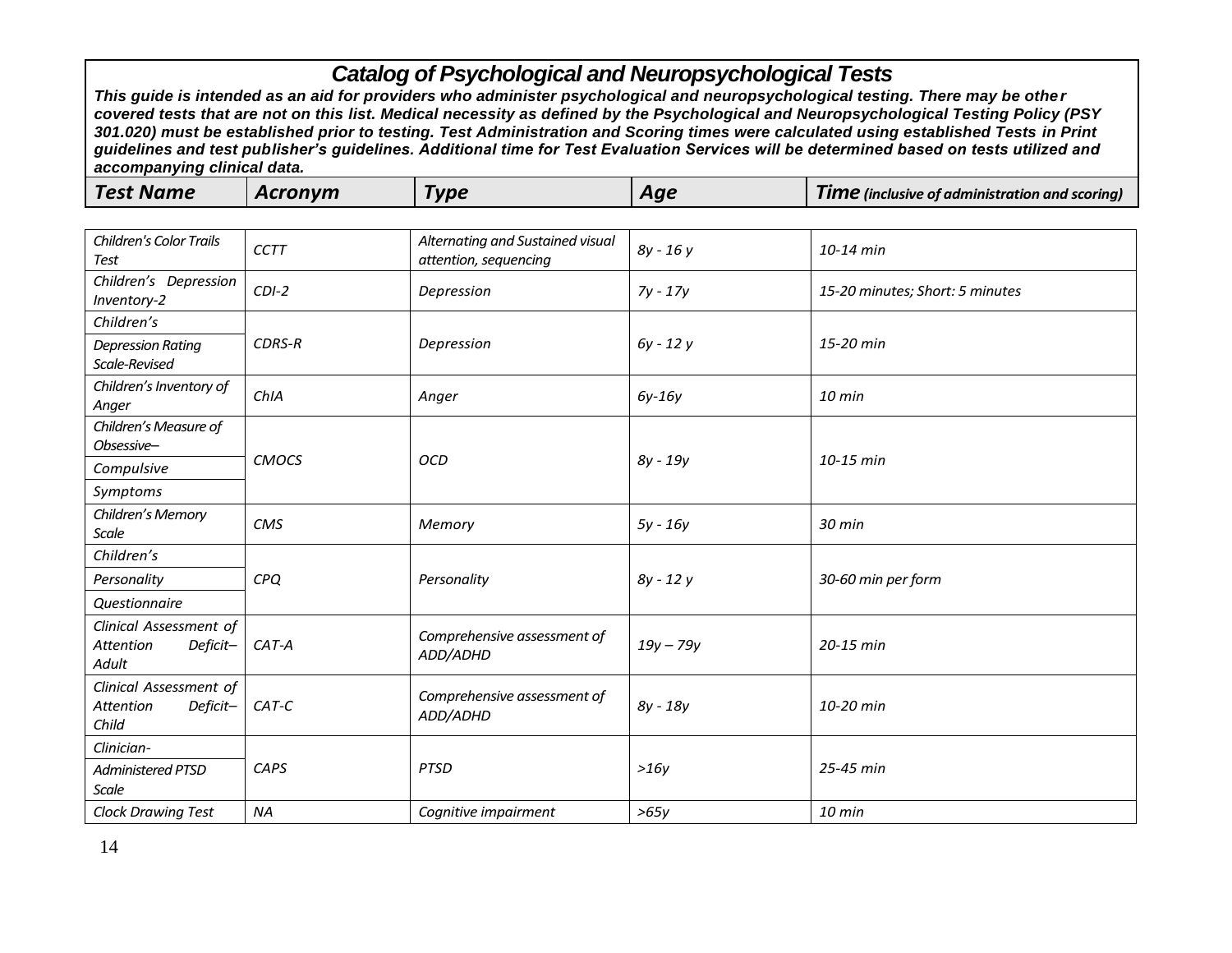| <b>Test Name</b> | Acronvm | Type | Aqe | Tıme<br>of linclusive of administration and scoring). 2 ( |
|------------------|---------|------|-----|-----------------------------------------------------------|
|------------------|---------|------|-----|-----------------------------------------------------------|

| Cognistat (The<br>Neurobehavioral<br>Cognitive Status<br>Examination | Cognistat        | Intellectual functioning              | <b>Adults</b>     | 10 minutes for cognitively intact clients; 20-30<br>minutes for cognitively impaired clients |
|----------------------------------------------------------------------|------------------|---------------------------------------|-------------------|----------------------------------------------------------------------------------------------|
| Cognitive Abilities<br>Scale-2 <sup>nd</sup> Ed.                     | $CAS-2$          | Cognitive abilities                   | $3$ months - $4y$ | 20-30 min                                                                                    |
| Cognitive                                                            |                  |                                       |                   |                                                                                              |
| Assessment System,<br>$2$ nd $Ed.$                                   | CAS <sub>2</sub> | Cognitive abilities                   | $4y - 18y$        | 40-60 min                                                                                    |
| Cognitive                                                            |                  |                                       |                   |                                                                                              |
| Assessment System, 2nd<br>Ed.: Brief Form                            | CAS2:BF          | cognitive processing ability          | $5y-18y$          | 30-40 min                                                                                    |
| <b>Color Trails Test</b>                                             | <b>CTT</b>       | Sustained attention and<br>sequencing | 18y-89y           | $3-8$ min                                                                                    |
| Comprehensive<br>Assessment of                                       | CASL             | oral                                  | $3y - 21y$        | 30 to 45 minutes for the core battery                                                        |
| Spoken Language                                                      |                  | language skills                       |                   |                                                                                              |
| Comprehensive                                                        |                  |                                       |                   |                                                                                              |
| <b>Executive Function</b><br>Inventory                               | <b>CEFI</b>      | <b>Executive functioning</b>          | $5y - 18y$        | $15$ min                                                                                     |
| Comprehensive Test of<br>Nonverbal Intelligence-<br>$2^{nd}$ Ed.     | CTONI-2          | Nonverbal intellectual abilities      | $6y - 89y$        | 1 <sub>h</sub>                                                                               |
| Comprehensive Trail-<br><b>Making Test</b>                           | <b>CTMT</b>      | <b>Brain injury</b>                   | $8y - 74y$        | $5-12$ min                                                                                   |
| Conners Adult ADHD                                                   |                  | <b>ADHD</b>                           | >18y              | 90 min per part                                                                              |
| Diagnostic Interview for<br>DSM-IV                                   | <b>CAADID</b>    |                                       |                   | Interview, Self, Professional                                                                |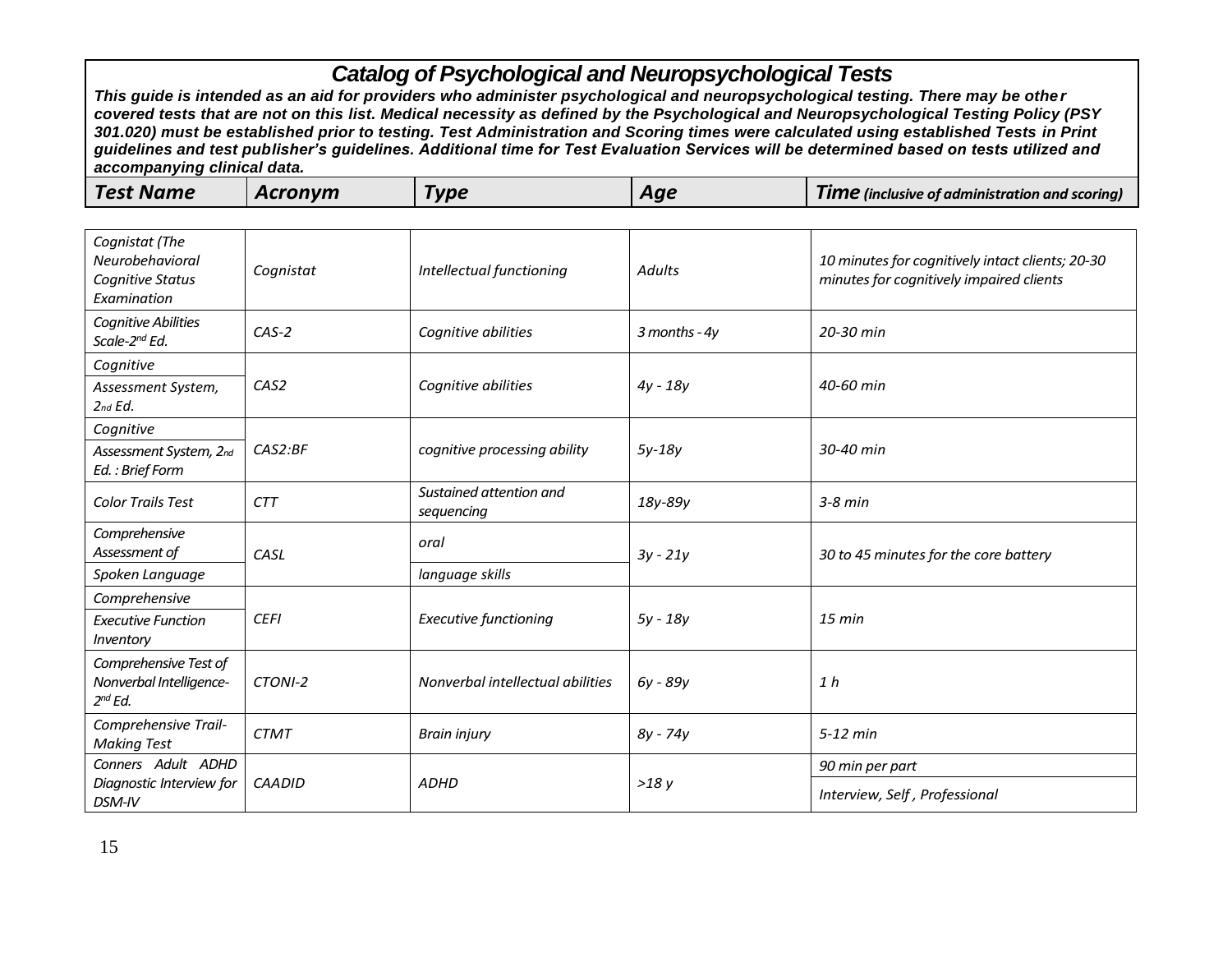*This guide is intended as an aid for providers who administer psychological and neuropsychological testing. There may be other covered tests that are not on this list. Medical necessity as defined by the Psychological and Neuropsychological Testing Policy (PSY 301.020) must be established prior to testing. Test Administration and Scoring times were calculated using established Tests in Print guidelines and test publisher's guidelines. Additional time for Test Evaluation Services will be determined based on tests utilized and accompanying clinical data.*

| <b>Test Name</b><br>Acronvm<br><b>VDE</b><br><b>TIME</b> (inclusive of administration and scoring)<br>Aqe |
|-----------------------------------------------------------------------------------------------------------|
|-----------------------------------------------------------------------------------------------------------|

| <b>Connors Adult ADHD</b><br><b>Rating Scale</b>                | <b>CAARS</b>                      | ADHD in adults                                  | 18y - 80y | 10-15 min                                                                                    |
|-----------------------------------------------------------------|-----------------------------------|-------------------------------------------------|-----------|----------------------------------------------------------------------------------------------|
| Conners                                                         |                                   |                                                 |           |                                                                                              |
| Comprehensive<br><b>Behavior Rating Scales</b>                  | <b>Conners CBRS Connors</b><br>CI | Assess wide range of behavior<br>concerns       | 6y - 18y  | 20 min: Teacher, CBRS- Parent, CBRS- Self Report<br>30 min <5 min- All Index Scales          |
| CBRS-T--Teacher<br><b>CBRS-P- Parent CBRS</b><br>SR-Self Report |                                   |                                                 |           |                                                                                              |
| <b>Conners Continuous</b><br>Performance Test, 3rd<br>Ed.       | Conners CPT 3                     | Attention                                       | >8y       | $14$ min                                                                                     |
| <b>Conners Early</b><br>Childhood                               | Conners EC                        | Behavior, emotional and social<br>concerns      | $2y - 6y$ | 25 min                                                                                       |
| <b>Conners Kiddie</b>                                           |                                   | Attention                                       | $4y - 7y$ | $7.5$ min                                                                                    |
| Continuous                                                      | $K-CPT2$                          |                                                 |           |                                                                                              |
| Performance Test-2nd<br>Ed.                                     |                                   |                                                 |           |                                                                                              |
| Conners- 3 <sup>rd</sup> Ed                                     | Conners 3                         | <b>ADHD</b>                                     | 6y - 18y  | 20 minutes for long forms; 10 minutes for short<br>forms; less than 5 minutes for ADHD Index |
| Continuous Visual<br><b>Memory Test</b>                         | <b>CVMT</b>                       | Visual memory                                   | 7y - 80y  | 45-50 minutes (includes 30-minute delay)                                                     |
| Controlled Oral Word<br><b>Association Test</b>                 | COWAT/FAS                         | Word fluency                                    | 16y - 70y | $10$ min                                                                                     |
| Coolidge Assessment<br><b>Battery</b>                           | CAB                               | Determine Axis 1 & II and<br>neuropsychological | >18y      | 40 min                                                                                       |
| Correa-Barrick<br>Postpartum                                    | <b>CBPDS</b>                      | Postpartum depression scale                     | Post      | 5-10 min                                                                                     |
| <b>Depression Scale</b>                                         |                                   |                                                 | partum    |                                                                                              |

16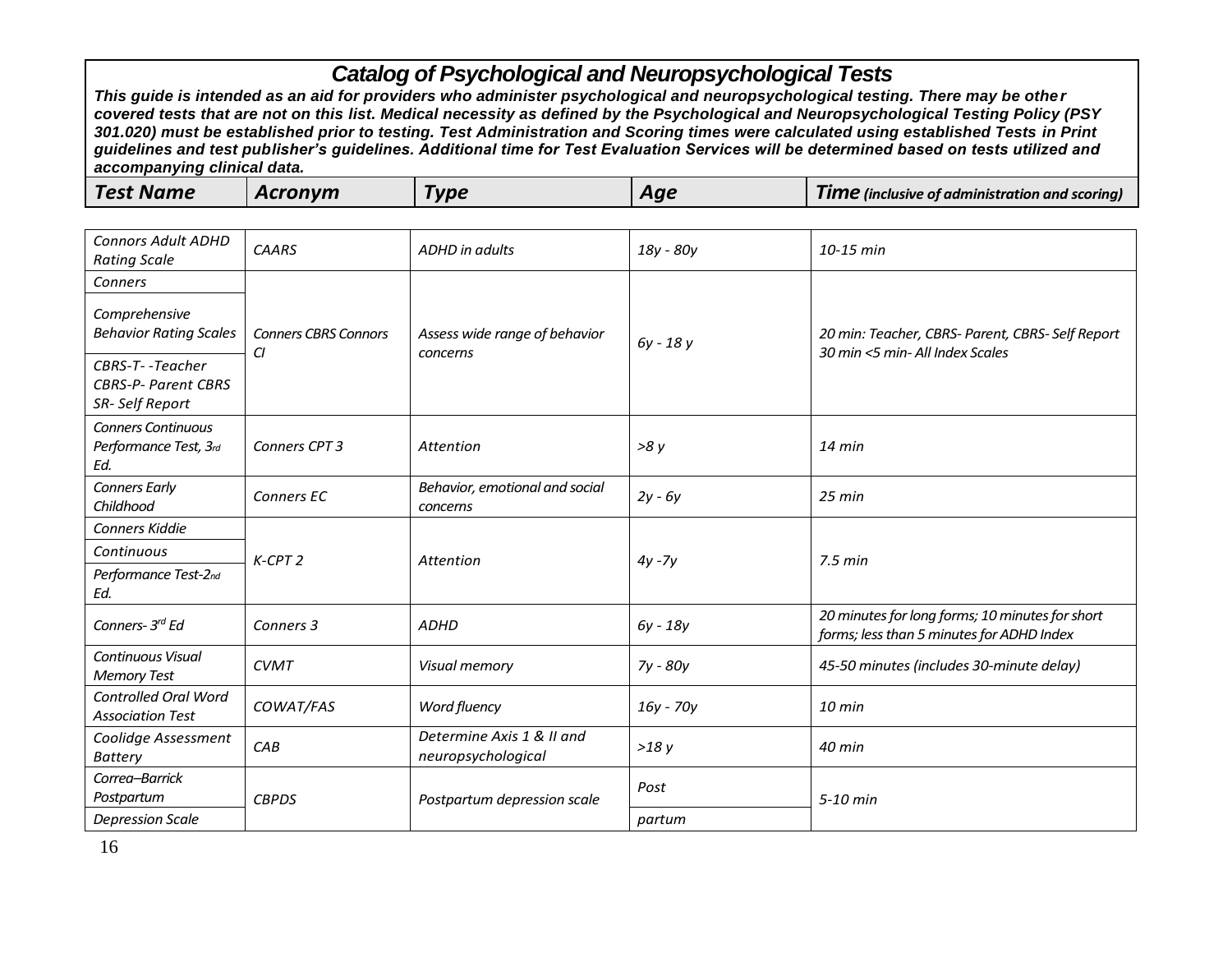| <b>Test Name</b> | Acronym | <b>Vpe</b> | Aqe | <b>Time</b> (inclusive of administration and scoring) |
|------------------|---------|------------|-----|-------------------------------------------------------|
|------------------|---------|------------|-----|-------------------------------------------------------|

|                                                            |             |                                                                                    | women        |                                                                                        |
|------------------------------------------------------------|-------------|------------------------------------------------------------------------------------|--------------|----------------------------------------------------------------------------------------|
| Delis Kaplan<br><b>Executive Function</b><br>System        | D-KEFS      | <b>Executive functioning</b>                                                       | 8y - 89 y    | Variable depending on subtest selected: full<br>battery 90 minutes, 10 min per subtest |
| Delis Rating of<br><b>Executive Functions</b>              | D-REF       | <b>Executive functioning</b>                                                       | 5y - 18y     | 5-10 min/form                                                                          |
| Dementia Rating Scale-<br>2                                | DRS-2       | Dementia                                                                           | 56y - 105y   | 15-30 minutes                                                                          |
| Dementia Rating Scale-<br>2 Alternate Form                 | $DRS-2:AF$  | Dementia                                                                           | 56y - 105y   | 15-30 min                                                                              |
| Developmental Test of<br>Visual                            | DTVP-A      | Visual perceptual and motor<br>integration skills                                  | $11y - 74y$  | $25$ min                                                                               |
| Perception-                                                |             |                                                                                    |              |                                                                                        |
| Adolescent and                                             |             |                                                                                    |              |                                                                                        |
| Adult                                                      |             |                                                                                    |              |                                                                                        |
| Developmental Test of<br><b>Visual</b>                     | DTVP-3      | Visual perceptual and motor                                                        | $4y - 12y$   | 30 min                                                                                 |
| Perception-3rd Ed.                                         |             | integration skills                                                                 |              |                                                                                        |
| Devereux Scales of<br><b>Mental Disorders</b>              | <b>DSMD</b> | <b>Behavioral</b><br>emotional<br>or<br>problems in children<br>and<br>adolescents | 5y - 18y     | $15 \text{ min}$                                                                       |
| Diagnostic Interview<br>for Children and<br>Adolescents-IV | DICA-IV     | <b>Behavioral problems</b>                                                         | $6y - 17y$   | 20 min                                                                                 |
| <b>Differential Abilities</b><br>Scale-II                  | DAS-II      | Cognitive abilities                                                                | $2.5y - 17y$ | Core Battery 45-60 minutes; Diagnostic Subtests 30<br>minutes                          |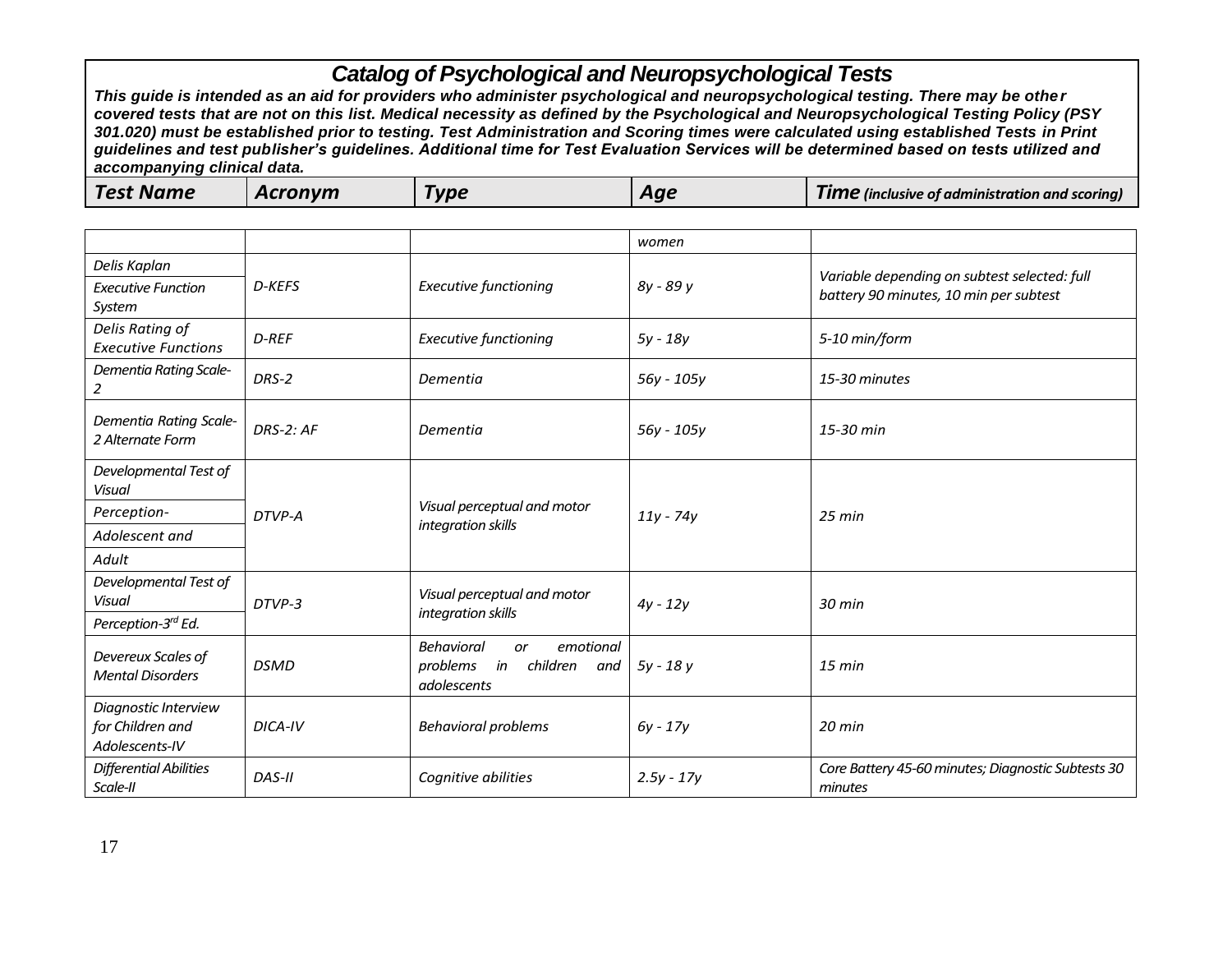| Draw a Person-A<br><b>Quantitative</b><br><b>Scoring System</b> | Draw a Person- QSS | Intellectual ability                        | $5y - 17y$        | $20$ min                            |
|-----------------------------------------------------------------|--------------------|---------------------------------------------|-------------------|-------------------------------------|
| Draw a Person-<br>Screening                                     |                    |                                             |                   | 20 minutes                          |
| Procedures for<br>Emotional                                     | DAP-SPED           | <b>Emotional disturbance</b>                | $6y - 17y$        | Administration: Individual or Group |
| <b>Disturbance</b>                                              |                    |                                             |                   |                                     |
| Childhood<br>Early<br>Attention-Deficit<br><b>Disorders</b>     | <b>ECADDES</b>     | <b>ADHD</b>                                 | $2y - 7y$         | 15 min-home and school version      |
| <b>Evaluation Scale</b>                                         |                    |                                             |                   |                                     |
| <b>Eating Disorder</b><br>Inventory-3                           | $EDI-3$            | Eating disorder                             | 13y - 53y         | 20 min                              |
| Expressive                                                      |                    |                                             |                   |                                     |
| Vocabulary Test, 2nd Ed.                                        | $EVT-2$            | Expressive vocabulary                       | $2.5y - 90y +$    | 10-20 Minutes                       |
| Family Relations Test:<br>Children's version                    | <b>FRT</b>         | Assessing family relationships              | $3y - 15y$        | 20-25 min                           |
| Feelings, Attitudes, and<br>Behaviors Scale for<br>Children     | FAB-C              | <b>Emotional and behavioral</b><br>problems | $6y - 13y$        | 10 min                              |
| Gilliam Asperger's<br><b>Disorder Scale</b>                     | GADS               | Aspergers                                   | $3y - 22y$        | 5-10 min                            |
| Gilliam Autism<br>Rating Scale-3rd Ed.                          | GARS-3             | Autism                                      | $3y - 22y$        | 5-10 min                            |
| Gordon Diagnostic<br>System                                     | GDS                | <b>ADHD</b>                                 | Children & adults | 9 min per task (11 tasks)           |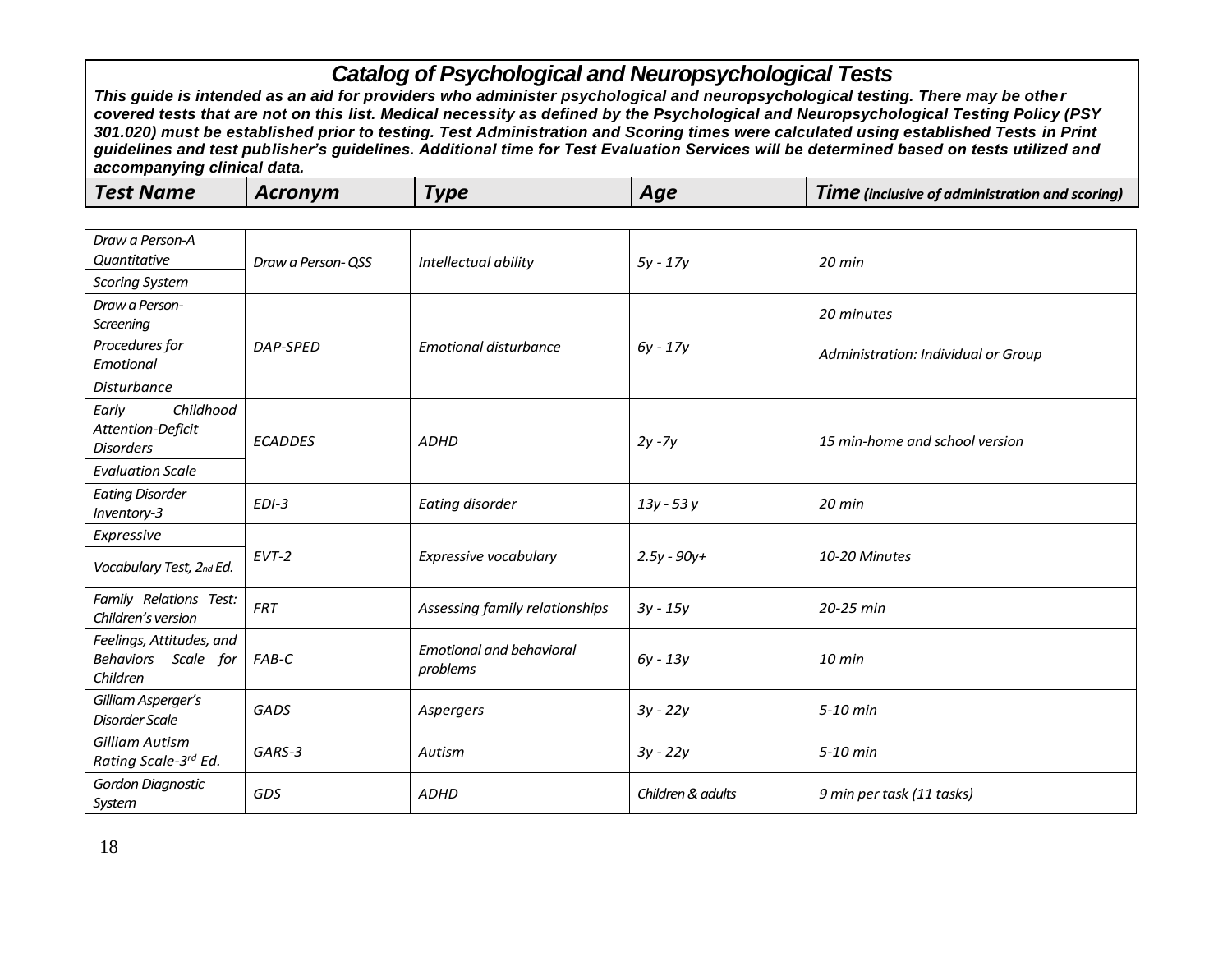| Green's Word Memory<br>Test                          | <b>WMT</b>                 | Verbal and nonverbal memory                       | >7v      | Not reported                                                         |
|------------------------------------------------------|----------------------------|---------------------------------------------------|----------|----------------------------------------------------------------------|
| Grooved Pegboard Test                                | <b>NA</b>                  | Manipulative dexterity                            | 5y-Adult | $10 \text{ min}$                                                     |
|                                                      |                            |                                                   |          | Young Children (5y - 8y), Older children (9y-14y)<br>and             |
|                                                      |                            |                                                   |          | Adults (>15y)                                                        |
|                                                      |                            |                                                   |          | Category: 30-60 min                                                  |
|                                                      | <b>HRNTB</b>               | <b>Neuropsychological Tests</b>                   |          | Tactual performance: 10-15 minutes per trial;<br>Limit: 3 trials     |
| <b>Halstead Reitan</b>                               |                            |                                                   |          | Finger tapping: 5 min                                                |
| Neuropsychological                                   |                            |                                                   | >5y      | Lateral dominance examination: 15 min                                |
| <b>Test Battery</b>                                  |                            |                                                   |          | Aphasia screening: 30 min                                            |
|                                                      |                            |                                                   |          | Sensory perceptual: 20 min                                           |
|                                                      |                            |                                                   |          | Grip strength: 5 min                                                 |
|                                                      |                            |                                                   |          | Seashore Rhythm test: 30 min                                         |
|                                                      |                            |                                                   |          | Speech sounds perception: 20 min                                     |
|                                                      |                            |                                                   |          | Trail making: 10 min Finger tapping: 10 min                          |
|                                                      |                            |                                                   |          | Tactile form recognition-30 min                                      |
| Hamilton                                             |                            |                                                   |          |                                                                      |
| <b>Depression Rating Scale</b>                       | HAM-D                      | Depression                                        | Adults   | $10$ min                                                             |
| Psychopathy<br>Hare<br>Checklist-Revised: 2nd<br>Ed. | PCL-R: 2 <sup>nd</sup> Ed. | Psychopathic (antisocial)<br>personality disorder | >18y     | Individual Interview: 1 hour 30 minutes Collateral<br>Review: 1 hour |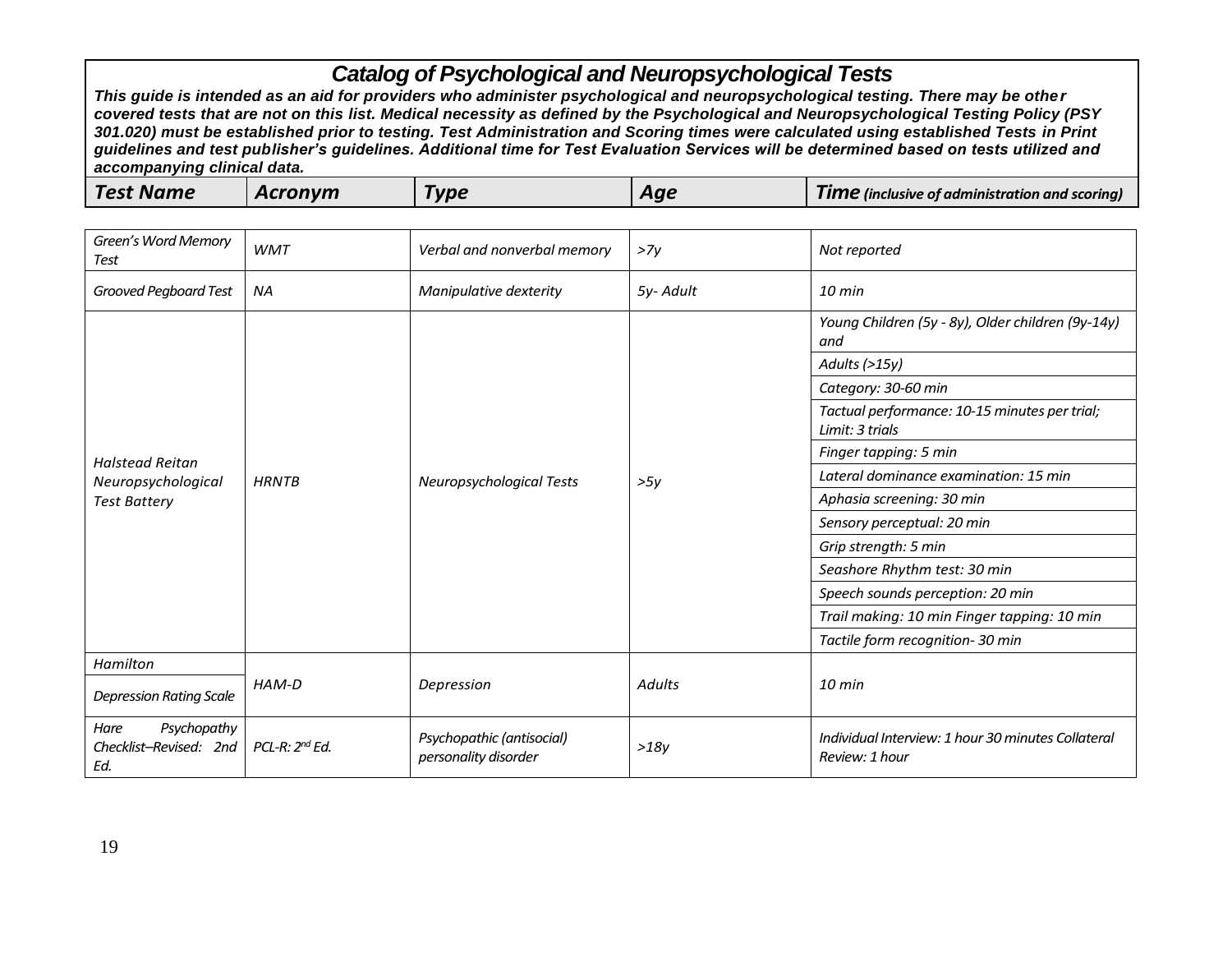| <b>Test Name</b><br>Acronvm<br>Гурє<br><b>TIME</b> (inclusive of administration and scoring)<br>Aqe |  |
|-----------------------------------------------------------------------------------------------------|--|
|-----------------------------------------------------------------------------------------------------|--|

| Hare Psychopathy<br>Checklist: Screening<br>Version                  | PCL:SV              | Psychopathic (antisocial)<br>personality disorder             | >18y                   | Individual Interview: 45 minutes Collateral Review:<br>35 minutes |
|----------------------------------------------------------------------|---------------------|---------------------------------------------------------------|------------------------|-------------------------------------------------------------------|
| Hare Psychopathy-<br><b>SCAN Research</b>                            | P-Scan RV           | Three key facets of psychopathy                               | >13v                   | 10-15 min                                                         |
| Version                                                              |                     |                                                               |                        |                                                                   |
| Hooper Visual<br>Organization test                                   | <b>VOT</b>          | Neurological impairment-ability<br>to organize visual stimuli | >5y                    | Less than 15 minutes                                              |
| House-Tree-Person<br>and Draw-A-Person as<br>Measures of             |                     | Possible child sexual abuse                                   |                        | <b>Untimed</b>                                                    |
| Abuse in Children: A<br>Quantitative                                 | $H$ -T-P/D-A-P      |                                                               | $7y - 11y$             |                                                                   |
| <b>Scoring System</b>                                                |                     |                                                               |                        |                                                                   |
| <b>Tree</b><br>House<br>Person<br>Projective<br>Drawing<br>Technique | $H-T-P$             | Psychopathology                                               | >3y                    | Varies                                                            |
| Human Figures<br><b>Drawing Test</b>                                 | <b>HFDT</b>         | Projective test                                               | Age range<br>not found | 30 min                                                            |
| IVA+Plus                                                             |                     |                                                               |                        |                                                                   |
| (Integrated Visual and<br>Auditory                                   | <b>IVA+Plus CPT</b> | Sustained attention                                           | 6y - Adult             | $20$ min                                                          |
| Continuous                                                           |                     |                                                               |                        |                                                                   |
| Performance Test)                                                    |                     |                                                               |                        |                                                                   |
| Jesness Behavior<br>Checklist                                        | <b>JBC</b>          | <b>Behavioral tendencies</b>                                  | 13y - 18y              | 20 min                                                            |
| Jesness Behavior<br>Checklist-Revised                                | $JI-R$              | Personality and<br>psychopathology                            | >8y                    | 20 to 30 Minutes                                                  |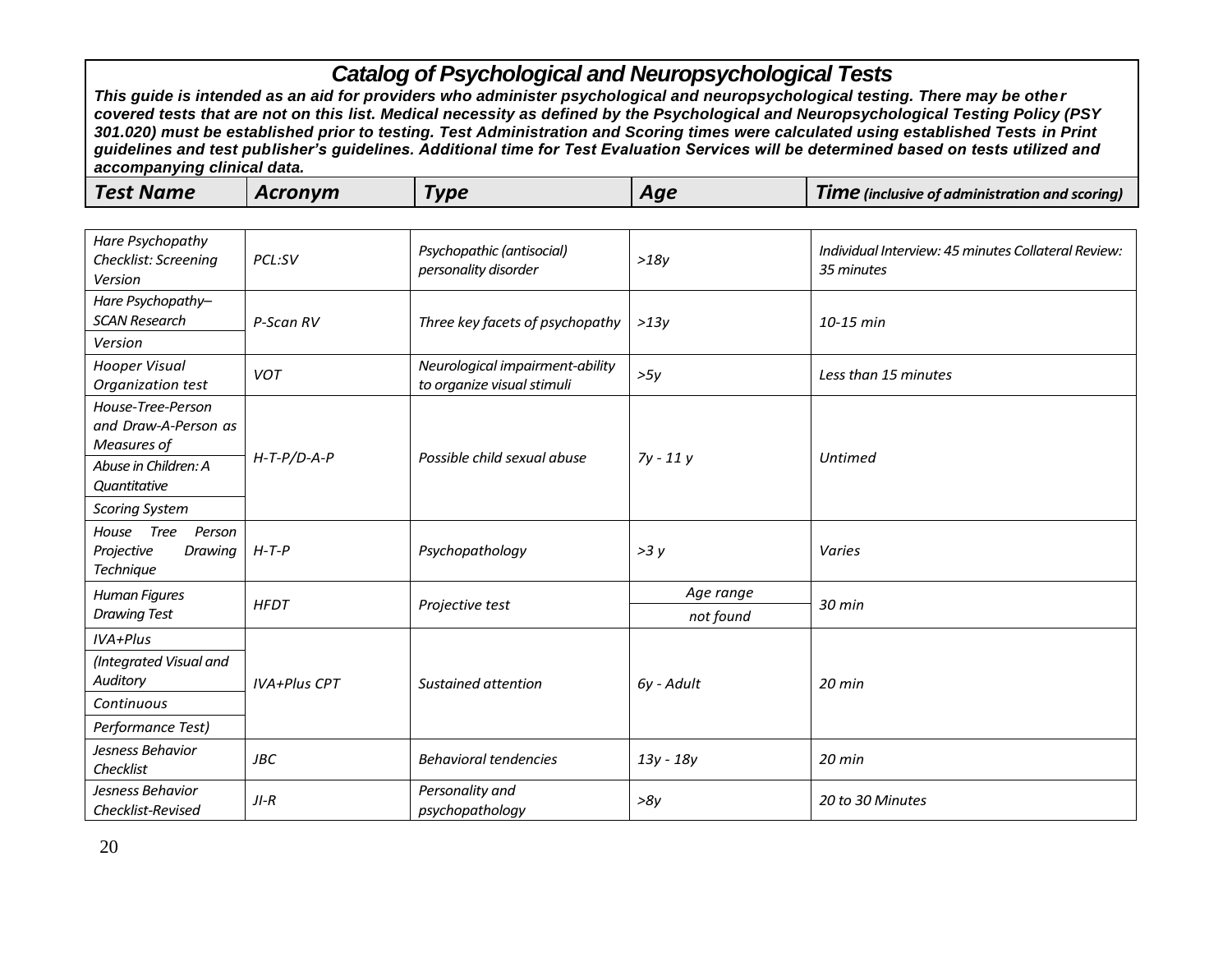| Kaufman                                                                |             |                                                       |                 | 25 to 55 minutes (core battery, Luria model), 35 to |
|------------------------------------------------------------------------|-------------|-------------------------------------------------------|-----------------|-----------------------------------------------------|
| Assessment Battery for<br>Children-2 <sup>nd</sup> Ed                  | $K-ABC-H$   | Cognitive ability                                     | $3y - 18y$      | 70 minutes (core battery, CHC model)                |
| Kaufman Brief<br>Intelligence Test                                     | $KBIT-2$    | Verbal and nonverbal intelligence                     | $4y - 90y$      | $20$ min                                            |
| <b>Kinetic Drawing</b>                                                 |             | Relationship between self and                         | Children        |                                                     |
| System for Family and<br>School                                        | <b>NA</b>   | others                                                | and adolescents | $20$ min                                            |
| International<br>Leiter<br>Performance Scale- 3rd<br>Ed.               | Leiter-3    | Nonverbal measure of<br>intelligence                  | $3y - 75y$      | 20-45 min                                           |
| Luria-Nebraska<br>Neuropsychological<br>battery-Children's<br>Revision | LNNB-C      | Cognitive functioning                                 | $8y - 12y$      | Varies                                              |
| Luria-Nebraska<br>Neuropsychological<br>battery: Forms I and           | LNNB        | Neuropsychological functioning                        | >15y            | $1.5h - 2.5h$                                       |
| <b>McCarthy Scales of</b><br>Children's Abilities                      | <b>MSCA</b> | Cognitive and motor<br>development in children        | $2.5y - 8.5y$   | 45-60 min                                           |
| <b>Memory Assessment</b><br><b>Scales</b>                              | <b>MAS</b>  | Attention/memory                                      | >18y            | 45 min                                              |
| <b>Merrill Palmer</b><br>Revised Scales of<br>Development              | $M-P-R$     | Developmental delay                                   | $Birth - 6.5.y$ | $45$ min                                            |
| Millon Adolescent<br>Clinical Inventory                                | <b>MACI</b> | Adolescent personality and self-<br>reported concerns | 13y - 19y       | 25 min                                              |
| Millon Adolescent<br>Personality                                       | <b>MAPI</b> | Adolescent personality                                | 13y - 18y       | 20-30 min                                           |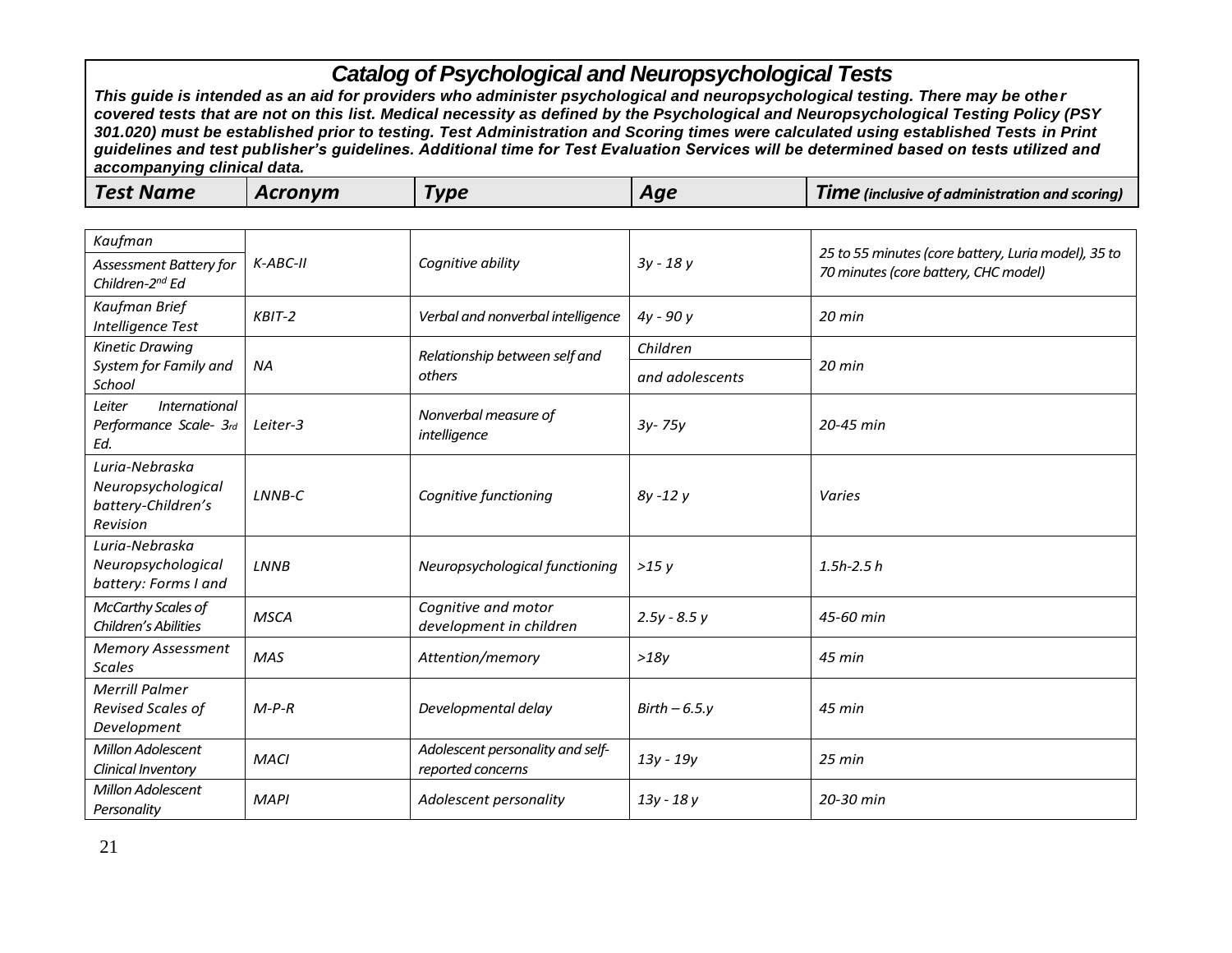| <b>Test Name</b><br>Acronvm<br><b>Type</b><br>Aae | <b>Time</b> (inclusive of administration and scoring) |
|---------------------------------------------------|-------------------------------------------------------|
|---------------------------------------------------|-------------------------------------------------------|

| Inventory                                                     |                 |                                                                                                                       |              |                                                                                                 |
|---------------------------------------------------------------|-----------------|-----------------------------------------------------------------------------------------------------------------------|--------------|-------------------------------------------------------------------------------------------------|
| <b>Millon Behavioral</b><br><b>Medicine Diagnostic</b>        | <b>MBMD</b>     | Psychosocial factors that<br>support or interfere with a<br>chronically ill patient's course of<br>medical treatment. | 18y - 85 y   | 25 min                                                                                          |
| <b>Millon Clinical</b><br><b>Multiaxial</b><br>Inventory-III  | <b>MCMI-III</b> | Personality and<br>psychopathology                                                                                    | >18y         | $30$ min                                                                                        |
| Mini-Mental Status<br>Exam-2 <sup>nd</sup> Ed.                | MMSE-2          | Cognitive impairment                                                                                                  | 18y - 100y   | 5 minutes for the MMSE-2:BV; 10-15 minutes for<br>the MMSE-2: SV; 20 minutes for the MMSE-2: EV |
| Minnesota<br>Multiphasic<br>Personality Inventory-<br>2       | $MMPI-2$        | Adult psychopathology                                                                                                 | >18y         | 60-90 min                                                                                       |
| Minnesota Multiphasic<br>personality Inventory-<br>Adolescent | <b>MMPI-A</b>   | Adolescent psychopathology                                                                                            | $14y - 18y$  | 1 h                                                                                             |
| Minnesota                                                     |                 |                                                                                                                       |              |                                                                                                 |
| Multiphasic                                                   |                 | Symptoms, personality                                                                                                 |              |                                                                                                 |
| personality                                                   | <b>MMPI-RF</b>  | characteristics, behavior,                                                                                            | >18y         | 35-50 min                                                                                       |
| Inventory-2-                                                  |                 | interests and functioning                                                                                             |              |                                                                                                 |
| <b>Restructured Form</b>                                      |                 |                                                                                                                       |              |                                                                                                 |
| <b>Montreal Cognitive</b><br>Assessment                       | MoCA            | Cognitive assessment                                                                                                  |              | 10-12 min                                                                                       |
| Motor-Free Visual<br><b>Perception Test-Third</b><br>Ed.      | $MVPT-3$        | Visual perception                                                                                                     | $4y - 70y +$ | 20-25 mi                                                                                        |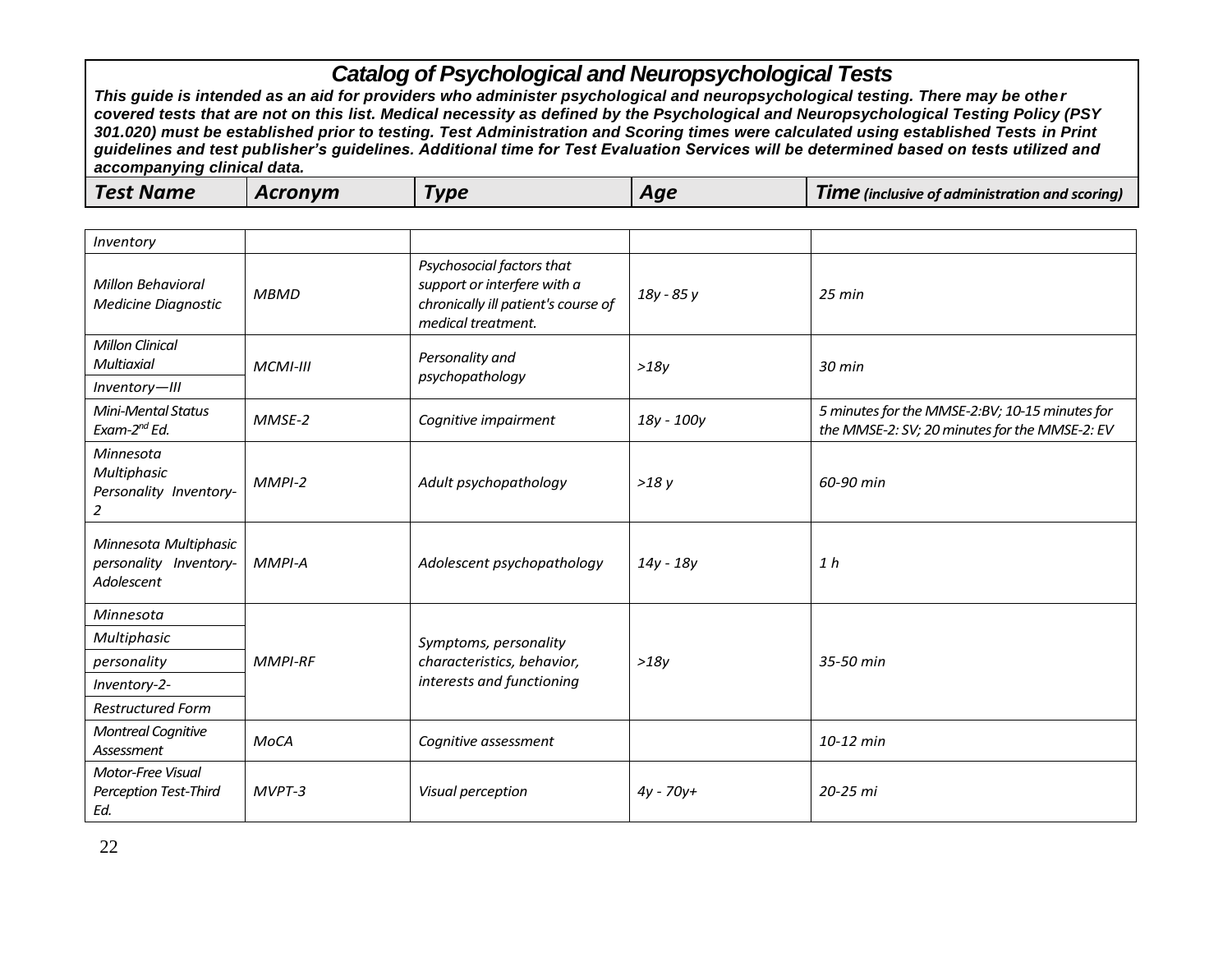| <b>Test Name</b> | Acronym | Гуре | Aae | <b>TIME</b> (inclusive of administration and scoring) |
|------------------|---------|------|-----|-------------------------------------------------------|
|------------------|---------|------|-----|-------------------------------------------------------|

| <b>Motor-Free Visual</b><br>Perception Test-4                               | MVPT-4     | Visual perception                                                                  | $4y - 80y$        | 20-25 min                                                                |
|-----------------------------------------------------------------------------|------------|------------------------------------------------------------------------------------|-------------------|--------------------------------------------------------------------------|
| <b>Mullen Scales of Early</b><br>Learning                                   | <b>NA</b>  | Cognitive functioning                                                              | Birth - 68 months | 15 minutes (1 year); 25-35 minutes (3 years); 40-60<br>minutes (5 years) |
| Multidimensional<br>Anxiety                                                 | <b>MAO</b> | Adult anxiety                                                                      | 18y -89 y         | $10$ min                                                                 |
| <b>Questionnaire</b>                                                        |            |                                                                                    |                   |                                                                          |
| Multidimensional<br>Scale<br>Anxiety<br>for<br>Children-2 <sup>nd</sup> Ed. | MASC 2     | Anxiety symptoms                                                                   | 8y - 19 y         | $15$ min                                                                 |
| Multilingual                                                                |            |                                                                                    |                   |                                                                          |
| Aphasia                                                                     | <b>MAE</b> | Aphasia                                                                            | 6y-69y            | Varies                                                                   |
| Examination-3rd Ed.                                                         |            |                                                                                    |                   |                                                                          |
| <b>Multiscore</b>                                                           |            |                                                                                    |                   |                                                                          |
| Depression                                                                  | $MDI-S$    | Depression                                                                         | $8y - 17y$        | 15-20 min                                                                |
| <b>Inventory for Children</b>                                               |            |                                                                                    |                   |                                                                          |
| <b>NAB Auditory</b><br>Comprehension Test                                   | <b>NAB</b> | Assess language impairments,<br>aphasia, and deficits in auditory<br>comprehension | 18y - 97y         | $10-15$ min                                                              |
| <b>NAB Digits</b>                                                           |            |                                                                                    |                   |                                                                          |
| Forward/Digits<br><b>Backward Test</b>                                      | <b>NAB</b> | attentional capacity and working<br>memory                                         | 18y-97y           | 10-15 min                                                                |
| <b>NAB Naming Test</b>                                                      | <b>NAB</b> | Naming abilities                                                                   | 18y -97y          | 10-15 min                                                                |
| NAB Numbers & Letters<br>Test                                               | <b>NAB</b> | attention, inhibition, and<br>impulsivity                                          | 18y -97y          | 15-20 min                                                                |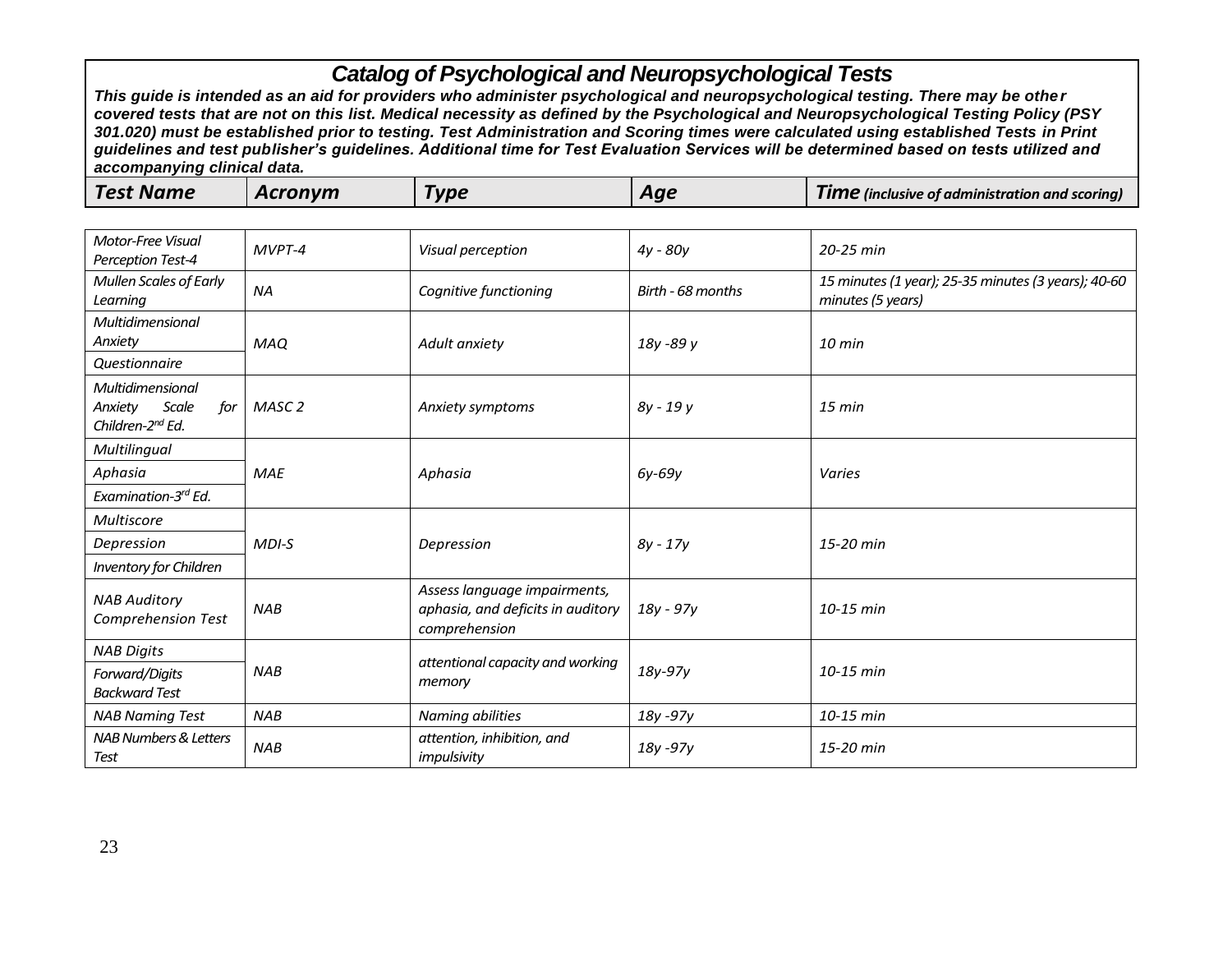| <b>Test Name</b><br>Acronym | Гуре | Aqe | <b>TIME</b> (inclusive of administration and scoring) |
|-----------------------------|------|-----|-------------------------------------------------------|
|-----------------------------|------|-----|-------------------------------------------------------|

| NEPSY II-2 <sup>nd</sup> Ed.                                   | <b>NEPSY-II</b> | Neuropsychological functioning                                                            | $3y - 16y$     | General Assessment: Preschool ages - 45 minutes;<br>School ages - 1 hour. Diagnostic & Selective<br>Assessment: Varies. Full Assessment: Preschool<br>ages - 90 minutes; School ages - 2 to 3 hours |
|----------------------------------------------------------------|-----------------|-------------------------------------------------------------------------------------------|----------------|-----------------------------------------------------------------------------------------------------------------------------------------------------------------------------------------------------|
| Neuropsychological                                             | <b>NAB</b>      | Neuropsychological assessment                                                             | 18y -97y       | 3 hours and 40 minutes for all five modules                                                                                                                                                         |
| <b>Assessment Battery</b>                                      |                 |                                                                                           |                |                                                                                                                                                                                                     |
| Neuropsychological<br><b>Status Exam</b>                       | <b>NSE</b>      | Comprehensive data collection                                                             | 18y - 90y      | Not reported                                                                                                                                                                                        |
| Nonverbal Stroop Card<br><b>Sorting Test</b>                   | <b>NSCST</b>    | <b>Executive function</b>                                                                 | $3y - 75y$     | 20 min                                                                                                                                                                                              |
| Overeating<br>Questionnaire                                    | OQ              | Habits, thoughts, and attitudes<br>related to obesity                                     | $9y - 98y$     | $20$ min                                                                                                                                                                                            |
| <b>Paced Auditory Serial</b><br><b>Addition Test</b>           | PASAT           | Effects of traumatic brain injury<br>on cognitive functioning                             | Not found      | 10-15 min                                                                                                                                                                                           |
| PDD Behavior Inventory                                         | <b>PDDBI</b>    | Adaptive and maladaptive<br>Functioning                                                   | $1.5y - 12.5y$ | Standard form: 20 to 30 minutes Extended form:<br>30-45 min                                                                                                                                         |
| Peabody                                                        |                 |                                                                                           |                |                                                                                                                                                                                                     |
| Developmental                                                  | PDMS-2          | Motor development                                                                         | Birth-5y       | 45-60 min                                                                                                                                                                                           |
| Motor Scales- 2 <sup>nd</sup> Ed                               |                 |                                                                                           |                |                                                                                                                                                                                                     |
| Peabody<br>Picture<br>Vocabulary Test, Fourth<br>Edition       | PPVT-4          | Receptive vocabulary                                                                      | $2.5y - 90y +$ | 10-15 min                                                                                                                                                                                           |
| <b>Pediatric Attention</b><br>Disorders Diagnostic<br>Screener | <b>PADDS</b>    | Attention and executive function<br><b>Disorders</b>                                      | $6y - 12y$     | $30$ min                                                                                                                                                                                            |
| Pediatric Behavior<br><b>Rating Scale</b>                      | <b>PBRS</b>     | Identification<br>оf<br>symptoms<br>associated<br>with<br>early onset<br>Bipolar disorder | $3y - 18y$     | 15-20 min                                                                                                                                                                                           |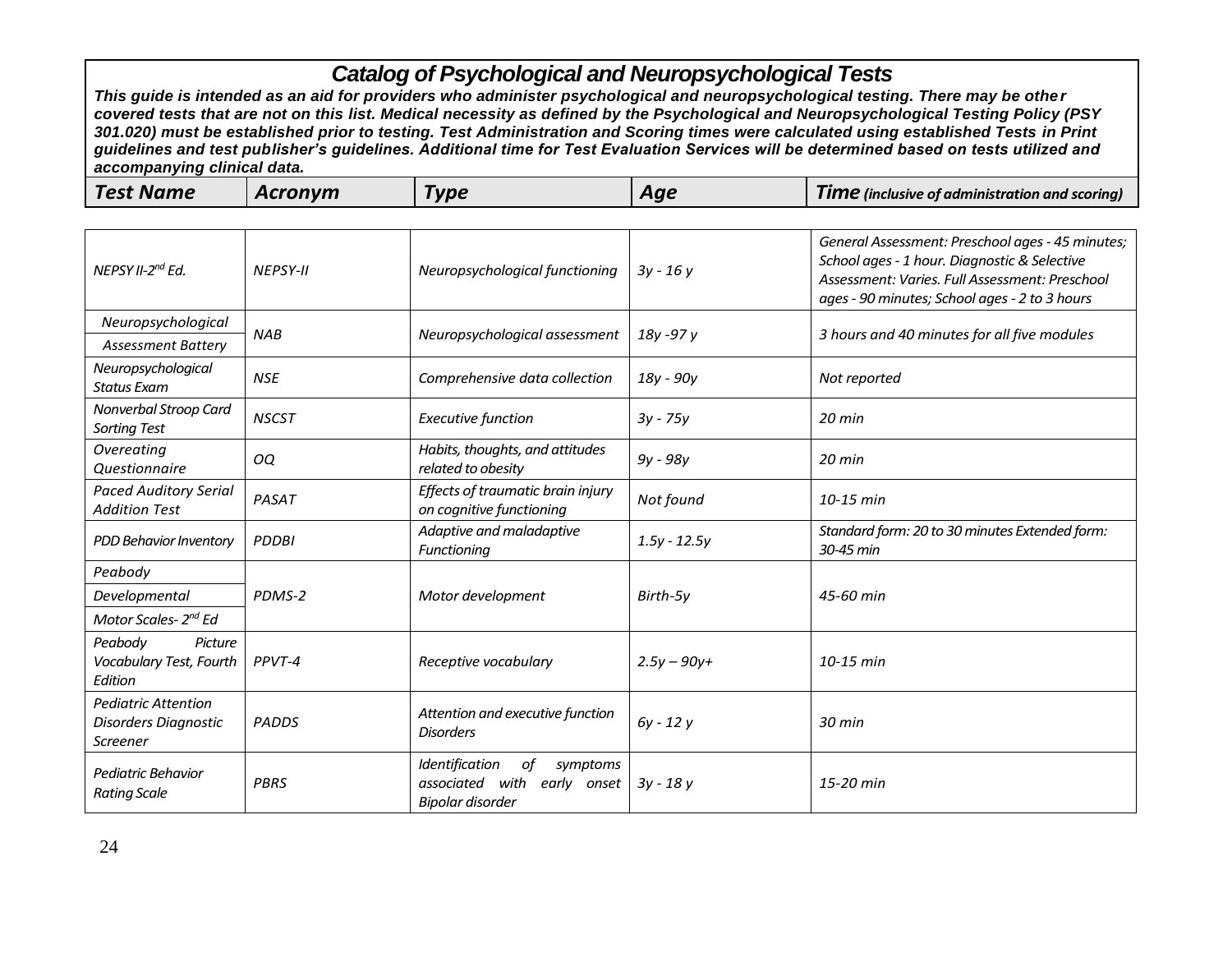| <b>Test Name</b><br>Acronym<br>Гурє<br><b>Time</b> (inclusive of administration and scoring)<br>Aqe |  |
|-----------------------------------------------------------------------------------------------------|--|
|-----------------------------------------------------------------------------------------------------|--|

| Personal Experience<br>Inventory                       | PEI             | substance abuse                                                   | 12y - 18y   | 45 min                                                    |
|--------------------------------------------------------|-----------------|-------------------------------------------------------------------|-------------|-----------------------------------------------------------|
| Personality<br>Assessment Inventory                    | PAI             | Clinical diagnosis                                                | 18y - 89 y  | 50-60 min                                                 |
| Personality Assessment<br>Inventory-Adolescent         | PAI-A           | Clinical diagnosis                                                | 12y - 18y   | 30-45 minutes                                             |
| Personality                                            |                 |                                                                   |             |                                                           |
| Inventory for                                          | $PIC-2$         | Emotional, behavioral, cognitive,<br>and interpersonal adjustment | 5y - 19y    | Full scale, 40 minutes; Behavioral Summary, 15<br>minutes |
| Children-2nd Ed.                                       |                 |                                                                   |             |                                                           |
| Personality Inventory<br>for Youth                     | PIY             | <b>Emotional and behavioral</b><br>adjustment                     | $9y - 19y$  | 45 min                                                    |
| Pervasive                                              |                 |                                                                   |             |                                                           |
| Developmental                                          | <b>PDDST-II</b> | Autism and PDD                                                    | $1y - 4y$   | 10-20 min                                                 |
| <b>Disorders Screening</b><br>Test-2 <sup>nd</sup> Ed. |                 |                                                                   |             |                                                           |
| Piers-Harris                                           |                 |                                                                   |             |                                                           |
| Children's Self-                                       | Piers-Harris 2  | Self-concept                                                      | 7y - 18 y   | 10-15 min                                                 |
| Concept Scale-2 <sup>nd</sup> Ed                       |                 |                                                                   |             |                                                           |
| Postpartum                                             |                 |                                                                   |             |                                                           |
| Depression                                             | <b>PDSS</b>     | Postpartum depression                                             | New mothers | 5-10 min                                                  |
| <b>Screening Scale</b>                                 |                 |                                                                   |             |                                                           |
| <b>Posttraumatic Stress</b><br>Diagnostic Scale        | <b>PDS</b>      | Symptom severity of<br>posttraumatic stress disorder              | 18y - 65 y  | 10-15 min                                                 |
| Primary Test of<br>Nonverbal                           | <b>PTONI</b>    | Nonverbal measure of<br>reasoning                                 | $3y - 19y$  | $5-15$ min                                                |
| Intelligence                                           |                 |                                                                   |             |                                                           |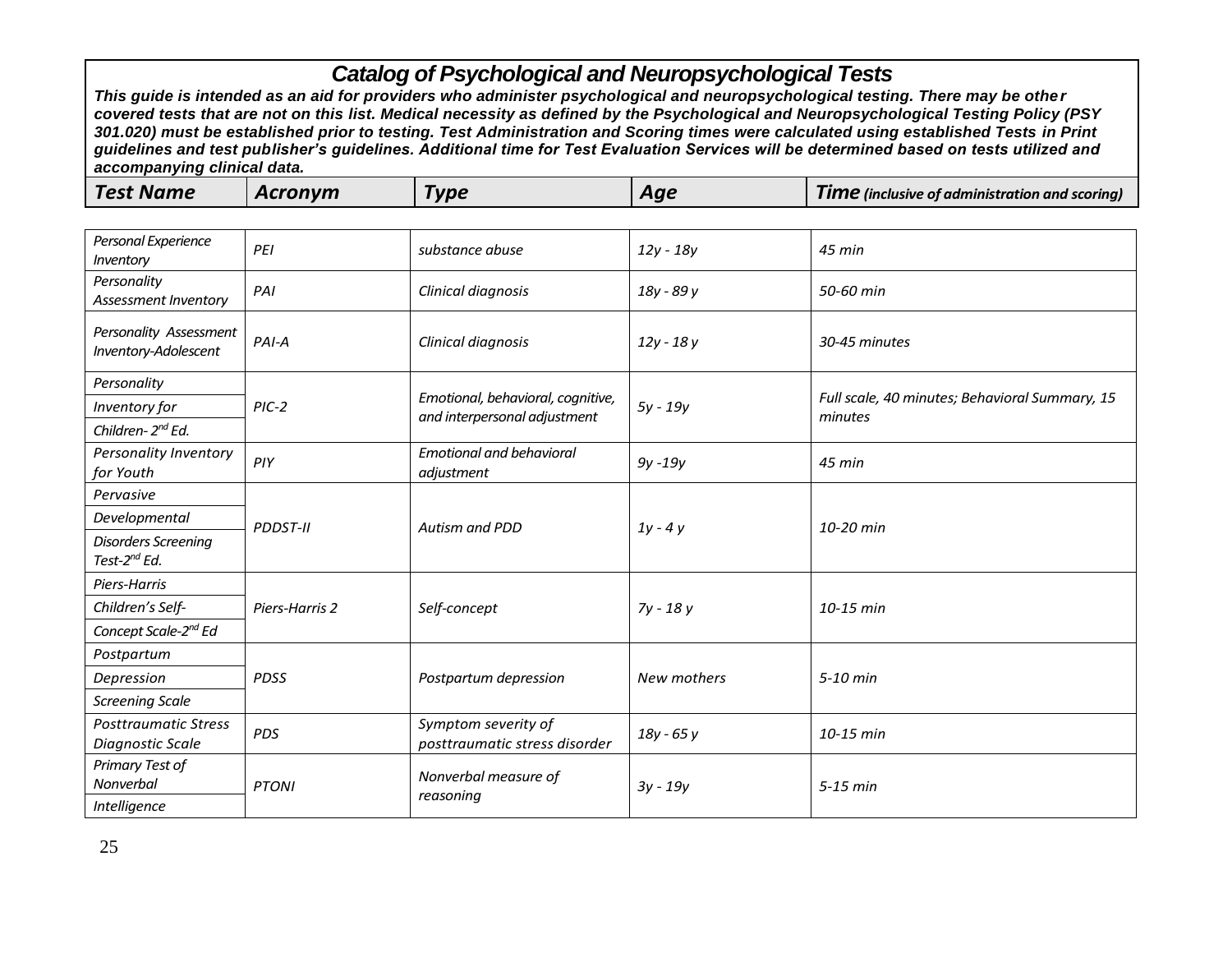| <b>Test Name</b><br>Acronym<br><b>Vpe</b><br><b>TIME</b> (inclusive of administration and scoring)<br>Aqe |
|-----------------------------------------------------------------------------------------------------------|
|-----------------------------------------------------------------------------------------------------------|

| Psychiatric                                               |                     |                                                                |                                     |                                             |
|-----------------------------------------------------------|---------------------|----------------------------------------------------------------|-------------------------------------|---------------------------------------------|
| Diagnostic                                                |                     |                                                                |                                     |                                             |
|                                                           | <b>PDSQ</b>         | Common Axis 1 disorders                                        | >18y                                | 15-20 min                                   |
| Screening                                                 |                     |                                                                |                                     |                                             |
| Questionnaire                                             |                     |                                                                |                                     |                                             |
| Psychological<br>Screening Inventory                      | PSI                 | Mental health problems                                         | >16y                                | 20 min                                      |
| Questionnaire<br>on<br>Eating and<br>Weight<br>Patterns-5 | QEWP-5              | <b>Eating patterns</b>                                         | Adults, adolescents                 | < 20 minutes to administer                  |
| <b>Quotient ADHD System</b>                               | Quotient ADHD       | <b>ADHD</b>                                                    | Children, adolescents<br>and adults | $15$ min                                    |
| <b>RAVEN'S Progressive</b>                                | <b>APM</b>          |                                                                |                                     |                                             |
| <b>Matrices</b>                                           | <b>SPM</b>          | Nonverbal abilities                                            |                                     | 42 min- APM, 47 min- SPM                    |
| Raven's Coloured<br>Progressive                           | <b>CPM</b>          |                                                                | 5y-11y, elderly and<br>mentally and | Untimed, individual or group: 15-30 minutes |
| <b>Matrices</b>                                           |                     | Nonverbal abilities                                            | physically impaired persons         |                                             |
| Raven's Standard<br>Progressive                           | <b>SPM</b>          |                                                                |                                     |                                             |
| Matrices and                                              | <b>SPM Plus</b>     |                                                                |                                     |                                             |
| Raven's Standard<br>Progressive                           |                     | Nonverbal abilities                                            | $6y - 17y +$                        | Untimed, individual or Group: 20-45 minutes |
| <b>Matrices Plus</b>                                      |                     |                                                                |                                     |                                             |
| Ravens-2                                                  | Ravens-2            | Nonverbal measure                                              | 4y - 90y                            | Not reported                                |
| <b>Recognition Memory</b><br>Test                         | <b>RMT</b>          | Distinguish between right- and<br>left-hemisphere brain damage | >18y                                | $<$ 15 min                                  |
| Repeatable Battery for<br>the Assessment of               | <b>RBANS Update</b> | Attention, language,<br>visuospatial/constructional            | 12y - 89y                           | $30$ min                                    |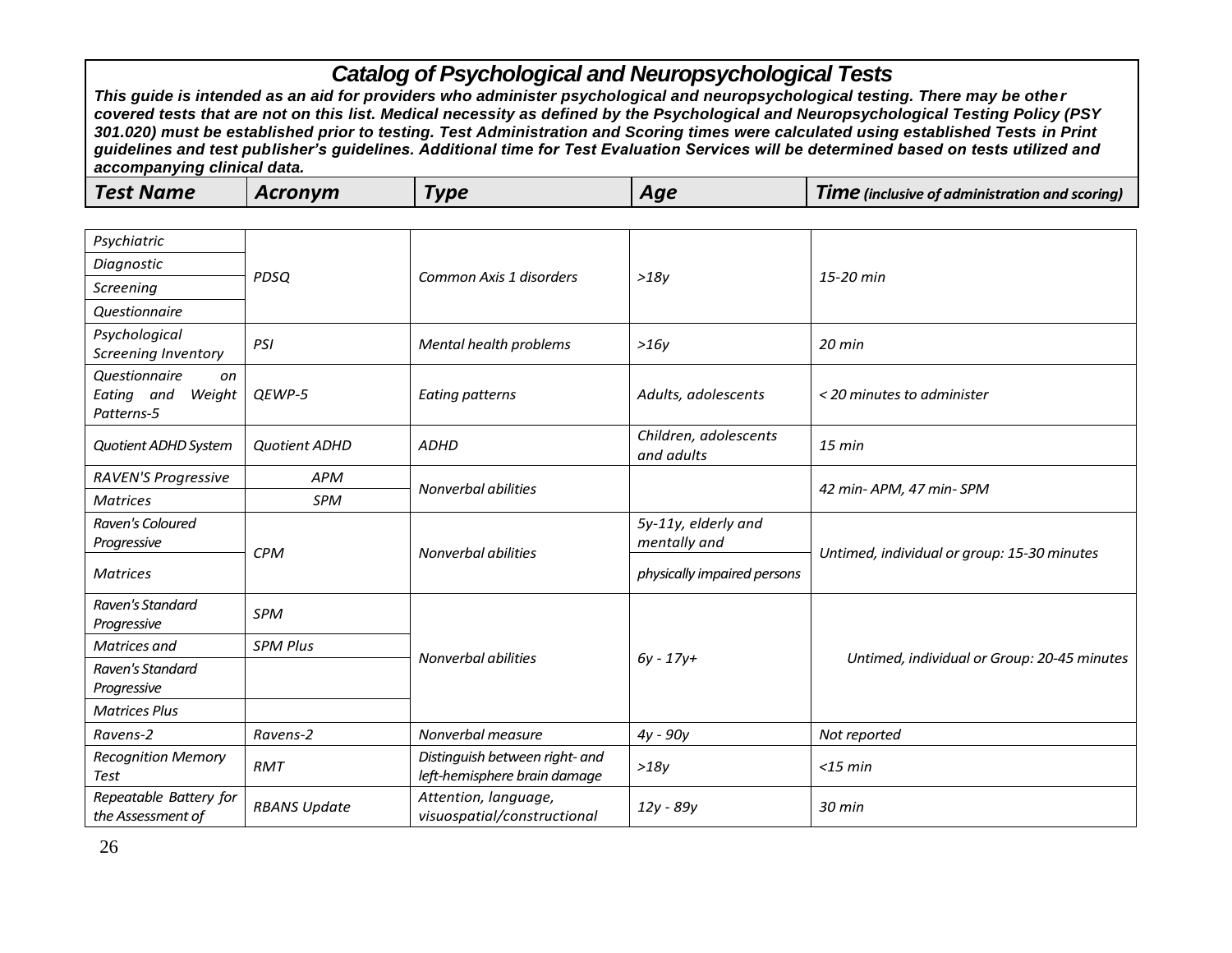| <b>Test Name</b><br>Acronym<br><b>VD6</b><br>Aqe<br><b>Time</b><br>of linclusive of administration and scoring t |  |
|------------------------------------------------------------------------------------------------------------------|--|
|------------------------------------------------------------------------------------------------------------------|--|

| Neuropsychological<br><b>Status Update</b>                              |                  | abilities, and memory              |               |                                                                   |
|-------------------------------------------------------------------------|------------------|------------------------------------|---------------|-------------------------------------------------------------------|
| <b>Revised Behavior</b><br>problems Checklist                           | <b>RBPC</b>      | Problem behaviors                  | 5y - 18y      | $20$ min                                                          |
| Children's<br>Revised<br><b>Manifest Anxiety Scale-</b><br>$2^{nd}$ Ed. | RCMAS-2          | Anxiety                            | 6y -19y       | 10 to 15 minutes; less than 5 minutes for Short<br>Form           |
| <b>Revised Hamilton Rating</b><br>Scale for Depression                  | <b>RHRSD</b>     | Depression                         | <b>Adults</b> | $5-10$ min                                                        |
| <b>Rey Auditory Verbal</b><br><b>Learning Test</b>                      | RAVLT            | Verbal learning and memory         | 7y - 89y      | 10-15 min                                                         |
| Rey Complex Figure<br>Test and                                          | <b>RCFT</b>      | Visuospatial ability and<br>memory | 6y - 89 y     | Approximately 45 minutes, including a 30-minute<br>delay interval |
| <b>Recognition Trial</b>                                                |                  |                                    |               |                                                                   |
| Reynolds Adolescent<br>Adjustment                                       | <b>RAASI</b>     | Adolescent adjustment              | $12y - 19y$   | 5 min                                                             |
| Screening Inventory                                                     |                  |                                    |               |                                                                   |
| Reynolds<br>Adolescent<br>Depression Scale-2nd Ed.                      | RADS-2           | Depression                         | $11y - 20y$   | 5 to 10 minutes; 2 to 3 minutes for Short Form                    |
| Reynolds<br>Adolescent<br>Depression Scale-2nd Ed.<br>:Short Form       | RADS-2:SF        | Depression                         | $11y - 20y$   | $2-3$ min                                                         |
| Reynolds Child                                                          |                  |                                    |               |                                                                   |
| Depression Scale-2 <sup>nd</sup> Ed.<br>and Short Form                  | RCDS-2 RCDS-2:SF | Depression                         | $7y - 13y$    | RCDS-2: 10-15 minutes; RCDS-2:SF: 2-3 minutes                     |
| Reynolds                                                                | <b>RDSI</b>      | Depression                         | 18y - 89y     | 5-10 min                                                          |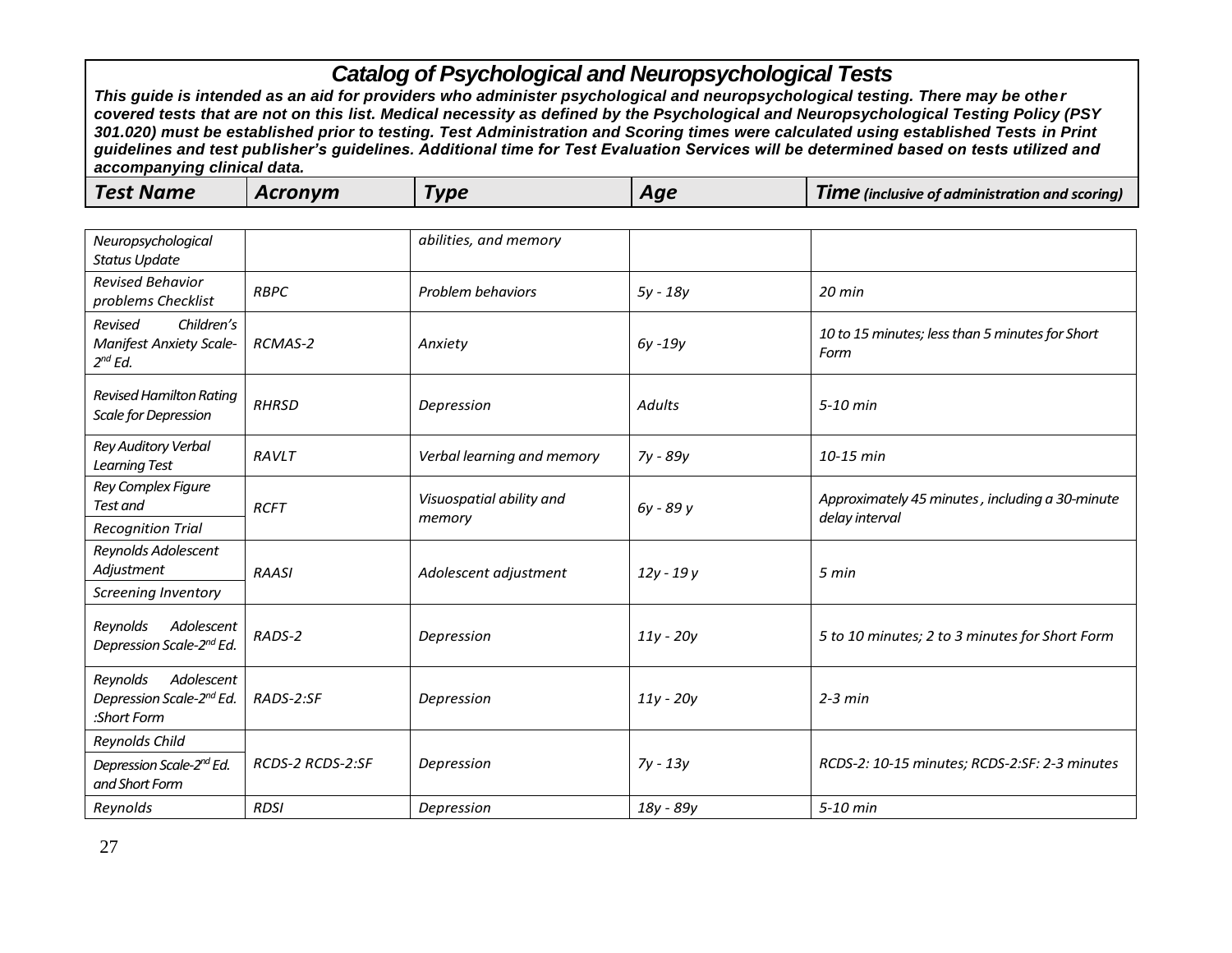| Depression                                           |            |                                                           |            |                                                                                                     |
|------------------------------------------------------|------------|-----------------------------------------------------------|------------|-----------------------------------------------------------------------------------------------------|
| Screening Inventory                                  |            |                                                           |            |                                                                                                     |
| Reynolds                                             |            |                                                           |            |                                                                                                     |
| Intellectual                                         | $RIAS-2$   | Verbal and nonverbal                                      | 3y - 94y   | 20-25 minutes for Intelligence assessment; 10-15<br>minutes for Memory assessment; 5-10 minutes for |
| Assessment Scales, 2nd<br>Ed.                        |            | intelligence and memory                                   |            | Speeded Processing assessment                                                                       |
| Reynolds                                             |            |                                                           |            |                                                                                                     |
| Intellectual                                         | $RIST-2$   | General intelligence                                      | $3y - 94y$ | 10-15 min                                                                                           |
| Screening Test- 2nd Ed.                              |            |                                                           |            |                                                                                                     |
| Reynolds<br>Interference Task                        | RIT        | complex processing speed                                  | $6y-94y$   | 5 min                                                                                               |
| Roberts                                              |            | Social perception                                         | 6y - 18y   | 30-40 min                                                                                           |
| Apperception Test for<br>Children-2                  | Roberts-2  |                                                           |            |                                                                                                     |
| Rorschach Inkblot Test                               | <b>NA</b>  | Clinical assessment                                       | >5y        | 1 hour max                                                                                          |
| Ross Information<br>Processing                       |            |                                                           |            |                                                                                                     |
| Assessment-                                          | $RIPA-G:2$ | Cognitive linguistic deficits                             | >55y       | 25-35 min                                                                                           |
| Geriatric: 2 <sup>nd</sup> Ed.                       |            |                                                           |            |                                                                                                     |
| Ross Information<br>Processing<br>Assessment-Primary | RIPA-P     | Information processing in<br>children with brain problems | $5y - 12y$ | 30 min                                                                                              |
| Ross Information<br>Processing<br>Assessment-2nd Ed. | $RIPA-2$   | Cognitive linguistic deficits after<br><b>TBI</b>         | 15y - 90y  | 60 min                                                                                              |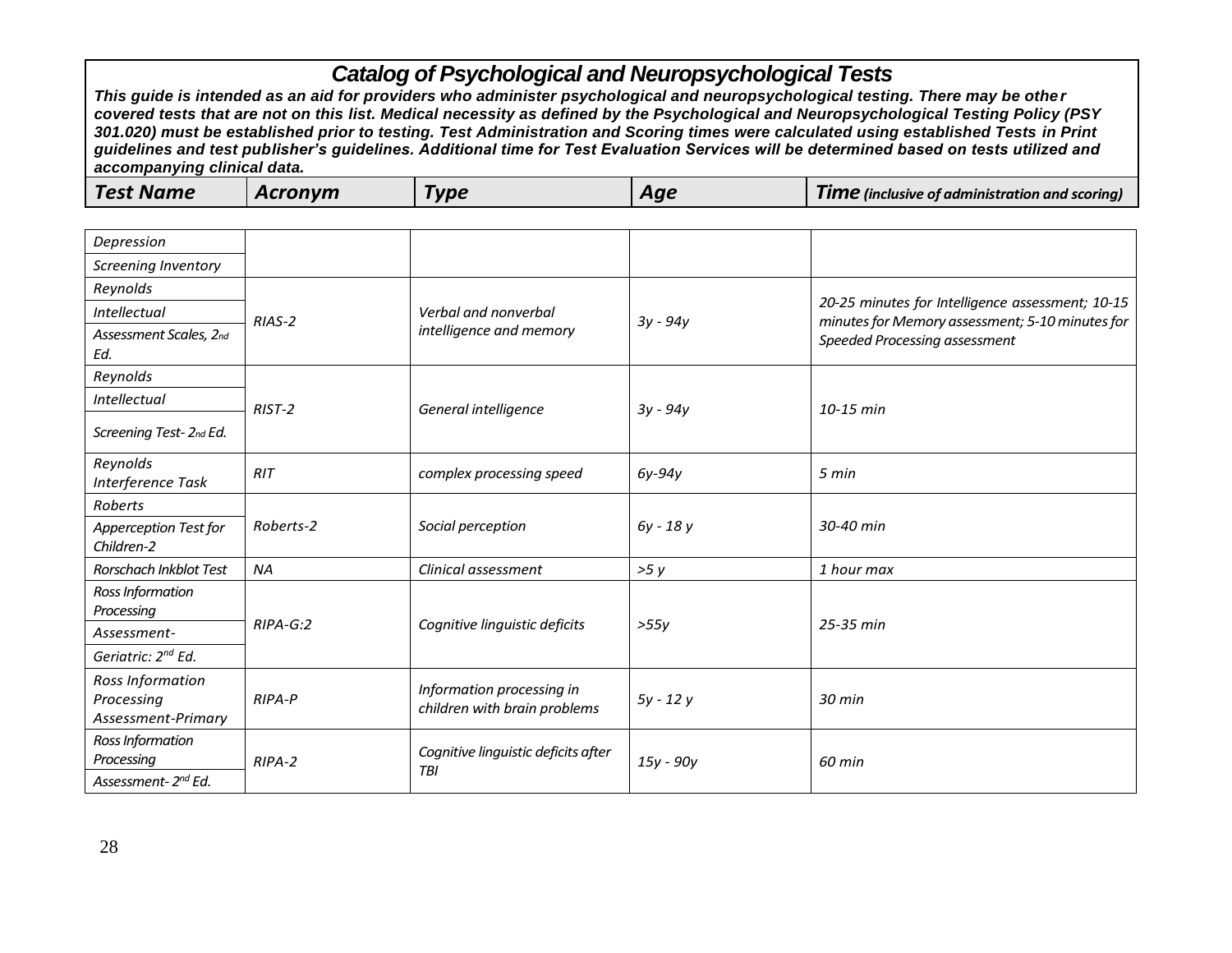| <b>Test Name</b> | Acronvm | <b>VDE</b> | Aqe | <b>TIME</b> (inclusive of administration and scoring) |
|------------------|---------|------------|-----|-------------------------------------------------------|
|------------------|---------|------------|-----|-------------------------------------------------------|

| Rotter Incomplete<br>Sentences Blank-2 <sup>nd</sup><br>Ed.                                    | $RISB-2$     | Overall adjustment                                            | High school to adult | 20-40 min                                                        |
|------------------------------------------------------------------------------------------------|--------------|---------------------------------------------------------------|----------------------|------------------------------------------------------------------|
| <b>Ruff Figural Fluency</b><br><b>Test</b>                                                     | <b>RFFT</b>  | Nonverbal capacity for initiation,<br>planning, and divergent | $16y - 70y$          | 5 minutes (60 seconds for each of the 5 parts)                   |
|                                                                                                |              | reasoning                                                     |                      |                                                                  |
| <b>Ruff-Light Trail</b><br><b>Learning Test</b>                                                | <b>RULIT</b> | Visuospatial learning and<br>memory                           | 16y - 70y            | 5-15 minutes with a 60-minute delayed recall<br>trial            |
| Ruff                                                                                           |              | Cognitive, emotional, physical,                               |                      |                                                                  |
| Neurobehavioral<br>Inventory                                                                   | <b>RNBI</b>  | and psychosocial problems before<br>and after neuro-injury    | 18y - 75 y           | 30-45min                                                         |
| Ruff 2 & 7 Selective<br><b>Attention Test</b>                                                  | 2 & 7 Test   | Measure sustained attention and<br>selective attention        | 16y - 70y            | 5 min                                                            |
| $SCAN-3: A$                                                                                    |              |                                                               |                      |                                                                  |
| <b>Test for Auditory</b><br><b>Processing Disorders</b><br>in Adolescents and<br><b>Adults</b> | $SCAN-3:A$   | Auditory processing disorders                                 | 13y - 50y            | Screener: 10-15 minutes; Diagnostic Assessment:<br>30-45 minutes |
| SCAN-3: Test for<br><b>Auditory Processing</b><br>Disorders in                                 | $SCAN-3:C$   | Auditory processing disorders                                 | $5y - 12y$           | Screener: 10-15 minutes; Diagnostic Assessment:<br>30-45 minutes |
| Children                                                                                       |              |                                                               |                      |                                                                  |
| Screening Test for<br>Luria Nebraska<br>Neuropsychological<br><b>Battery</b>                   | ST-LNNB      | Screening for LNNB                                            | >8y                  | $30$ min                                                         |
| Self-Rating<br><b>Depression Scale</b>                                                         | <b>SDS</b>   | Depression                                                    | >18y                 | 5 min                                                            |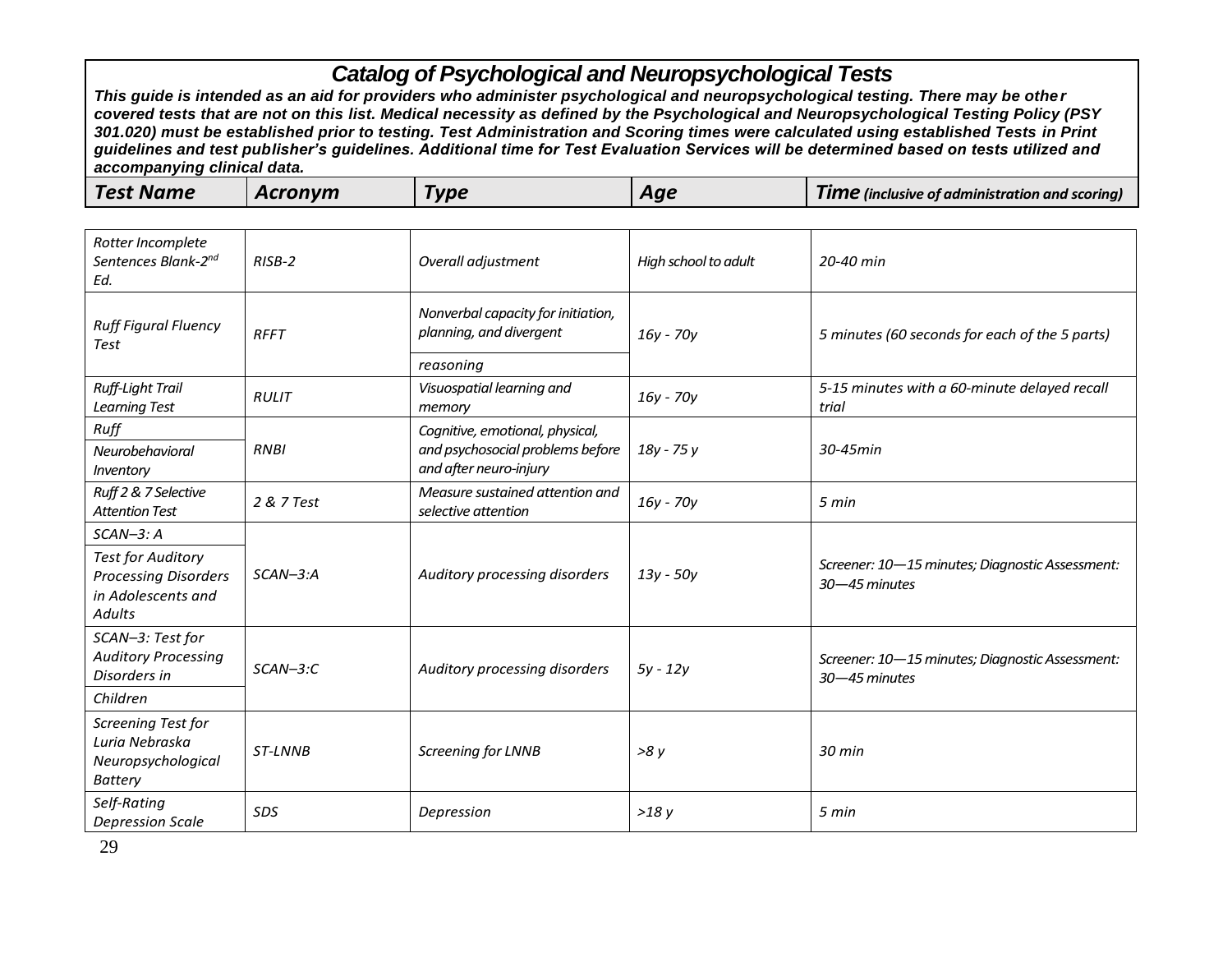| <b>Test Name</b><br>Acronvm<br>Гурє<br><b>TIME</b> (inclusive of administration and scoring)<br>Aqe |  |
|-----------------------------------------------------------------------------------------------------|--|
|-----------------------------------------------------------------------------------------------------|--|

| Sensory Profile 2                             | <b>NA</b>    | Sensory-related difficulties                  | Birth - $14y$                | 5-20 min       |
|-----------------------------------------------|--------------|-----------------------------------------------|------------------------------|----------------|
| Sentence                                      |              |                                               |                              |                |
| <b>Completion Series</b><br>(various types)   | SCS          | Specific areas of distress                    | 13y-70y                      | 10-45 min/form |
| Sentence Completion<br><b>Series</b>          | SCT          | Projective                                    | Varies                       | 10-45 min      |
| Severe Impairment<br><b>Battery</b>           | SIB          | Severely dementia                             | $51y - 91y$                  | $20$ min       |
| Shipley-2                                     | Shipley-2    | Cognitive functioning and<br>impairment       | 7y - 89y                     | 20-25 min      |
| Short Category Test,<br><b>Booklet Format</b> | SCT          | Assists Halstead Reitan category<br>test      | >20y                         | 15-30 min      |
| <b>Short Parallel</b>                         |              |                                               |                              |                |
| Assessments of<br>Neuropsychological          | <b>SPANS</b> | Cognitive, perceptual, and<br>language skills | 18y - 74y                    | 30-45 min      |
| <b>Status</b>                                 |              |                                               |                              |                |
| Social                                        |              | Autism or autism spectrum                     | Over 4.0 years, with a       |                |
| Communication<br><b>Questionnaire</b>         | sco          | disorders                                     | mental age over 2.0<br>years | $<$ 10 min     |
| Social                                        |              |                                               |                              |                |
| Responsiveness Scale,<br>$2^{nd}$ Ed.         | SRS-2        | Autism spectrum                               | $2.5y$ - Adult               | 15-20 min      |
| <b>Social Skills Rating</b><br>System         | <b>SSRS</b>  | Social skills                                 | $3y - 18y$                   | 15-25 min      |
| Speech-Sounds<br><b>Perception Test</b>       | <b>SSPT</b>  | Processing                                    | $9y - 15y +$                 | $15$ min       |
| <b>Spence Child Anxiety</b><br>Scale          | SCAS         | Anxiety                                       | $2.5y - 12y$                 | $15$ min       |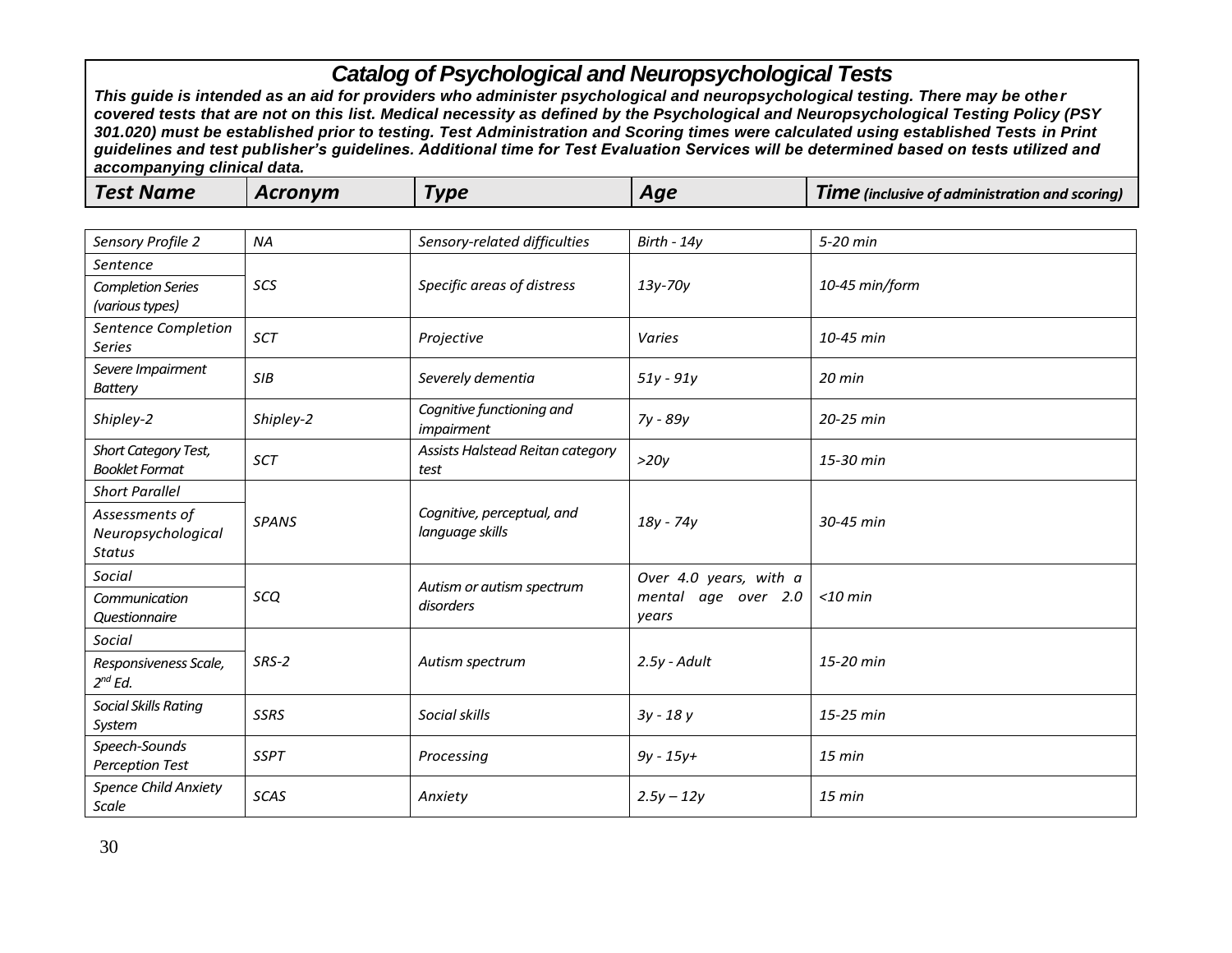| Stanford-Binet                                            |                 |                                                           |              |                                     |
|-----------------------------------------------------------|-----------------|-----------------------------------------------------------|--------------|-------------------------------------|
| Intelligence Scale, 5th                                   | SB <sub>5</sub> | Intelligence and cognitive abilities                      | $2y - 85y +$ | 5 minutes per subtest (10 subtests) |
| Ed.                                                       |                 |                                                           |              |                                     |
| Stanford-Binet                                            |                 |                                                           |              |                                     |
| Intelligence Scale for<br>Early Childhood, 5th<br>Ed.     | Early SB5       | Intelligence and cognitive abilities                      | $2y - 7.25y$ | 5 minutes per subtest (10 subtests) |
| <b>State-Trait Anger</b>                                  |                 |                                                           |              |                                     |
| Expression                                                | STAXI-2         | Experience, expression, and                               | $16y-63y$    | $5-10$ min                          |
| Inventory-2                                               |                 | control of anger                                          |              |                                     |
| <b>State-Trait Anger</b>                                  |                 |                                                           |              |                                     |
| Expression                                                | STAXI-2 C/A     | Experience, expression, and                               | $9y - 18y$   | $10 \text{ min}$                    |
| Inventory-2, Child and<br>Adolescent                      |                 | control of anger                                          |              |                                     |
| <b>State-Trait Anxiety</b><br>Inventory                   | <b>STAI</b>     | Differentiates between anxiety<br>as state and trait      | >grade 9     | 10-20 min                           |
| <b>State-Trait Anxiety</b><br><b>Inventory for Adults</b> | STAI-AD         | Differentiates between anxiety<br>as state and trait      | >18y         | $10$ min                            |
| <b>State-Trait Anxiety</b><br>Inventory for               |                 | Differentiates between                                    |              |                                     |
| Children                                                  | STAI-CH         | temporary state anxiety and<br>longstanding trait anxiety | $9y - 12y$   | 8-20 min                            |
| <b>Stroop Color and Word</b><br><b>Test</b>               | Stroop          | Brain damage                                              | 15y - 90y    | 5 min                               |
| <b>Stroop Color and Word</b>                              |                 |                                                           |              |                                     |
| Test:                                                     | Stroop          | Brain damage                                              | $5y - 14y$   | 10-15 min                           |
| Children's Version                                        |                 |                                                           |              |                                     |
| Stroop                                                    | <b>SNST</b>     | Brain damage                                              | 18y - 79y    | 4 min                               |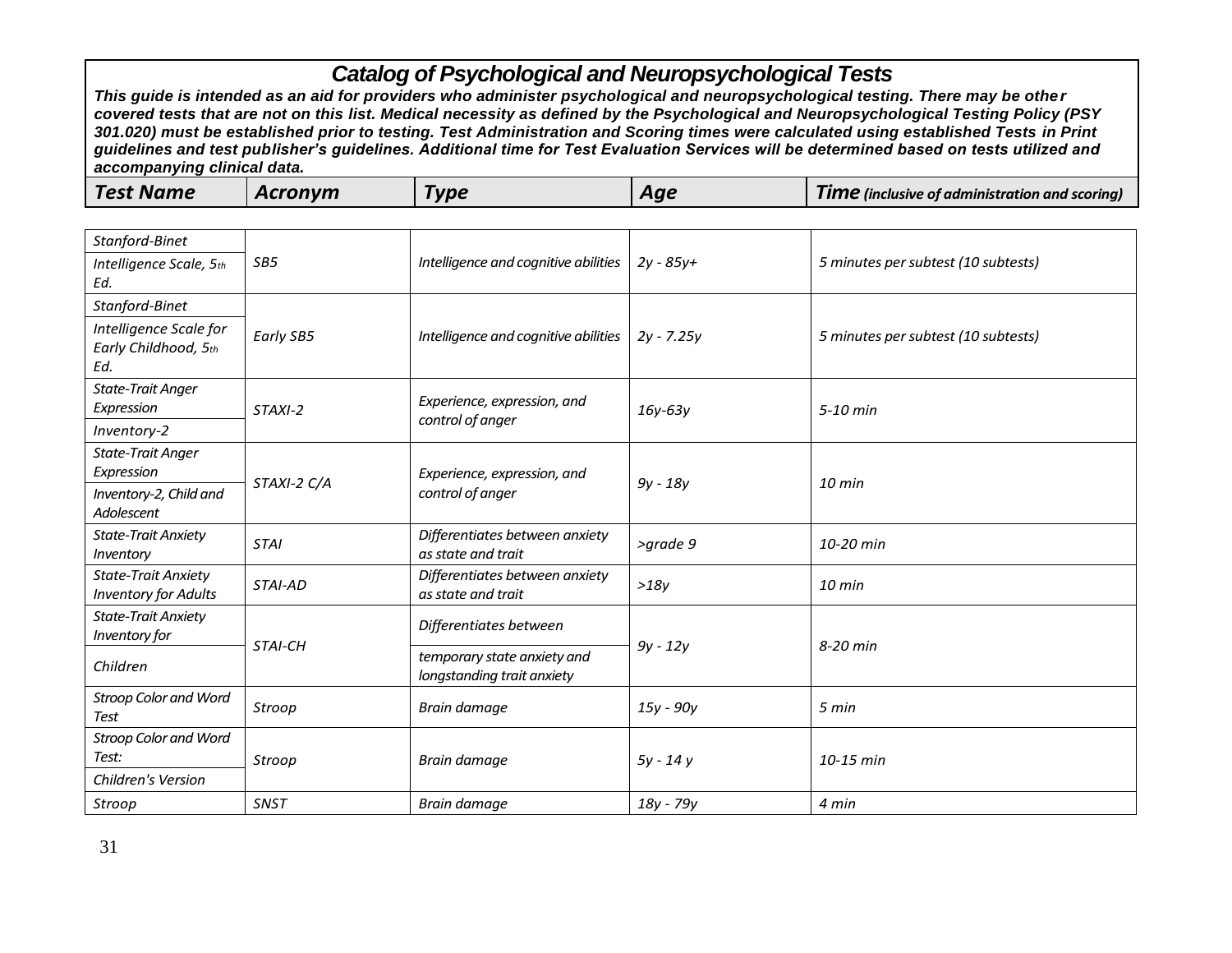| <b>Test Name</b><br>Acronvm<br><b>Type</b><br><b>Time</b> (inclusive of administration and scoring)<br>Aae |
|------------------------------------------------------------------------------------------------------------|
|------------------------------------------------------------------------------------------------------------|

| Neuropsychological<br><b>Screening Test</b>                   |                       |                             |             |                                       |
|---------------------------------------------------------------|-----------------------|-----------------------------|-------------|---------------------------------------|
| Structured Interview of<br>Reported<br>Symptons-2nd Ed.       | SIRS-2                | Psychiatric symptoms        | >18y        | 30-40 min                             |
| Substance Abuse Subtle<br>Screening Inventory-4               | SASSI-A2 (Adolescent) | <b>Substance Abuse</b>      | $12y - 18y$ | $15$ min                              |
| Substance Abuse Subtle<br>Screening Inventory-4               | SASSI-4 (Adult)       | <b>Substance Abuse</b>      | $18y-73y$   | $15 \text{ min}$                      |
| Substance Use                                                 |                       |                             |             |                                       |
| Disorders Diagnostic<br>Schedule-5                            | SUDDS-5               | Substance abuse             | adults      | 35-45 min                             |
| <b>Suicide Probability Scale</b>                              | SPS                   | Suicide risk                | >14y        | 5-10 min                              |
| <b>Symbol Digit</b><br><b>Modalities Test</b>                 | <b>SDMT</b>           | Cerebral dysfunction        | >8y         | $<$ 5 min                             |
| Symptom                                                       |                       |                             |             |                                       |
| Assessment-45<br>Questionnaire                                | $SA-45$               | Psychiatric symptoms        | >13y        | 10 min                                |
| Symptom Checklist-<br>90-Revised                              | <b>SCL-90-R</b>       | Psychological symptoms      | >13y        | 12-15 min                             |
| Tactile Performance<br>Test                                   | <b>TPT</b>            | Complex psychomotor ability | 5y - 90 y   | 10-15 min per trial. Max of 3 trials. |
| of<br>Auditory<br>Test<br>Processing Skills, Third<br>Edition | TAPS-3                | Auditory processing         | $4y - 18y$  | 1 hour                                |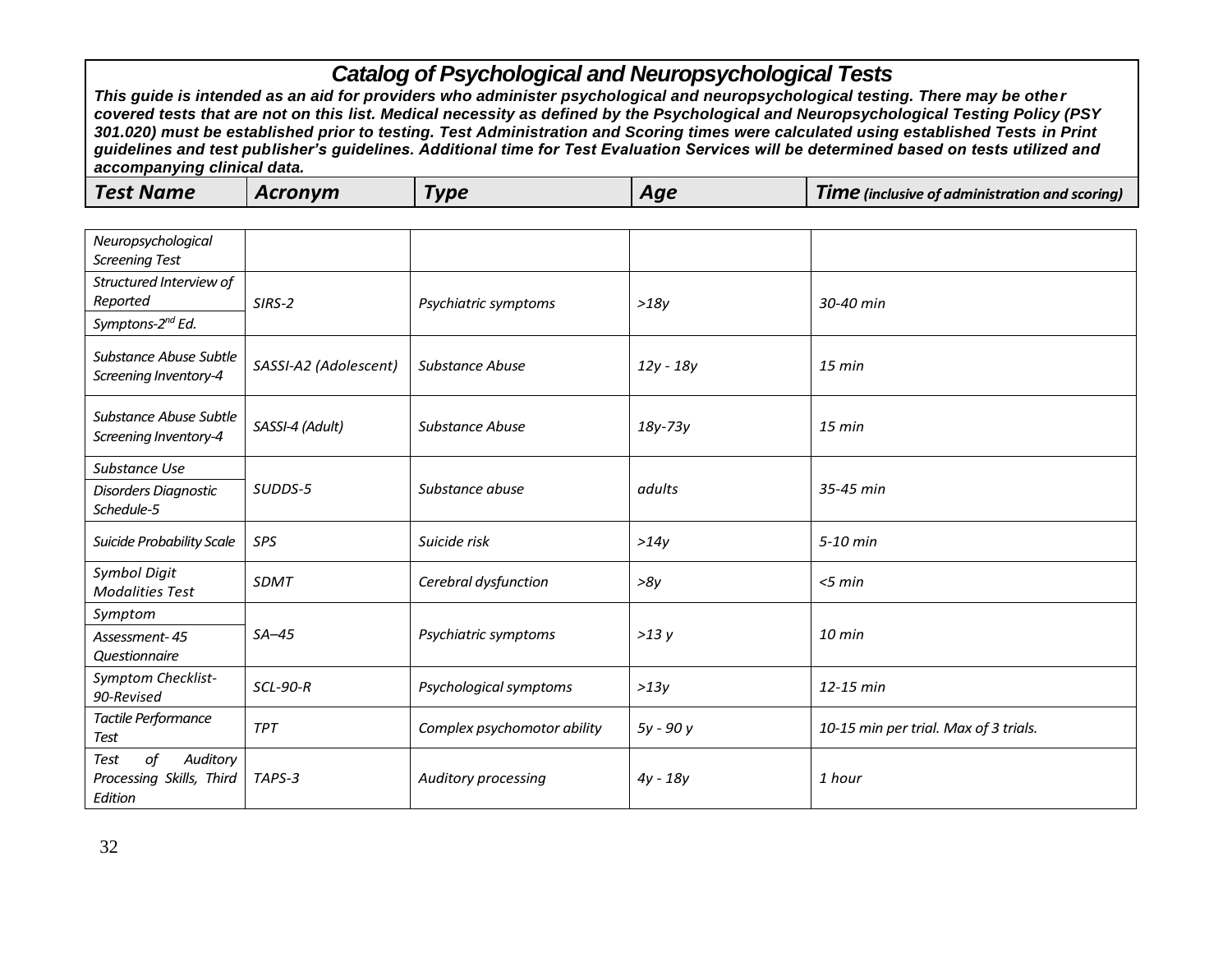| <b>Test Name</b> | Acronvm | Type | Aqe | Time<br>! (inclusive of administration and scoring) |
|------------------|---------|------|-----|-----------------------------------------------------|
|------------------|---------|------|-----|-----------------------------------------------------|

| Tell Me a Story                                  | <b>TEMAS</b>    | Apperception test                                                 | $5y - 18y$    | 45-60 minutes (short form); 120 minutes (long<br>form)                          |
|--------------------------------------------------|-----------------|-------------------------------------------------------------------|---------------|---------------------------------------------------------------------------------|
| Tennessee Self- Concept<br>Scale, Second Edition | TSCS:2          | Self-concept                                                      | 7y - 90y      | 10-20 min                                                                       |
| Test of Everyday<br><b>Attention</b>             | <b>TEA</b>      | <b>Attention skills</b>                                           | 18y - 80 y    | 45-60 min                                                                       |
| Test of Everyday<br>Attention-for<br>Children    | TEA-ch          | <b>Attention skills</b>                                           | $6y-16y$      | 55-60 min                                                                       |
| Test of Memory and<br>Learning-2nd Ed.           | TOMAL-2         | Memory assessment                                                 | $5y - 60y$    | Core battery - 30 minutes; with core battery plus<br>supplementary - 60 minutes |
| Test of Memory and<br>Learning-Senior<br>Edition | <b>TOMAL-SE</b> | Memory assessment                                                 | 55y - 89y     | 25-35 min                                                                       |
| Test of Memory<br>Malingering                    | <b>TOMM</b>     | Malingering                                                       | 16y - 84y     | 15-20 min                                                                       |
| <b>Test of Nonverbal</b><br>Intelligence-4thEd.  | TONI-4          | Intelligence, aptitude, abstract<br>reasoning and problem solving | 6y - 89y      | 15-20 min                                                                       |
| <b>Test of Premorbid</b><br>Functioning          | <b>TOPF</b>     | Pre-morbid functioning                                            | 16y-90y       | $<$ 10 min                                                                      |
| Test of Variables of<br>Attention (version 9)    | <b>TOVA</b>     | Attention and impulse control                                     | $4y - 80 + y$ | 15-30 min                                                                       |
| Test of Visual-Motor<br>Skills, 3rd Ed.          | TVMS-3          | visual-motor skills                                               | $3y - 90y +$  | 20-30 min                                                                       |
| <b>Test of Visual</b>                            |                 |                                                                   |               |                                                                                 |
| Perceptual Skills-3rd Ed.                        | TVPS-3          | Visual perceptual strengths and<br>weaknesses                     | $4y - 18y$    | 20-30 min                                                                       |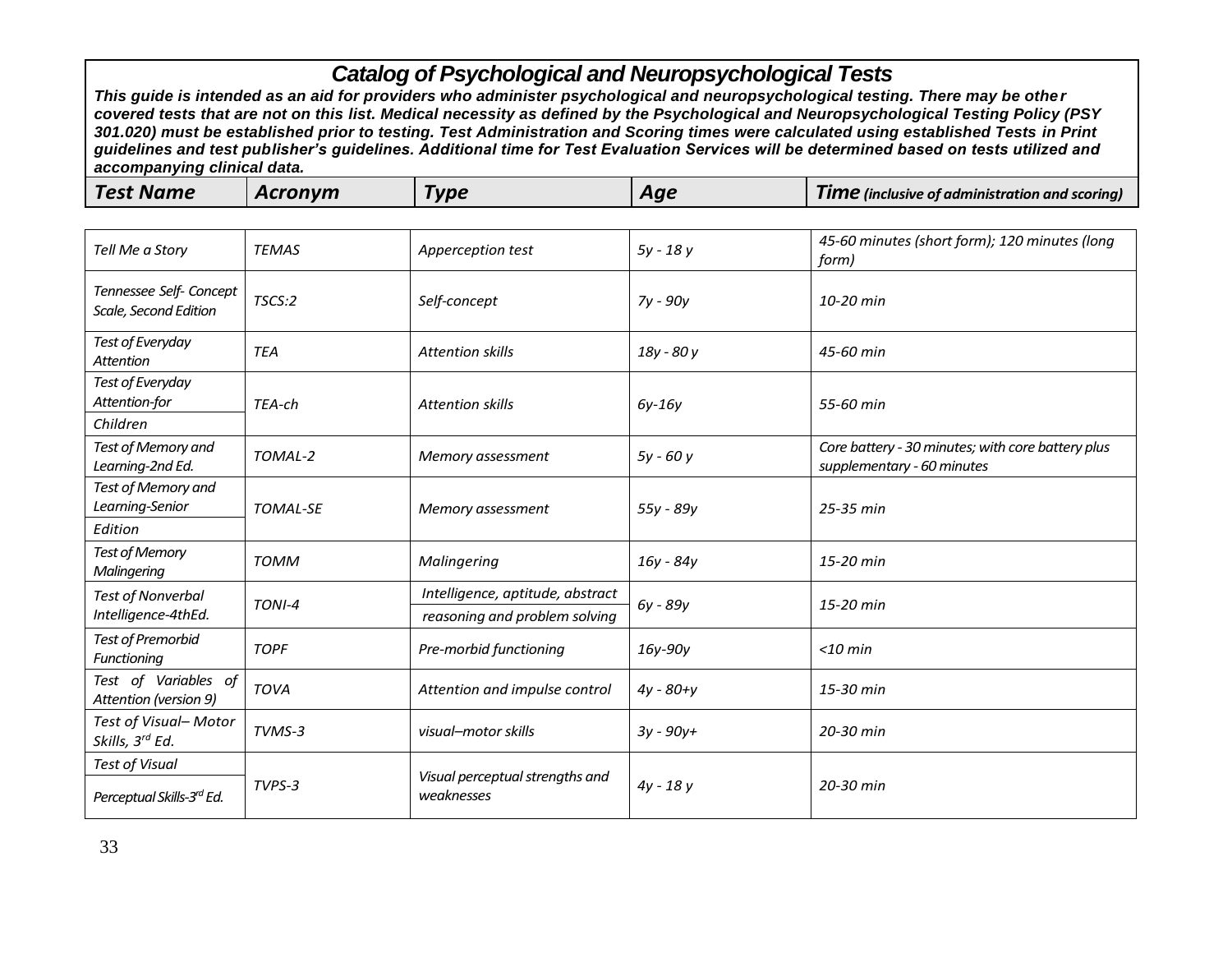| <b>Test Name</b> | Acronym | Гуре | Aae | <b>TIME</b> (inclusive of administration and scoring) |
|------------------|---------|------|-----|-------------------------------------------------------|
|------------------|---------|------|-----|-------------------------------------------------------|

| <b>Thematic</b><br><b>Apperception Test</b>             | <b>TAT</b>    | Projective                                                    | >4y         | Varies                                                                              |
|---------------------------------------------------------|---------------|---------------------------------------------------------------|-------------|-------------------------------------------------------------------------------------|
| Token Test for<br>Children-2 <sup>nd</sup> Ed.          | TTFC-2        | Receptive language                                            | $3y - 12y$  | 10-15 min                                                                           |
| of<br>London-<br>Tower<br>Drexel University-2nd Ed.     | TOLDX 2nd Ed. | <b>Executive functions</b>                                    | 7y - 80y    | 10-15 min                                                                           |
| Trauma and                                              |               |                                                               |             |                                                                                     |
| <b>Attachment Belief Scale</b>                          | <b>TABS</b>   | Impact of trauma                                              | $<$ 9 $v$   | 10-15 min                                                                           |
| Trauma Symptom<br>Checklist for                         | <b>TSCC</b>   | Evaluate acute and chronic<br>posttraumatic                   | $8y - 16y$  | 15-20 min                                                                           |
| Children                                                |               | symptomatology                                                |             |                                                                                     |
| Symptom<br>Trauma<br>Checklist<br>for Young<br>Children | <b>TSCYC</b>  | Evaluate acute and chronic<br>posttraumatic<br>symptomatology | $3y - 12y$  | Less than 20 min                                                                    |
| Trauma Symptom<br>Inventory-2                           | $TSI-2$       | Acute and chronic posttraumatic<br>symptomatology             | >18y        | $20$ min                                                                            |
| Vanderbilt Assessment<br><b>Scales</b>                  | <b>NA</b>     | <b>ADHD</b>                                                   | $6y - 12y$  | $10 \text{ min}$                                                                    |
| Vineland<br>Adaptive<br>Behavior Scales-3rd Ed.         | Vineland-3    | Adaptive behavior and self<br>sufficiency                     | Birth - 90y | 20 minutes for Interview Form; 10 minutes for<br>Parent/Caregiver and Teacher Forms |
| Wechsler                                                |               |                                                               |             | 4 subtests-30 min                                                                   |
| Abbreviated Scale of<br>Intelligence-2nd Ed.            | WASI-II       | Intelligence                                                  | 6y - 90y    | 2 subtests-15 min                                                                   |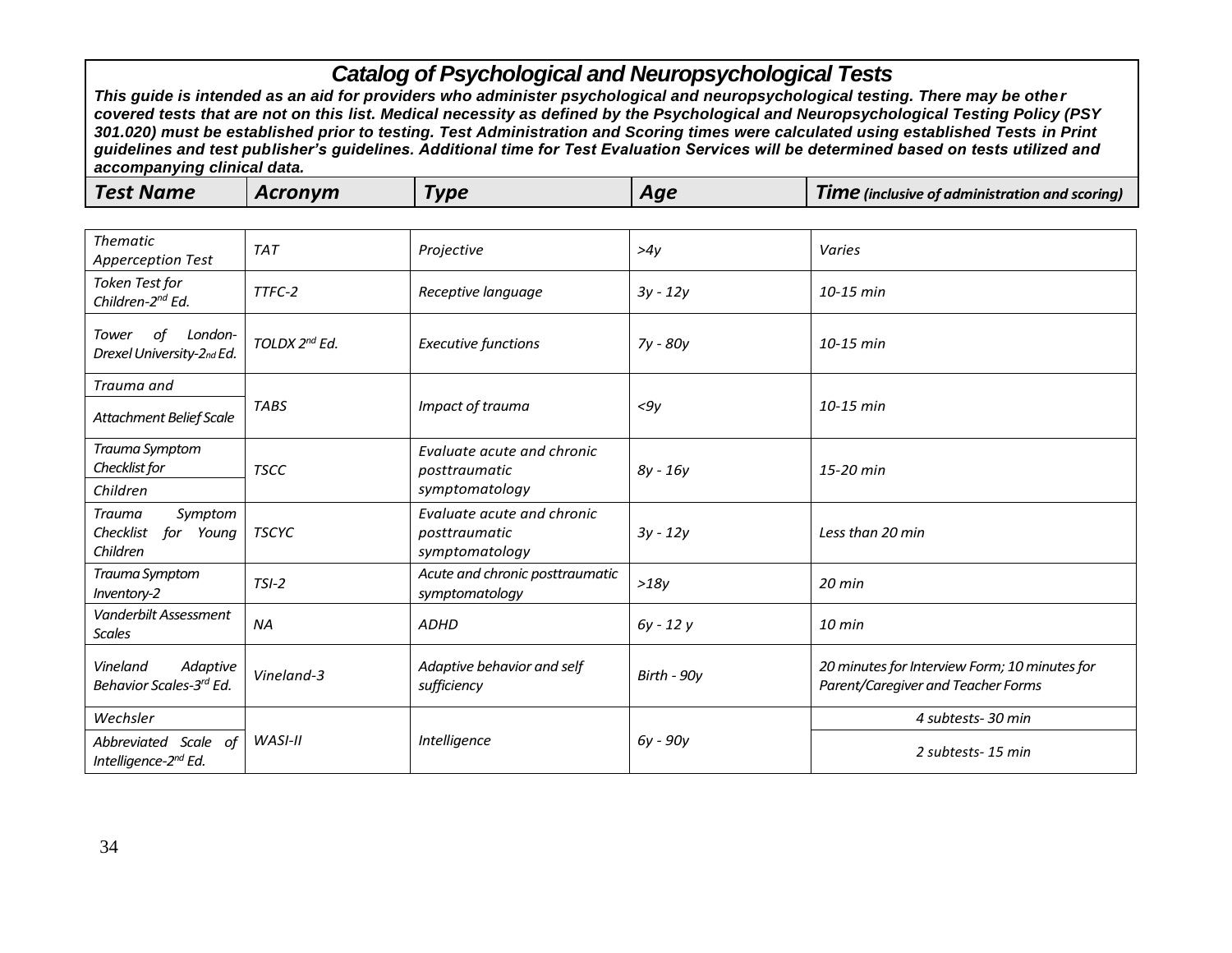| <b>Wechsler Adult</b><br>Intelligence Scale-4 <sup>th</sup><br>Ed.                  | WAIS-IV                    | Intelligence                           | 16y - 90y   | 60-90 minutes for core subtests                                                 |
|-------------------------------------------------------------------------------------|----------------------------|----------------------------------------|-------------|---------------------------------------------------------------------------------|
| Individual<br>Wechsler<br>Achievement Test- 3rd<br>Ed.                              | WIAT-III                   | Achievement                            | $4y - 50y$  | Varies by grade level and number of subtests<br>administered                    |
| Wechsler                                                                            |                            |                                        |             |                                                                                 |
| Intelligence Scale for<br>Children- 4 <sup>th</sup> Ed.                             | WISC-IV                    | Intellectual ability                   | 6y - 16 y   | Core subtests: 60-90 minutes                                                    |
| Wechsler                                                                            |                            |                                        |             |                                                                                 |
| Intelligence Scale for<br>Children-5th Ed.                                          | WISC-V                     | Intellectual ability                   | 6y - 16 y   | I hour - core subtests                                                          |
| <b>Wechsler Memory</b><br>Scale-4 <sup>th</sup> Ed.                                 | WMS-IV                     | Memory                                 | 16y - 90y   | Adult battery- 80-115 min Older Adult Battery-<br>50-70 min                     |
| <b>Wechsler Memory Scale</b><br>-111                                                | <b>WMS-III Abbreviated</b> | Adult memory                           | 16y - 89 y  | 30 min                                                                          |
| Abbreviated                                                                         |                            |                                        |             |                                                                                 |
| <b>Wechsler Nonverbal</b><br>Scale of Ability                                       | <b>WNV</b>                 | Nonverbal measure of memory            | $4y - 21y$  | Full battery: 45 minutes; Brief version: 15-20<br>minutes                       |
| Pre-School<br>Wechsler<br>and Primary Scale of<br>Intelligence- 4 <sup>th</sup> Ed. | WPPSI-IV                   | Intelligence                           | $2.5y - 7y$ | Core Subtests: Ages 2:6 to 3:11: 30-45 Minutes,<br>Ages 4:0 to 7: 45-60 Minutes |
| <b>Wechsler Test of Adult</b><br>Reading                                            | <b>WTAR</b>                | Pre-morbid intellectual<br>functioning | 16y - 89y   | 5-10 min                                                                        |
| Wide Range<br>Achievement Test, 5th<br>Ed.                                          | WRAT5                      | Reading, spelling, and math            | $5y - 85y$  | Approximately 15-25 minutes for ages 5-7 and<br>35-45 minutes for ages 8 and up |
| Wide Range                                                                          | WRAML-2                    | <b>Memory functioning</b>              | 5y - 90y    | Less than 1 hour for the Core Battery                                           |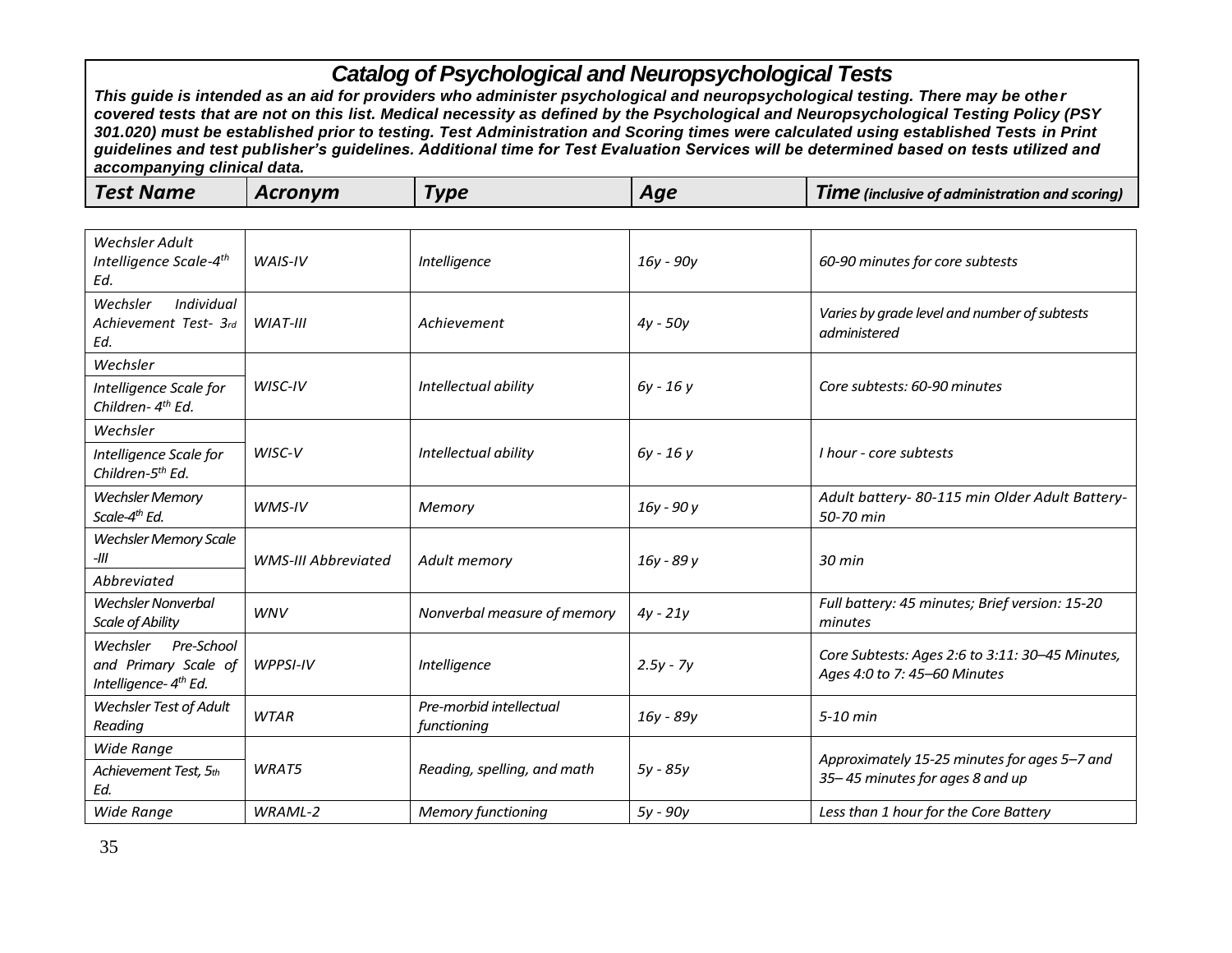| Test Name<br><b>IIN</b><br>Tim<br>Aae<br>? (inclusive of administration and scoring)<br>-- |
|--------------------------------------------------------------------------------------------|
|--------------------------------------------------------------------------------------------|

| Assessment of<br>Memory and                    |               |                                                                                      |            |                                                                                                   |
|------------------------------------------------|---------------|--------------------------------------------------------------------------------------|------------|---------------------------------------------------------------------------------------------------|
| Learning-2nd Ed.                               |               |                                                                                      |            |                                                                                                   |
| <b>Wide Range</b><br>Intelligence Test         | WRIT          | Verbal and nonverbal cognitive<br>abilities                                          | $4y - 85y$ | 20-30 min                                                                                         |
| Wide Range                                     |               |                                                                                      |            |                                                                                                   |
| Assessment of Visual<br><b>Motor Abilities</b> | <b>WRAVMA</b> | Visual motor skills                                                                  | $3y - 17y$ | 4-10 minutes per subtest                                                                          |
| <b>Wisconsin Card Sort</b><br>Test             | <b>WCST</b>   | Abstract reasoning and<br>perseveration                                              | 7y - 89y   | 20-30 min                                                                                         |
| Wisconsin Card Sort<br>Test-64 Card            | WCST-64       | Abstract reasoning and<br>perseveration                                              | 7y - 89 y  | $10-15$ min                                                                                       |
| Version                                        |               |                                                                                      |            |                                                                                                   |
| Woodcock Johnson-IV:                           | $WJ-IV$       | General intellectual ability,<br>academic achievement and<br>oral language abilities | $2y - 90y$ | Tests of Achievement: 40 min-75 min (varies based<br>on subtests given)                           |
|                                                |               |                                                                                      |            | Tests of Cognitive Ability: 35 min for first 7<br>subtests plus 5 min for each additional subtest |
|                                                |               |                                                                                      |            | Tests of Oral language: 40 min                                                                    |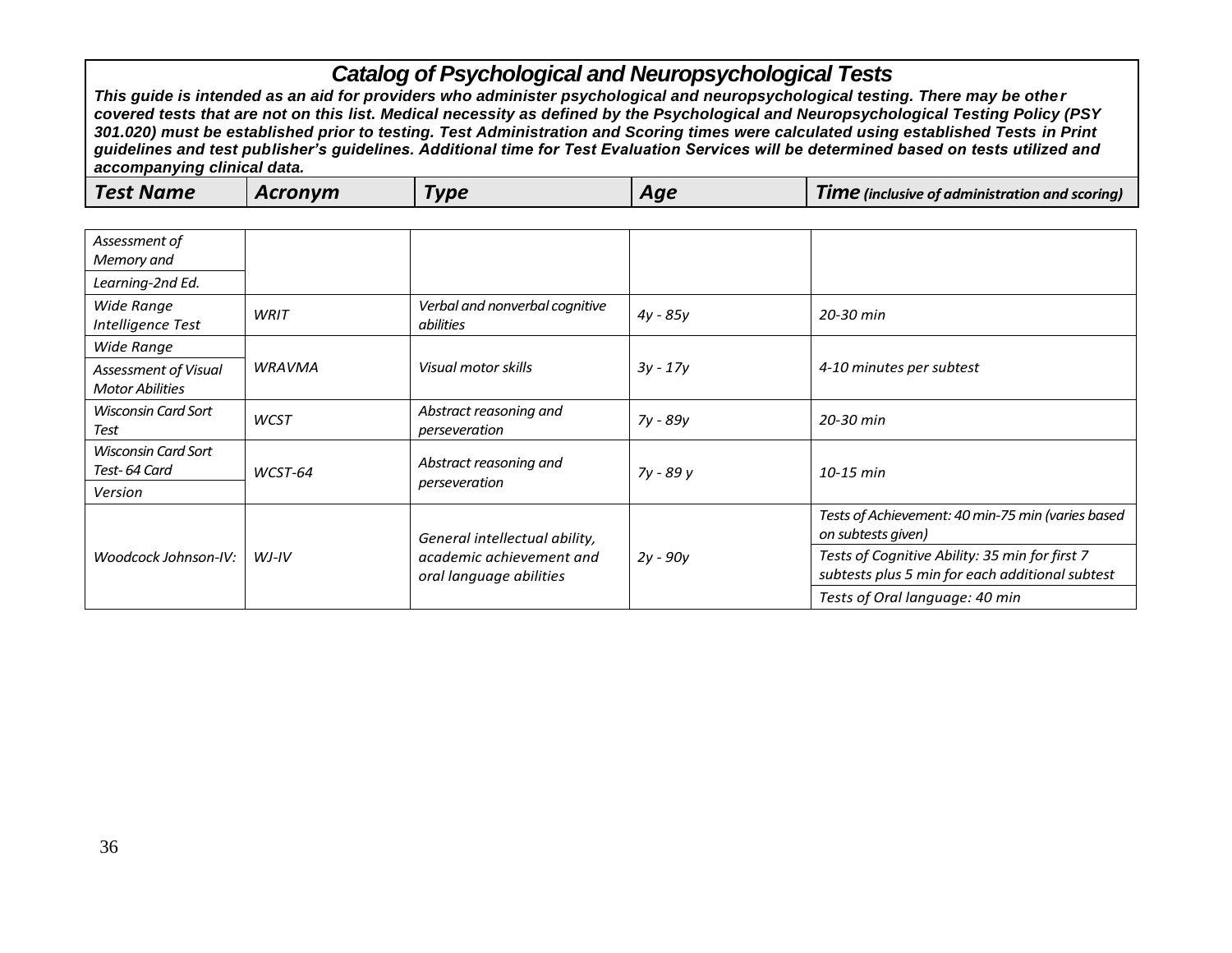

#### **References:**

- 1. American Psychiatric Association. (2013). Diagnostic and statistical manual of mental disorders, (5th Ed.). Arlington, VA: American Psychiatric Publishing.
- 2. American Psychiatric Association: Practice Guideline for the Psychiatric Evaluation of Adults (3rd Ed.). 2015. Washington D.C. American Psychiatric Association. Available at [<http://psychiatryonline.org >](http://psychiatryonline.org/) (accessed 2017 January 6).
- 3. Anderson, N., Schlueter, J. E., Carlson, J. F. and. Geisinger, K. F. (2016). Tests in Print IX. The Buros Institute for Mental Measurements, Lincoln, NE.
- 4. American Psychological Association: 2019 Psychological and Neuropsychological Testing Billing and Coding Guide
- 5. American Psychological Association: 2019 Psychological and Neuropsychological Testing Billing and Coding Guide Addendum
- 6. American Society for Metabolic and Bariatric Surgery. Recommendations for the presurgical psychosocial evaluation of bariatric surgery patients. June 2016. Available at  $\lt$ https://asmbs.org > (accessed 2017 January 6).
- 7. APA's guidelines for test user qualifications: An executive summary. (2001). Turner, Samuel M.; DeMers, Stephen T.; Fox, Heather Roberts; Reed, Geoffrey American Psychologist, Vol 56(12), Dec 2001: 1099-1113. doi: 10.1037/0003-066X.56.12.1099.
- 8. Babikian, T. and R. Asarnov. Neurocognitive outcomes and recovery after pediatric TBI: Meta-analysis review of the literature. Neuropsychology 2009 Vol. 23, No.3: 283-296.
- 9. Bauer, R.M., Iverson, G.L., Cernich, A.N., Binder, L.M., Ruff, R.M. and Naugle, R.I. Computerized neuropsychological assessment devices: Joint position paper of the American Academy of Clinical Neuropsychology and the National Academy of Neuropsychology. Archives of Clinical Psychology 27 (2012) 362-373.
- 10. Behavioral Health Levels of Care, Milliman Care Guidelines (16th Ed.). (2012). Seattle, WA: Milliman, Inc. Available at < http://careweb.careguidelines.com  $\blacktriangleright$  (accessed 2017 January 6).
- 11. Board of Directors. American Academy of Clinical Neuropsychology (AACN) Practice Guidelines for Neuropsychological Assessment and Consultation. (2007) The Clinical [Neuropsychologist, 21:2: 20](http://antonioepuente.com/)9-231.
- 12. Camara, W. J., Nathan, J. S., and Puente, A. E. Psychological Test Usage: Implications in Professional Psychology: Report to the APA Practice and Science Directorates. Professional Psychology: Research and Practice. 2000, Vol.31, No.2, 141-154. Available at <http://antonioepuente.com ?> (accessed 2017 January 6).
- 13. Current procedural terminology *CPT*. (American Medical Association, Chicago, IL, 2019).
- 14. Echemendia, R. J., Iverson, G.L., McCrea, M, Broshek, D.K., Gioia, G.A., Sautter, S.W., Macciocchi, S.N, and Barr, W.B. Role of neuropsychologists in the evaluation and management of Sport-related concussion: An inter-organization position statement. Archives of Clinical Psychology 2012 Jan 27(1): 119-122.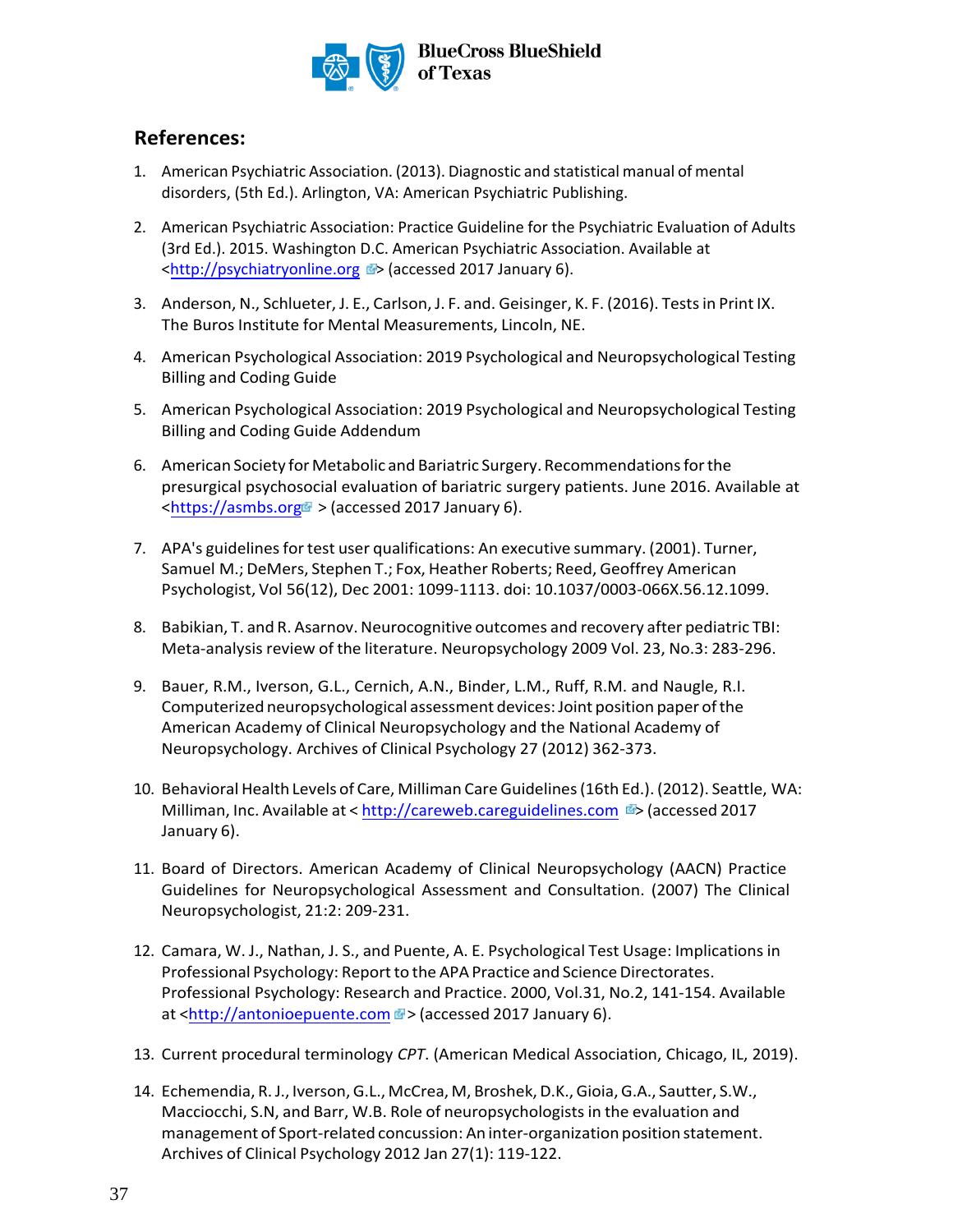

#### **References, continued:**

- 15. Framingham, J. What is Psychological Assessment? (2011). Psych Central. Available at [<http://psychcentral.com >](http://psychcentral.com/) (accessed 2017 January 6).
- 16. Gualtieri, C.T and Johnson, L.G. ADHD: Is objective diagnosis possible? Psychiatry 2005 November: 44-53.
- 17. Harvey, P.D. (2012) Clinical applications of neuropsychological assessment. Dialogues in Clinical Neuroscience, Vol. 14, No. 1: 91-199.
- 18. Heilbronner, R.L. Ph.D., Sweet, J. J., Attix, D.K., Krull, K.R., Henry, G.K. and Hart, R.P. Official position of the American Academy of Clinical Neuropsychology on serial neuropsychological assessments: the utility and challenges of repeat test administrations in clinical and forensic contexts. The Clinical Neuropsychologist (2010) 24:8: 1267-1278
- 19. Joint Committee on Testing Practices. Code of Fair Testing Practices in Education. (2004). Available at <https://www.apa.org  $\mathbb{F}$ > (accessed 2017 January 6).
- 20. Kosaka, B. (2006). Neuropsychological assessment in mild traumatic brain injury: A clinical overview. BC Medical Journal, Vol. 48 (9): 447-452.
- 21. Kulas, J. F. & Naugle, R. I. (2003). Indications for neuropsychological assessment. Cleveland Clinic Journal of Medicine, (70)9: 785-792.
- 22. Bethesda, MD: Author. National Association of School Psychologists. Identification of Students with Specific Learning Disabilities (Position Statement). (2011).
- 23. Bethesda, MD: Author. National Association of School Psychologists. (2011). Students with Attention Deficit Hyperactivity Disorder (Position Statement).
- 24. Practice parameters for the assessment and treatment of children and adolescents with Attention-Deficit/Hyperactivity Disorder. Journal of American Academy Child and Adolescent Psychiatry (2007) 46 (7): 894-921.
- 25. Schoechlin, C. and R.L. Engel. Neuropsychological performance in adult attentiondeficit hyperactivity disorder: Meta-analysis of empirical data. Archives of Clinical Neuropsychology 20 (2005): 727-744.
- 26. Rabin, L. A., Barr, W. B., & Burton L. A.. Assessment practices of clinical neuropsychologists in the United States and Canada: A survey of INS, NAN, and APA Division 40 members. Archives of Clinical Neuropsychology 2005 (20) 33-65.
- 27. Snyder, A. G. (2009). Psychological assessment of the patient undergoing bariatric surgery. The Ochsner Journal (9): 144-148.
- 28. Sogg, S., Lauretti, J., & West-Smith, L. (2016). Recommendations for the presurgical psychosocial evaluation of bariatric surgery patients. Surgery for Obesity and Related Diseases (12): 731–749.
- 29. Spies, R.A., J. F. Carlson, J.F. & K. F. Geisinger, K.F. (2010). The eighteenth mental measurements yearbook. Lincoln, NE: Buros Institute of Mental Measurements.